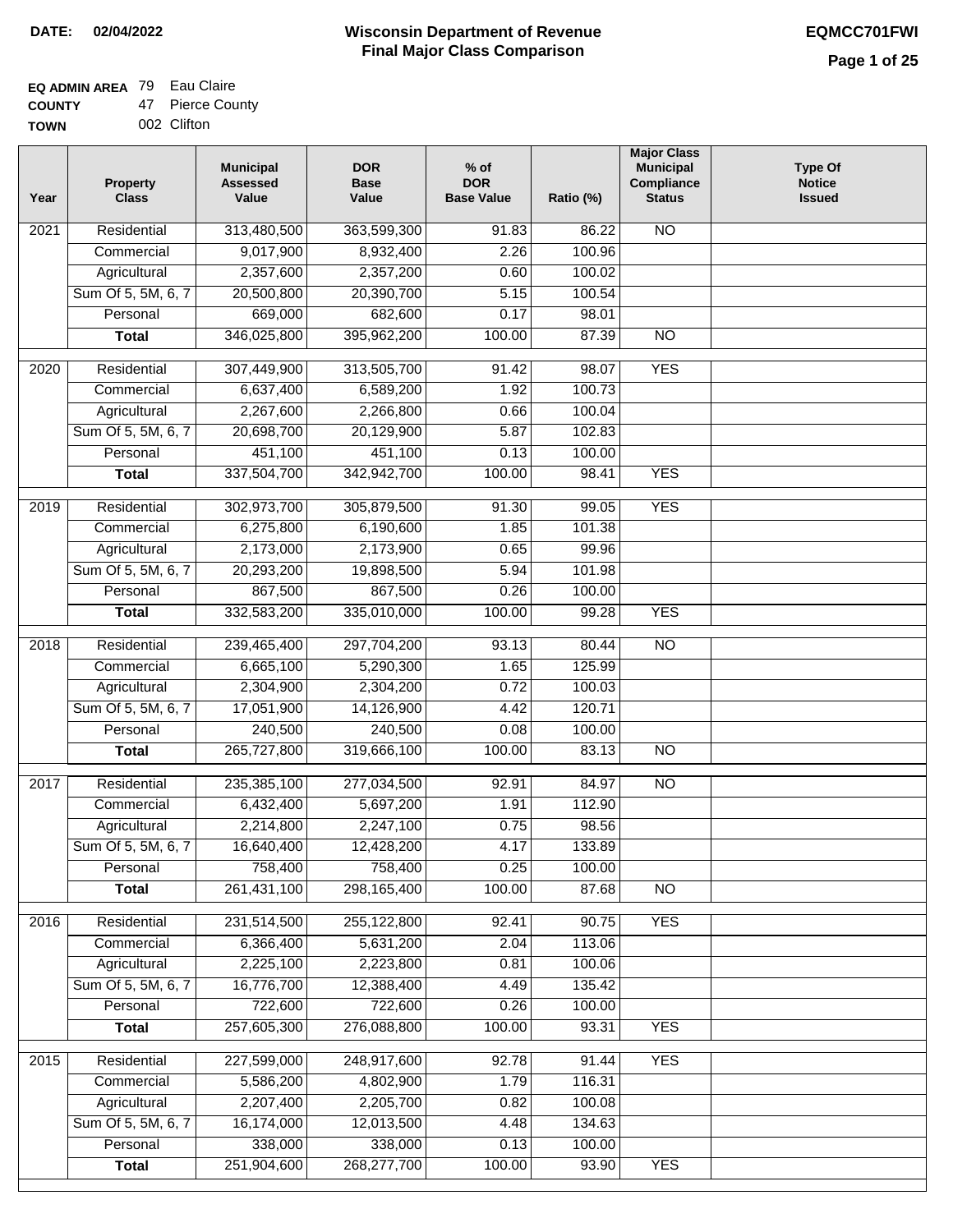| EQ ADMIN AREA 79 Eau Claire |                  |
|-----------------------------|------------------|
| <b>COUNTY</b>               | 47 Pierce County |

**TOWN** 004 Diamond Bluff

| Year              | <b>Property</b><br><b>Class</b> | <b>Municipal</b><br><b>Assessed</b><br>Value | <b>DOR</b><br><b>Base</b><br>Value | % of<br><b>DOR</b><br><b>Base Value</b> | Ratio (%) | <b>Major Class</b><br><b>Municipal</b><br>Compliance<br><b>Status</b> | <b>Type Of</b><br><b>Notice</b><br><b>Issued</b> |
|-------------------|---------------------------------|----------------------------------------------|------------------------------------|-----------------------------------------|-----------|-----------------------------------------------------------------------|--------------------------------------------------|
| $\overline{202}1$ | Residential                     | 33,674,000                                   | 44,234,800                         | 73.12                                   | 76.13     | $\overline{NO}$                                                       |                                                  |
|                   | Commercial                      | 1,186,700                                    | 1,153,200                          | 1.91                                    | 102.90    |                                                                       |                                                  |
|                   | Agricultural                    | 716,100                                      | 715,000                            | 1.18                                    | 100.15    |                                                                       |                                                  |
|                   | Sum Of 5, 5M, 6, 7              | 12,472,900                                   | 14,263,100                         | 23.58                                   | 87.45     | N <sub>O</sub>                                                        |                                                  |
|                   | Personal                        | 104,300                                      | 130,400                            | 0.22                                    | 79.98     |                                                                       |                                                  |
|                   | <b>Total</b>                    | 48,154,000                                   | 60,496,500                         | 100.00                                  | 79.60     | $\overline{NO}$                                                       | 1st Notice of Non-Compliance                     |
| $\overline{2020}$ | Residential                     | 33, 157, 800                                 | 39,632,900                         | 71.04                                   | 83.66     | $\overline{NO}$                                                       |                                                  |
|                   | Commercial                      | 1,186,700                                    | 1,153,200                          | 2.07                                    | 102.90    |                                                                       |                                                  |
|                   | Agricultural                    | 689,000                                      | 688,800                            | 1.23                                    | 100.03    |                                                                       |                                                  |
|                   | Sum Of 5, 5M, 6, 7              | 12,495,200                                   | 14,202,900                         | 25.46                                   | 87.98     | $\overline{NO}$                                                       |                                                  |
|                   | Personal                        | 101,700                                      | 113,000                            | 0.20                                    | 90.00     |                                                                       |                                                  |
|                   | <b>Total</b>                    | 47,630,400                                   | 55,790,800                         | 100.00                                  | 85.37     | $\overline{NO}$                                                       |                                                  |
| 2019              | Residential                     | 32,861,900                                   | 38,155,300                         | 70.28                                   | 86.13     | $\overline{NO}$                                                       |                                                  |
|                   | Commercial                      | 1,186,700                                    | 1,153,200                          | 2.12                                    | 102.90    |                                                                       |                                                  |
|                   | Agricultural                    | 644,700                                      | 662,200                            | 1.22                                    | 97.36     |                                                                       |                                                  |
|                   | Sum Of 5, 5M, 6, 7              | 12,416,300                                   | 14,214,700                         | 26.18                                   | 87.35     | $\overline{NO}$                                                       |                                                  |
|                   | Personal                        | 106,200                                      | 106,200                            | 0.20                                    | 100.00    |                                                                       |                                                  |
|                   | <b>Total</b>                    | 47,215,800                                   | 54,291,600                         | 100.00                                  | 86.97     | $\overline{NO}$                                                       |                                                  |
| 2018              | Residential                     | 32,821,600                                   | 33,745,600                         | 68.23                                   | 97.26     | <b>YES</b>                                                            |                                                  |
|                   | Commercial                      | 1,186,700                                    | 1,108,800                          | 2.24                                    | 107.03    |                                                                       |                                                  |
|                   | Agricultural                    | 644,600                                      | 643,600                            | 1.30                                    | 100.16    |                                                                       |                                                  |
|                   | Sum Of 5, 5M, 6, 7              | 12,309,900                                   | 13,857,700                         | 28.02                                   | 88.83     | $\overline{10}$                                                       |                                                  |
|                   | Personal                        | 102,700                                      | 102,700                            | 0.21                                    | 100.00    |                                                                       |                                                  |
|                   | <b>Total</b>                    | 47,065,500                                   | 49,458,400                         | 100.00                                  | 95.16     | <b>NO</b>                                                             |                                                  |
| 2017              | Residential                     | 32,584,900                                   | 34,766,000                         | 69.36                                   | 93.73     | <b>YES</b>                                                            |                                                  |
|                   | Commercial                      | 1,186,700                                    | 1,117,200                          | 2.23                                    | 106.22    |                                                                       |                                                  |
|                   | Agricultural                    | 658,300                                      | 631,500                            | 1.26                                    | 104.24    |                                                                       |                                                  |
|                   | Sum Of 5, 5M, 6, 7              | 12,295,700                                   | 13,439,500                         | 26.81                                   | 91.49     | <b>YES</b>                                                            |                                                  |
|                   | Personal                        | 172,500                                      | 172,500                            | 0.34                                    | 100.00    |                                                                       |                                                  |
|                   | <b>Total</b>                    | 46,898,100                                   | 50,126,700                         | 100.00                                  | 93.56     | <b>YES</b>                                                            |                                                  |
| 2016              | Residential                     | 32,076,800                                   | 32,693,700                         | 67.97                                   | 98.11     | <b>YES</b>                                                            |                                                  |
|                   | Commercial                      | 1,186,700                                    | 1,117,200                          | 2.32                                    | 106.22    |                                                                       |                                                  |
|                   | Agricultural                    | 658,700                                      | 621,500                            | 1.29                                    | 105.99    |                                                                       |                                                  |
|                   | Sum Of 5, 5M, 6, 7              | 12,292,700                                   | 13,473,500                         | 28.01                                   | 91.24     | <b>YES</b>                                                            |                                                  |
|                   | Personal                        | 193,900                                      | 193,900                            | 0.40                                    | 100.00    |                                                                       |                                                  |
|                   | <b>Total</b>                    | 46,408,800                                   | 48,099,800                         | 100.00                                  | 96.48     | <b>YES</b>                                                            |                                                  |
| 2015              | Residential                     | 31,747,900                                   | 32,058,600                         | 68.25                                   | 99.03     | <b>YES</b>                                                            |                                                  |
|                   | Commercial                      | 1,186,700                                    | 1,106,200                          | 2.36                                    | 107.28    |                                                                       |                                                  |
|                   | Agricultural                    | 657,800                                      | 613,300                            | 1.31                                    | 107.26    |                                                                       |                                                  |
|                   | Sum Of 5, 5M, 6, 7              | 12,625,300                                   | 12,988,400                         | 27.65                                   | 97.20     | <b>YES</b>                                                            |                                                  |
|                   | Personal                        | 203,400                                      | 203,400                            | 0.43                                    | 100.00    |                                                                       |                                                  |
|                   | <b>Total</b>                    | 46,421,100                                   | 46,969,900                         | 100.00                                  | 98.83     | <b>YES</b>                                                            |                                                  |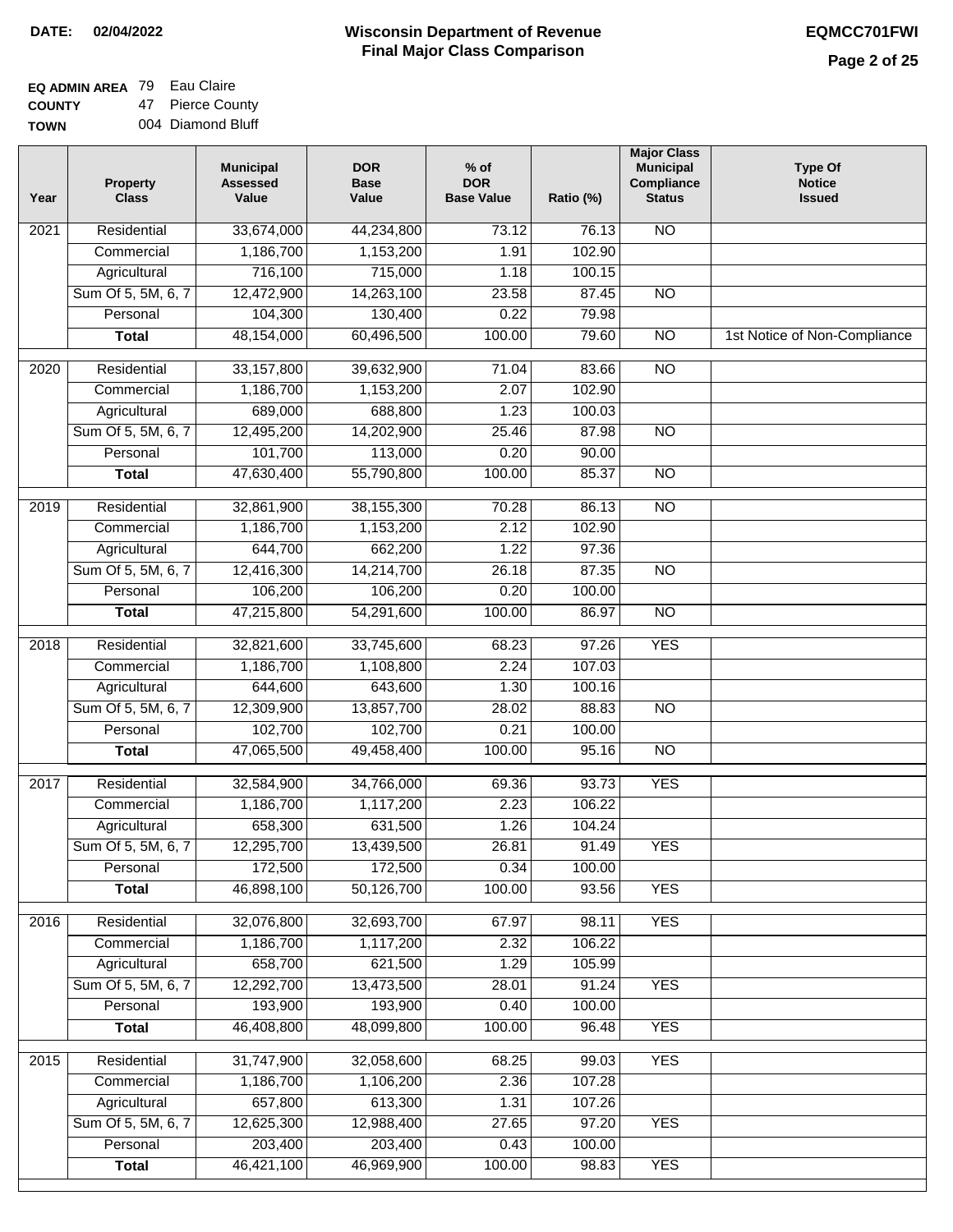#### **EQ ADMIN AREA** 79 Eau Claire **COUNTY** 47 Pierce County

**TOWN** 006 Ellsworth

| Year | <b>Property</b><br><b>Class</b> | <b>Municipal</b><br><b>Assessed</b><br>Value | <b>DOR</b><br><b>Base</b><br>Value | $%$ of<br><b>DOR</b><br><b>Base Value</b> | Ratio (%)       | <b>Major Class</b><br><b>Municipal</b><br>Compliance<br><b>Status</b> | <b>Type Of</b><br><b>Notice</b><br><b>Issued</b> |
|------|---------------------------------|----------------------------------------------|------------------------------------|-------------------------------------------|-----------------|-----------------------------------------------------------------------|--------------------------------------------------|
| 2021 | Residential                     | 108,584,200                                  | 107,791,200                        | 75.27                                     | 100.74          | <b>YES</b>                                                            |                                                  |
|      | Commercial                      | 5,172,900                                    | 4,774,700                          | 3.33                                      | 108.34          |                                                                       |                                                  |
|      | Agricultural                    | 2,568,300                                    | 2,565,100                          | 1.79                                      | 100.12          |                                                                       |                                                  |
|      | Sum Of 5, 5M, 6, 7              | 29,563,600                                   | 26,902,700                         | 18.79                                     | 109.89          | <b>YES</b>                                                            |                                                  |
|      | Personal                        | 1,249,600                                    | 1,178,900                          | 0.82                                      | 106.00          |                                                                       |                                                  |
|      | <b>Total</b>                    | 147,138,600                                  | 143,212,600                        | 100.00                                    | 102.74          | <b>YES</b>                                                            |                                                  |
| 2020 | Residential                     | 63,527,000                                   | 92,675,200                         | 74.79                                     | 68.55           | $\overline{10}$                                                       |                                                  |
|      | Commercial                      | 4,169,700                                    | 4,839,600                          | 3.91                                      | 86.16           |                                                                       |                                                  |
|      | Agricultural                    | 2,251,000                                    | 2,645,100                          | 2.13                                      | 85.10           |                                                                       |                                                  |
|      | Sum Of 5, 5M, 6, 7              | 19,444,500                                   | 22,611,300                         | 18.25                                     | 85.99           | $\overline{NO}$                                                       |                                                  |
|      | Personal                        | 974,200                                      | 1,146,100                          | 0.92                                      | 85.00           |                                                                       |                                                  |
|      | <b>Total</b>                    | 90,366,400                                   | 123,917,300                        | 100.00                                    | 72.92           | $\overline{NO}$                                                       |                                                  |
|      |                                 |                                              |                                    |                                           |                 |                                                                       |                                                  |
| 2019 | Residential                     | 62,666,300                                   | 82,579,400                         | 72.70                                     | 75.89           | <b>NO</b>                                                             |                                                  |
|      | Commercial                      | 4,256,700                                    | 4,839,600                          | 4.26                                      | 87.96           |                                                                       |                                                  |
|      | Agricultural                    | 2,533,900                                    | 2,532,500                          | 2.23                                      | 100.06          |                                                                       |                                                  |
|      | Sum Of 5, 5M, 6, 7              | 19,497,600                                   | 22,558,600                         | 19.86                                     | 86.43           | $\overline{NO}$                                                       |                                                  |
|      | Personal                        | 912,297                                      | 1,073,300                          | 0.94                                      | 85.00           |                                                                       |                                                  |
|      | <b>Total</b>                    | 89,866,797                                   | 113,583,400                        | 100.00                                    | 79.12           | $\overline{NO}$                                                       |                                                  |
| 2018 | Residential                     | 61,283,500                                   | 73,553,000                         | 71.62                                     | 83.32           | $\overline{10}$                                                       |                                                  |
|      | Commercial                      | 4,079,500                                    | 4,453,100                          | 4.34                                      | 91.61           |                                                                       |                                                  |
|      | Agricultural                    | 2,468,400                                    | 2,468,400                          | 2.40                                      | 100.00          |                                                                       |                                                  |
|      | Sum Of 5, 5M, 6, 7              | 19,526,600                                   | 21,281,600                         | 20.72                                     | 91.75           | <b>YES</b>                                                            |                                                  |
|      | Personal                        | 860,897                                      | 946,000                            | 0.92                                      | 91.00           |                                                                       |                                                  |
|      | <b>Total</b>                    | 88,218,897                                   | 102,702,100                        | 100.00                                    | 85.90           | $\overline{10}$                                                       |                                                  |
| 2017 | Residential                     | 60,454,100                                   | 67, 163, 100                       | 69.96                                     | 90.01           | <b>YES</b>                                                            |                                                  |
|      | Commercial                      | 4,063,600                                    | 4,148,000                          | 4.32                                      | 97.97           |                                                                       |                                                  |
|      | Agricultural                    | 2,403,000                                    | 2,403,700                          | 2.50                                      | 99.97           |                                                                       |                                                  |
|      | Sum Of 5, 5M, 6, 7              | 19,667,500                                   | 20,922,900                         | 21.79                                     | 94.00           | <b>YES</b>                                                            |                                                  |
|      | Personal                        | 1,246,196                                    | 1,369,400                          | 1.43                                      | 91.00           |                                                                       |                                                  |
|      | <b>Total</b>                    | 87,834,396                                   | 96,007,100                         | 100.00                                    | 91.49           | <b>YES</b>                                                            |                                                  |
| 2016 | Residential                     | 60,194,100                                   | 68,125,000                         | 71.08                                     | 88.36           | N <sub>O</sub>                                                        |                                                  |
|      | Commercial                      | 4,059,700                                    | 4,073,700                          | 4.25                                      | 99.66           |                                                                       |                                                  |
|      | Agricultural                    | 2,372,400                                    | 2,372,000                          | 2.47                                      | 100.02          |                                                                       |                                                  |
|      | Sum Of 5, 5M, 6, 7              | 19,389,200                                   | 19,883,400                         | 20.75                                     | 97.51           | <b>YES</b>                                                            |                                                  |
|      | Personal                        | 1,313,878                                    | 1,389,900                          | 1.45                                      | 94.53           |                                                                       |                                                  |
|      | <b>Total</b>                    | 87,329,278                                   | 95,844,000                         | 100.00                                    | 91.12           | $\overline{NO}$                                                       |                                                  |
|      |                                 |                                              |                                    |                                           |                 |                                                                       |                                                  |
| 2015 | Residential<br>Commercial       | 59,914,700<br>4,059,700                      | 64,574,900<br>4,033,400            | 70.57<br>4.41                             | 92.78<br>100.65 | <b>YES</b>                                                            |                                                  |
|      | Agricultural                    | 2,333,000                                    | 2,337,500                          | 2.55                                      | 99.81           |                                                                       |                                                  |
|      | Sum Of 5, 5M, 6, 7              | 19,209,300                                   | 19,342,800                         | 21.14                                     | 99.31           | <b>YES</b>                                                            |                                                  |
|      | Personal                        | 1,232,867                                    | 1,213,000                          | 1.33                                      | 101.64          |                                                                       |                                                  |
|      | <b>Total</b>                    | 86,749,567                                   | 91,501,600                         | 100.00                                    | 94.81           | <b>YES</b>                                                            |                                                  |
|      |                                 |                                              |                                    |                                           |                 |                                                                       |                                                  |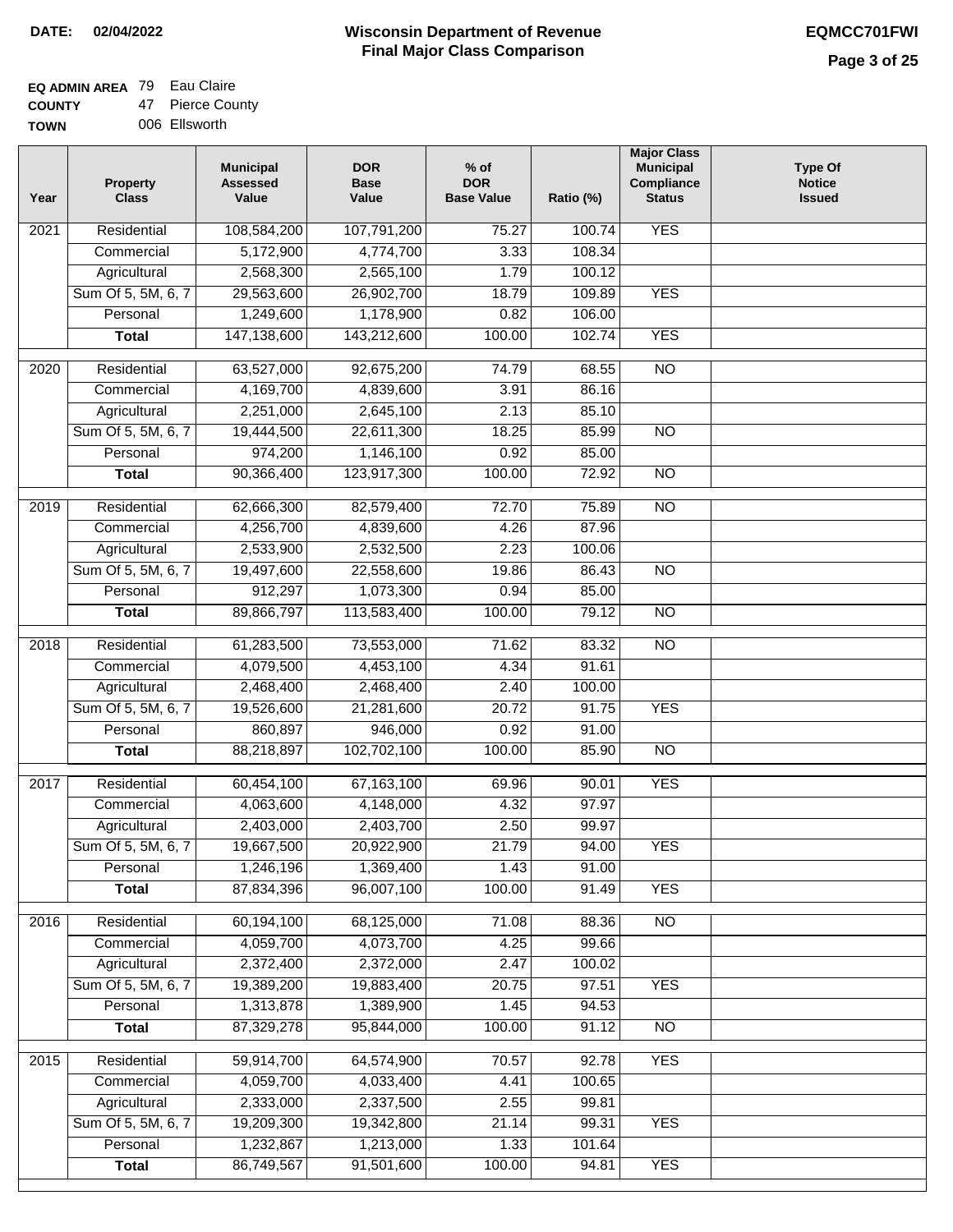### **EQ ADMIN AREA** 79 Eau Claire **COUNTY**

**TOWN** 47 Pierce County 008 El Paso

| Year              | <b>Property</b><br><b>Class</b> | <b>Municipal</b><br><b>Assessed</b><br>Value | <b>DOR</b><br><b>Base</b><br>Value | % of<br><b>DOR</b><br><b>Base Value</b> | Ratio (%) | <b>Major Class</b><br><b>Municipal</b><br>Compliance<br><b>Status</b> | <b>Type Of</b><br><b>Notice</b><br><b>Issued</b> |
|-------------------|---------------------------------|----------------------------------------------|------------------------------------|-----------------------------------------|-----------|-----------------------------------------------------------------------|--------------------------------------------------|
| $\overline{202}1$ | Residential                     | 41,964,600                                   | 63,363,400                         | 71.56                                   | 66.23     | $\overline{NO}$                                                       |                                                  |
|                   | Commercial                      | 2,833,400                                    | 2,528,000                          | 2.85                                    | 112.08    |                                                                       |                                                  |
|                   | Agricultural                    | 2,460,800                                    | 2,661,000                          | 3.01                                    | 92.48     |                                                                       |                                                  |
|                   | Sum Of 5, 5M, 6, 7              | 16,551,347                                   | 19,071,500                         | 21.54                                   | 86.79     | $\overline{NO}$                                                       |                                                  |
|                   | Personal                        | 745,500                                      | 927,300                            | 1.05                                    | 80.39     |                                                                       |                                                  |
|                   | <b>Total</b>                    | 64,555,647                                   | 88,551,200                         | 100.00                                  | 72.90     | $\overline{NO}$                                                       | 2nd Notice of Non-Compliance                     |
| $\overline{2020}$ | Residential                     | 42,088,200                                   | 55,695,500                         | 69.42                                   | 75.57     | $\overline{NO}$                                                       |                                                  |
|                   | Commercial                      | 2,833,400                                    | 2,528,000                          | 3.15                                    | 112.08    |                                                                       |                                                  |
|                   | Agricultural                    | 2,474,800                                    | 2,574,600                          | 3.21                                    | 96.12     |                                                                       |                                                  |
|                   | Sum Of 5, 5M, 6, 7              | 16,327,400                                   | 18,483,100                         | 23.04                                   | 88.34     | $\overline{NO}$                                                       |                                                  |
|                   | Personal                        | 784,200                                      | 953,200                            | 1.19                                    | 82.27     |                                                                       |                                                  |
|                   | <b>Total</b>                    | 64,508,000                                   | 80,234,400                         | 100.00                                  | 80.40     | $\overline{NO}$                                                       | 1st Notice of Non-Compliance                     |
| 2019              | Residential                     | 41,823,300                                   | 54,309,500                         | 69.49                                   | 77.01     | $\overline{N}$                                                        |                                                  |
|                   | Commercial                      | 2,833,400                                    | 2,528,000                          | 3.23                                    | 112.08    |                                                                       |                                                  |
|                   | Agricultural                    | 2,476,000                                    | 2,476,000                          | 3.17                                    | 100.00    |                                                                       |                                                  |
|                   | Sum Of 5, 5M, 6, 7              | 16,254,200                                   | 17,699,200                         | 22.65                                   | 91.84     | <b>YES</b>                                                            |                                                  |
|                   | Personal                        | 911,294                                      | 1,139,100                          | 1.46                                    | 80.00     |                                                                       |                                                  |
|                   | <b>Total</b>                    | 64,298,194                                   | 78,151,800                         | 100.00                                  | 82.27     | $\overline{NO}$                                                       |                                                  |
| 2018              | Residential                     | 41,281,400                                   | 47,604,800                         | 68.24                                   | 86.72     | $\overline{NO}$                                                       |                                                  |
|                   | Commercial                      | 2,849,700                                    | 2,426,500                          | 3.48                                    | 117.44    |                                                                       |                                                  |
|                   | Agricultural                    | 2,405,000                                    | 2,399,500                          | 3.44                                    | 100.23    |                                                                       |                                                  |
|                   | Sum Of 5, 5M, 6, 7              | 16,216,500                                   | 16,408,500                         | 23.52                                   | 98.83     | <b>YES</b>                                                            |                                                  |
|                   | Personal                        | 918,395                                      | 918,400                            | 1.32                                    | 100.00    |                                                                       |                                                  |
|                   | <b>Total</b>                    | 63,670,995                                   | 69,757,700                         | 100.00                                  | 91.27     | <b>NO</b>                                                             |                                                  |
| 2017              | Residential                     | 40,395,700                                   | 45,848,300                         | 66.82                                   | 88.11     | $\overline{NO}$                                                       |                                                  |
|                   | Commercial                      | 2,834,900                                    | 3,092,100                          | 4.51                                    | 91.68     |                                                                       |                                                  |
|                   | Agricultural                    | 2,334,400                                    | 2,343,800                          | 3.42                                    | 99.60     |                                                                       |                                                  |
|                   | Sum Of 5, 5M, 6, 7              | 16,219,300                                   | 16,391,300                         | 23.89                                   | 98.95     | <b>YES</b>                                                            |                                                  |
|                   | Personal                        | 940,920                                      | 941,000                            | 1.37                                    | 99.99     |                                                                       |                                                  |
|                   | <b>Total</b>                    | 62,725,220                                   | 68,616,500                         | 100.00                                  | 91.41     | <b>NO</b>                                                             |                                                  |
| 2016              | Residential                     | 39,434,800                                   | 41,477,200                         | 65.60                                   | 95.08     | <b>YES</b>                                                            |                                                  |
|                   | Commercial                      | 3,240,400                                    | 3,092,100                          | 4.89                                    | 104.80    |                                                                       |                                                  |
|                   | Agricultural                    | 2,309,800                                    | 2,306,600                          | 3.65                                    | 100.14    |                                                                       |                                                  |
|                   | Sum Of 5, 5M, 6, 7              | 15,951,100                                   | 15,382,800                         | 24.33                                   | 103.69    | <b>YES</b>                                                            |                                                  |
|                   | Personal                        | 972,690                                      | 972,700                            | 1.54                                    | 100.00    |                                                                       |                                                  |
|                   | <b>Total</b>                    | 61,908,790                                   | 63,231,400                         | 100.00                                  | 97.91     | <b>YES</b>                                                            |                                                  |
| 2015              | Residential                     | 38,999,700                                   | 39,198,200                         | 65.06                                   | 99.49     | <b>YES</b>                                                            |                                                  |
|                   | Commercial                      | 3,241,600                                    | 3,061,500                          | 5.08                                    | 105.88    | <b>YES</b>                                                            |                                                  |
|                   | Agricultural                    | 2,289,000                                    | 2,282,300                          | 3.79                                    | 100.29    |                                                                       |                                                  |
|                   | Sum Of 5, 5M, 6, 7              | 15,594,800                                   | 14,857,800                         | 24.66                                   | 104.96    | <b>YES</b>                                                            |                                                  |
|                   | Personal                        | 852,400                                      | 852,500                            | 1.41                                    | 99.99     |                                                                       |                                                  |
|                   | <b>Total</b>                    | 60,977,500                                   | 60,252,300                         | 100.00                                  | 101.20    | <b>YES</b>                                                            |                                                  |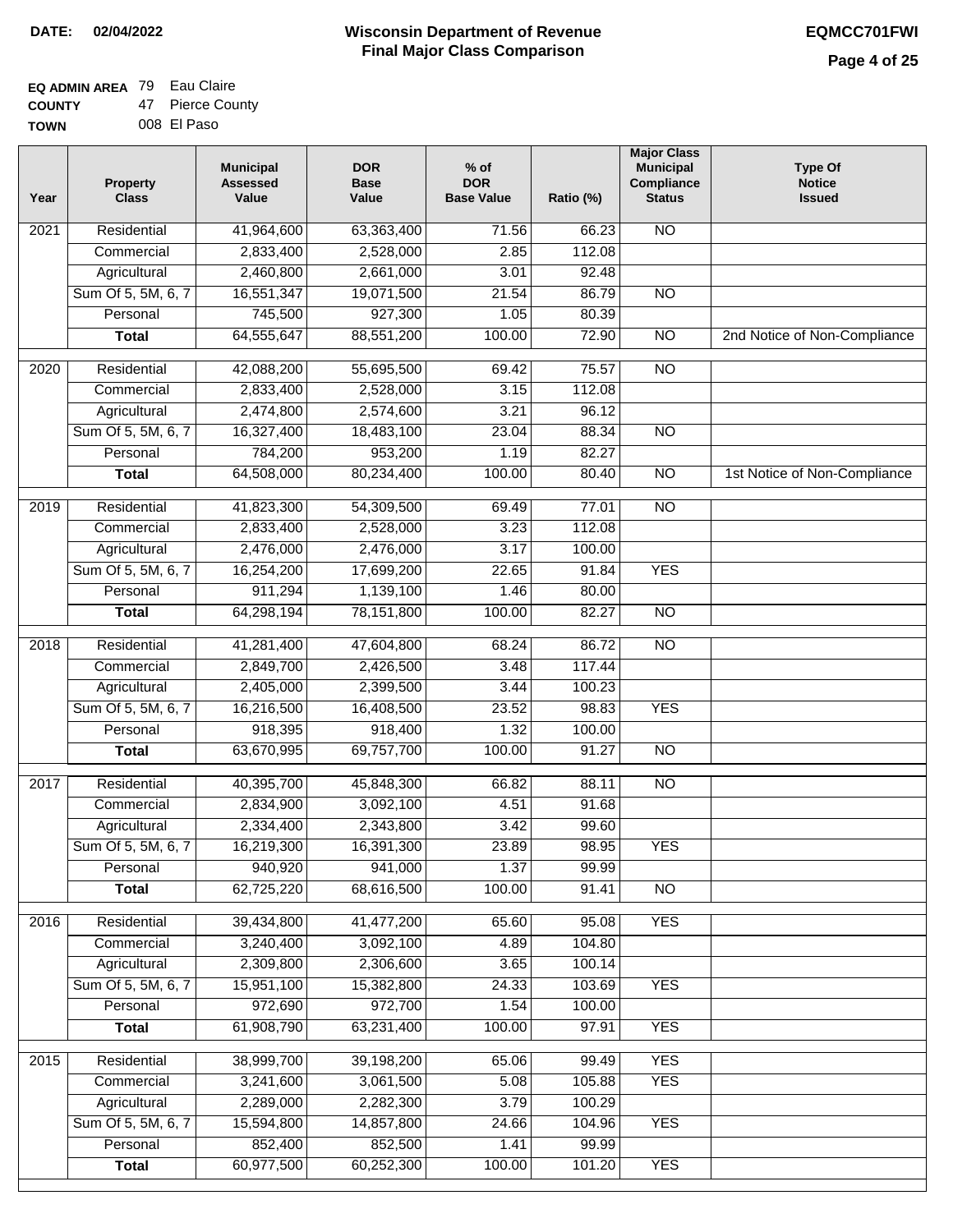٦

## **EQ ADMIN AREA** 79 Eau Claire

**COUNTY TOW** 47 Pierce County

| .  | .          |  |
|----|------------|--|
| 'N | 010 Gilman |  |

| Year              | <b>Property</b><br><b>Class</b> | <b>Municipal</b><br><b>Assessed</b><br>Value | <b>DOR</b><br><b>Base</b><br>Value | $%$ of<br><b>DOR</b><br><b>Base Value</b> | Ratio (%) | <b>Major Class</b><br><b>Municipal</b><br>Compliance<br><b>Status</b> | <b>Type Of</b><br><b>Notice</b><br><b>Issued</b> |
|-------------------|---------------------------------|----------------------------------------------|------------------------------------|-------------------------------------------|-----------|-----------------------------------------------------------------------|--------------------------------------------------|
| 2021              | Residential                     | 65,953,900                                   | 91,641,300                         | 77.79                                     | 71.97     | <b>NO</b>                                                             |                                                  |
|                   | Commercial                      | 1,686,000                                    | 1,535,200                          | 1.30                                      | 109.82    |                                                                       |                                                  |
|                   | Agricultural                    | 1,999,200                                    | 2,317,800                          | 1.97                                      | 86.25     |                                                                       |                                                  |
|                   | Sum Of 5, 5M, 6, 7              | 19,838,700                                   | 22,210,300                         | 18.85                                     | 89.32     | $\overline{NO}$                                                       |                                                  |
|                   | Personal                        | 83,471                                       | 99,400                             | 0.08                                      | 83.97     |                                                                       |                                                  |
|                   | <b>Total</b>                    | 89,561,271                                   | 117,804,000                        | 100.00                                    | 76.03     | $\overline{NO}$                                                       |                                                  |
| $\overline{2020}$ | Residential                     | 64,932,000                                   | 79,372,500                         | 75.41                                     | 81.81     | $\overline{10}$                                                       |                                                  |
|                   | Commercial                      | 1,686,000                                    | 1,535,200                          | 1.46                                      | 109.82    |                                                                       |                                                  |
|                   | Agricultural                    | 1,999,800                                    | 2,230,400                          | 2.12                                      | 89.66     |                                                                       |                                                  |
|                   | Sum Of 5, 5M, 6, 7              | 19,857,300                                   | 21,980,100                         | 20.88                                     | 90.34     | <b>YES</b>                                                            |                                                  |
|                   | Personal                        | 122,625                                      | 134,700                            | 0.13                                      | 91.04     |                                                                       |                                                  |
|                   | <b>Total</b>                    | 88,597,725                                   | 105,252,900                        | 100.00                                    | 84.18     | $\overline{NO}$                                                       |                                                  |
|                   |                                 |                                              |                                    |                                           |           |                                                                       |                                                  |
| $\frac{1}{2019}$  | Residential                     | 64,249,500                                   | 71,468,100                         | 73.77                                     | 89.90     | $\overline{NO}$                                                       |                                                  |
|                   | Commercial                      | 1,686,000                                    | 1,535,200                          | 1.58                                      | 109.82    |                                                                       |                                                  |
|                   | Agricultural                    | 1,994,600                                    | 2,138,900                          | 2.21                                      | 93.25     |                                                                       |                                                  |
|                   | Sum Of 5, 5M, 6, 7              | 19,997,400                                   | 21,626,000                         | 22.32                                     | 92.47     | <b>YES</b>                                                            |                                                  |
|                   | Personal                        | 104,028                                      | 105,000                            | 0.11                                      | 99.07     |                                                                       |                                                  |
|                   | <b>Total</b>                    | 88,031,528                                   | 96,873,200                         | 100.00                                    | 90.87     | $\overline{NO}$                                                       |                                                  |
| 2018              | Residential                     | 63,417,200                                   | 64,253,900                         | 72.90                                     | 98.70     | <b>YES</b>                                                            |                                                  |
|                   | Commercial                      | 1,686,000                                    | 1,476,100                          | 1.67                                      | 114.22    |                                                                       |                                                  |
|                   | Agricultural                    | 1,979,300                                    | 2,064,900                          | 2.34                                      | 95.85     |                                                                       |                                                  |
|                   | Sum Of 5, 5M, 6, 7              | 20,195,200                                   | 20,277,800                         | 23.01                                     | 99.59     | <b>YES</b>                                                            |                                                  |
|                   | Personal                        | 63,473                                       | 66,000                             | 0.07                                      | 96.17     |                                                                       |                                                  |
|                   | <b>Total</b>                    | 87,341,173                                   | 88,138,700                         | 100.00                                    | 99.10     | <b>YES</b>                                                            |                                                  |
| 2017              | Residential                     | 63,120,000                                   | 66,653,800                         | 73.49                                     | 94.70     | <b>YES</b>                                                            |                                                  |
|                   | Commercial                      | 1,686,000                                    | 1,882,300                          | 2.08                                      | 89.57     |                                                                       |                                                  |
|                   | Agricultural                    | 1,978,700                                    | 2,017,100                          | 2.22                                      | 98.10     |                                                                       |                                                  |
|                   | Sum Of 5, 5M, 6, 7              | 20,328,400                                   | 20,037,900                         | 22.09                                     | 101.45    | <b>YES</b>                                                            |                                                  |
|                   | Personal                        | 112,200                                      | 112,200                            | 0.12                                      | 100.00    |                                                                       |                                                  |
|                   | <b>Total</b>                    | 87,225,300                                   | 90,703,300                         | 100.00                                    | 96.17     | <b>YES</b>                                                            |                                                  |
| 2016              | Residential                     | 62,527,200                                   | 61,174,900                         | 72.80                                     | 102.21    | <b>YES</b>                                                            |                                                  |
|                   | Commercial                      | 1,686,000                                    | 1,882,300                          | 2.24                                      | 89.57     |                                                                       |                                                  |
|                   | Agricultural                    | 1,979,100                                    | 1,980,600                          | 2.36                                      | 99.92     |                                                                       |                                                  |
|                   | Sum Of 5, 5M, 6, 7              | 20,040,500                                   | 18,869,700                         | 22.46                                     | 106.20    | <b>YES</b>                                                            |                                                  |
|                   | Personal                        | 125,200                                      | 125,200                            | 0.15                                      | 100.00    |                                                                       |                                                  |
|                   | <b>Total</b>                    | 86,358,000                                   | 84,032,700                         | 100.00                                    | 102.77    | <b>YES</b>                                                            |                                                  |
|                   |                                 |                                              |                                    |                                           |           |                                                                       |                                                  |
| 2015              | Residential                     | 62,459,900                                   | 55,615,300                         | 71.30                                     | 112.31    | N <sub>O</sub>                                                        |                                                  |
|                   | Commercial                      | 1,774,500                                    | 1,718,900                          | 2.20                                      | 103.23    |                                                                       |                                                  |
|                   | Agricultural                    | 1,956,000                                    | 1,953,700                          | 2.50                                      | 100.12    |                                                                       |                                                  |
|                   | Sum Of 5, 5M, 6, 7              | 19,391,200                                   | 18,612,800                         | 23.86                                     | 104.18    | <b>YES</b>                                                            |                                                  |
|                   | Personal                        | 99,900                                       | 99,900                             | 0.13                                      | 100.00    |                                                                       |                                                  |
|                   | <b>Total</b>                    | 85,681,500                                   | 78,000,600                         | 100.00                                    | 109.85    | $\overline{NO}$                                                       | Non-Compliance Notice                            |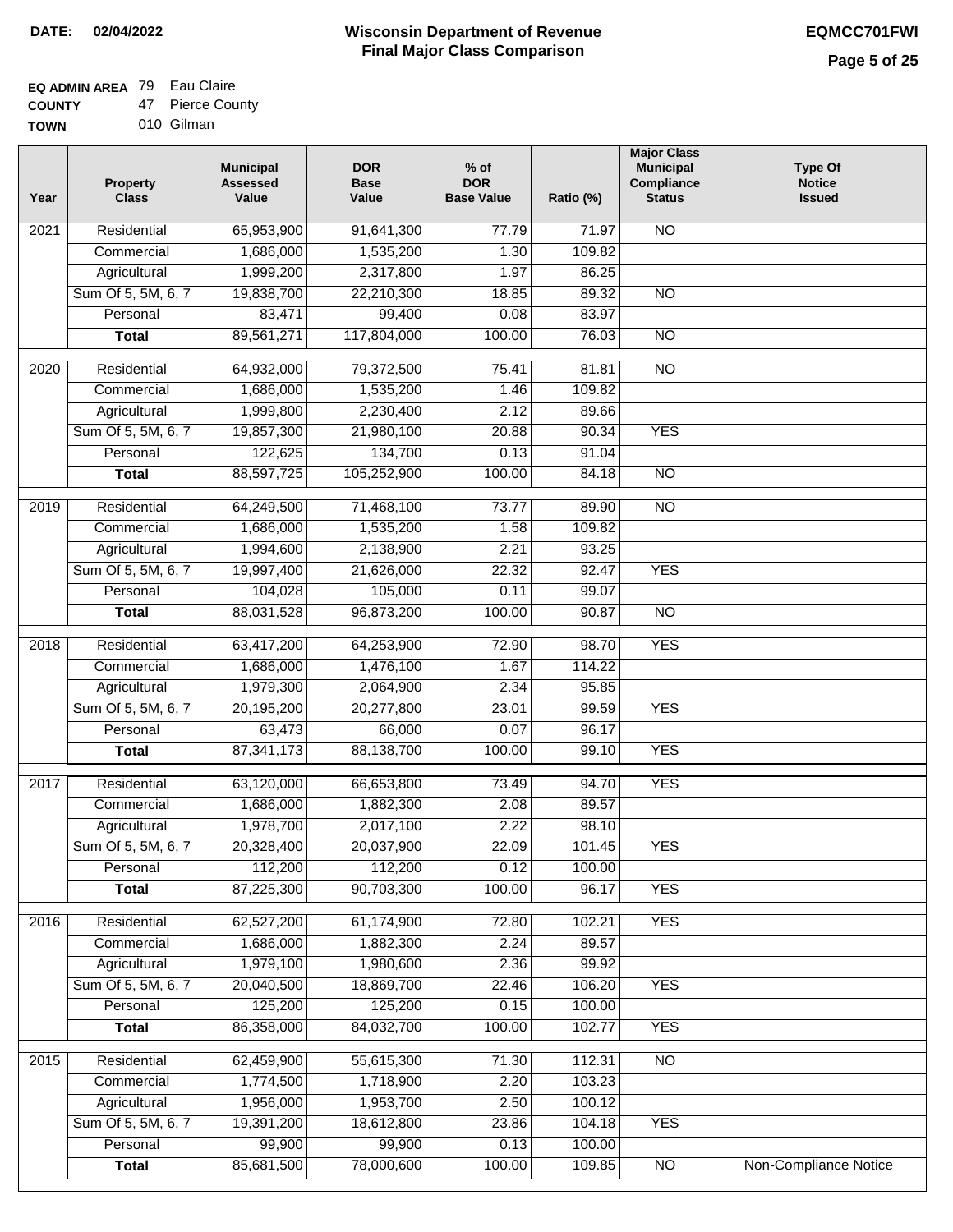### **Wisconsin Department of Revenue Final Major Class Comparison DATE: 02/04/2022 EQMCC701FWI**

٦

## **EQ ADMIN AREA** 79 Eau Claire

**COUNTY TOWN** 47 Pierce County

|  | 012 Hartland |
|--|--------------|
|  |              |

| Residential<br>49,256,900<br>N <sub>O</sub><br>70,298,900<br>73.23<br>70.07<br>2021<br>361,900<br>368,800<br>98.13<br>Commercial<br>0.38<br>Agricultural<br>2,685,800<br>2,685,300<br>2.80<br>100.02<br>Sum Of 5, 5M, 6, 7<br>19,224,000<br>22,525,100<br>23.46<br>85.34<br>$\overline{NO}$<br>99,600<br>117,200<br>0.12<br>84.98<br>Personal<br>71,628,200<br>95,995,300<br>100.00<br>74.62<br>$\overline{NO}$<br><b>Total</b><br>71.36<br>Residential<br>49,060,800<br>61,194,600<br>80.17<br>$\overline{10}$<br>2020<br>361,900<br>0.43<br>98.13<br>Commercial<br>368,800<br>2,588,400<br>2,586,700<br>3.02<br>100.07<br>Agricultural<br>Sum Of 5, 5M, 6, 7<br>19,199,800<br>21,506,400<br>25.08<br>89.27<br>$\overline{NO}$<br>102,400<br>102,400<br>Personal<br>0.12<br>100.00<br>71,313,300<br>100.00<br><b>Total</b><br>85,758,900<br>83.16<br>$\overline{NO}$<br>Residential<br>48,467,400<br>58,985,300<br>70.96<br><b>NO</b><br>2019<br>82.17<br>361,900<br>Commercial<br>368,800<br>0.44<br>98.13<br>2,476,800<br>2,490,000<br>99.47<br>Agricultural<br>3.00<br>Sum Of 5, 5M, 6, 7<br>19,175,700<br>21,184,400<br>25.49<br>90.52<br><b>YES</b><br>Personal<br>94,200<br>94,200<br>0.11<br>100.00<br>70,576,000<br>83,122,700<br>100.00<br>84.91<br>$\overline{NO}$<br><b>Total</b><br>2018<br>Residential<br>48,219,700<br>53,480,200<br>70.47<br>90.16<br><b>YES</b><br>361,900<br>Commercial<br>354,600<br>0.47<br>102.06<br>2,478,700<br>2,420,700<br>3.19<br>102.40<br>Agricultural<br>Sum Of 5, 5M, 6, 7<br><b>YES</b><br>18,682,300<br>19,497,200<br>25.69<br>95.82<br>137,700<br>Personal<br>137,700<br>0.18<br>100.00<br><b>YES</b><br><b>Total</b><br>69,880,300<br>75,890,400<br>100.00<br>92.08<br><b>YES</b><br>2017<br>Residential<br>48,037,000<br>52,065,400<br>71.75<br>92.26<br>361,900<br>0.69<br>502,400<br>72.03<br>Commercial<br>2,478,700<br>3.26<br>2,365,000<br>104.81<br>Agricultural<br>Sum Of 5, 5M, 6, 7<br>18,368,700<br>17,539,200<br><b>YES</b><br>24.17<br>104.73<br>90,300<br>90,300<br>0.12<br>100.00<br>Personal<br>69,336,600<br>100.00<br><b>YES</b><br>72,562,300<br>95.55<br><b>Total</b><br>Residential<br><b>YES</b><br>47,701,800<br>49,311,400<br>71.36<br>96.74<br>2016<br>558,300<br>770,900<br>1.12<br>72.42<br>Commercial<br>2,473,000<br>Agricultural<br>2,317,500<br>3.35<br>106.71<br>Sum Of 5, 5M, 6, 7<br>18,157,000<br>16,519,700<br>23.91<br>109.91<br><b>YES</b><br>180,700<br>180,700<br>0.26<br>Personal<br>100.00<br>69,070,800<br>69,100,200<br>100.00<br>99.96<br><b>YES</b><br><b>Total</b><br>Residential<br>47,565,800<br>46,885,100<br><b>YES</b><br>2015<br>71.15<br>101.45<br>558,300<br>Commercial<br>763,300<br>73.14<br>1.16<br>2,479,600<br>Agricultural<br>2,297,200<br>3.49<br>107.94<br>Sum Of 5, 5M, 6, 7<br>17,785,400<br>15,777,200<br>23.94<br>112.73<br><b>NO</b><br>169,000<br>Personal<br>169,000<br>0.26<br>100.00<br>68,558,100<br>65,891,800<br>100.00<br>104.05<br>$\overline{NO}$<br><b>Total</b> | Year | <b>Property</b><br><b>Class</b> | <b>Municipal</b><br><b>Assessed</b><br>Value | <b>DOR</b><br><b>Base</b><br>Value | $%$ of<br><b>DOR</b><br><b>Base Value</b> | Ratio (%) | <b>Major Class</b><br><b>Municipal</b><br>Compliance<br><b>Status</b> | <b>Type Of</b><br><b>Notice</b><br><b>Issued</b> |
|---------------------------------------------------------------------------------------------------------------------------------------------------------------------------------------------------------------------------------------------------------------------------------------------------------------------------------------------------------------------------------------------------------------------------------------------------------------------------------------------------------------------------------------------------------------------------------------------------------------------------------------------------------------------------------------------------------------------------------------------------------------------------------------------------------------------------------------------------------------------------------------------------------------------------------------------------------------------------------------------------------------------------------------------------------------------------------------------------------------------------------------------------------------------------------------------------------------------------------------------------------------------------------------------------------------------------------------------------------------------------------------------------------------------------------------------------------------------------------------------------------------------------------------------------------------------------------------------------------------------------------------------------------------------------------------------------------------------------------------------------------------------------------------------------------------------------------------------------------------------------------------------------------------------------------------------------------------------------------------------------------------------------------------------------------------------------------------------------------------------------------------------------------------------------------------------------------------------------------------------------------------------------------------------------------------------------------------------------------------------------------------------------------------------------------------------------------------------------------------------------------------------------------------------------------------------------------------------------------------------------------------------------------------------------------------------------------------------------------------------------------------------------------------------------------------------------------------------------------------------------------------------------------------------------------------------------------------------------------------------------|------|---------------------------------|----------------------------------------------|------------------------------------|-------------------------------------------|-----------|-----------------------------------------------------------------------|--------------------------------------------------|
|                                                                                                                                                                                                                                                                                                                                                                                                                                                                                                                                                                                                                                                                                                                                                                                                                                                                                                                                                                                                                                                                                                                                                                                                                                                                                                                                                                                                                                                                                                                                                                                                                                                                                                                                                                                                                                                                                                                                                                                                                                                                                                                                                                                                                                                                                                                                                                                                                                                                                                                                                                                                                                                                                                                                                                                                                                                                                                                                                                                                   |      |                                 |                                              |                                    |                                           |           |                                                                       |                                                  |
|                                                                                                                                                                                                                                                                                                                                                                                                                                                                                                                                                                                                                                                                                                                                                                                                                                                                                                                                                                                                                                                                                                                                                                                                                                                                                                                                                                                                                                                                                                                                                                                                                                                                                                                                                                                                                                                                                                                                                                                                                                                                                                                                                                                                                                                                                                                                                                                                                                                                                                                                                                                                                                                                                                                                                                                                                                                                                                                                                                                                   |      |                                 |                                              |                                    |                                           |           |                                                                       |                                                  |
|                                                                                                                                                                                                                                                                                                                                                                                                                                                                                                                                                                                                                                                                                                                                                                                                                                                                                                                                                                                                                                                                                                                                                                                                                                                                                                                                                                                                                                                                                                                                                                                                                                                                                                                                                                                                                                                                                                                                                                                                                                                                                                                                                                                                                                                                                                                                                                                                                                                                                                                                                                                                                                                                                                                                                                                                                                                                                                                                                                                                   |      |                                 |                                              |                                    |                                           |           |                                                                       |                                                  |
|                                                                                                                                                                                                                                                                                                                                                                                                                                                                                                                                                                                                                                                                                                                                                                                                                                                                                                                                                                                                                                                                                                                                                                                                                                                                                                                                                                                                                                                                                                                                                                                                                                                                                                                                                                                                                                                                                                                                                                                                                                                                                                                                                                                                                                                                                                                                                                                                                                                                                                                                                                                                                                                                                                                                                                                                                                                                                                                                                                                                   |      |                                 |                                              |                                    |                                           |           |                                                                       |                                                  |
|                                                                                                                                                                                                                                                                                                                                                                                                                                                                                                                                                                                                                                                                                                                                                                                                                                                                                                                                                                                                                                                                                                                                                                                                                                                                                                                                                                                                                                                                                                                                                                                                                                                                                                                                                                                                                                                                                                                                                                                                                                                                                                                                                                                                                                                                                                                                                                                                                                                                                                                                                                                                                                                                                                                                                                                                                                                                                                                                                                                                   |      |                                 |                                              |                                    |                                           |           |                                                                       |                                                  |
|                                                                                                                                                                                                                                                                                                                                                                                                                                                                                                                                                                                                                                                                                                                                                                                                                                                                                                                                                                                                                                                                                                                                                                                                                                                                                                                                                                                                                                                                                                                                                                                                                                                                                                                                                                                                                                                                                                                                                                                                                                                                                                                                                                                                                                                                                                                                                                                                                                                                                                                                                                                                                                                                                                                                                                                                                                                                                                                                                                                                   |      |                                 |                                              |                                    |                                           |           |                                                                       |                                                  |
|                                                                                                                                                                                                                                                                                                                                                                                                                                                                                                                                                                                                                                                                                                                                                                                                                                                                                                                                                                                                                                                                                                                                                                                                                                                                                                                                                                                                                                                                                                                                                                                                                                                                                                                                                                                                                                                                                                                                                                                                                                                                                                                                                                                                                                                                                                                                                                                                                                                                                                                                                                                                                                                                                                                                                                                                                                                                                                                                                                                                   |      |                                 |                                              |                                    |                                           |           |                                                                       |                                                  |
|                                                                                                                                                                                                                                                                                                                                                                                                                                                                                                                                                                                                                                                                                                                                                                                                                                                                                                                                                                                                                                                                                                                                                                                                                                                                                                                                                                                                                                                                                                                                                                                                                                                                                                                                                                                                                                                                                                                                                                                                                                                                                                                                                                                                                                                                                                                                                                                                                                                                                                                                                                                                                                                                                                                                                                                                                                                                                                                                                                                                   |      |                                 |                                              |                                    |                                           |           |                                                                       |                                                  |
|                                                                                                                                                                                                                                                                                                                                                                                                                                                                                                                                                                                                                                                                                                                                                                                                                                                                                                                                                                                                                                                                                                                                                                                                                                                                                                                                                                                                                                                                                                                                                                                                                                                                                                                                                                                                                                                                                                                                                                                                                                                                                                                                                                                                                                                                                                                                                                                                                                                                                                                                                                                                                                                                                                                                                                                                                                                                                                                                                                                                   |      |                                 |                                              |                                    |                                           |           |                                                                       |                                                  |
|                                                                                                                                                                                                                                                                                                                                                                                                                                                                                                                                                                                                                                                                                                                                                                                                                                                                                                                                                                                                                                                                                                                                                                                                                                                                                                                                                                                                                                                                                                                                                                                                                                                                                                                                                                                                                                                                                                                                                                                                                                                                                                                                                                                                                                                                                                                                                                                                                                                                                                                                                                                                                                                                                                                                                                                                                                                                                                                                                                                                   |      |                                 |                                              |                                    |                                           |           |                                                                       |                                                  |
|                                                                                                                                                                                                                                                                                                                                                                                                                                                                                                                                                                                                                                                                                                                                                                                                                                                                                                                                                                                                                                                                                                                                                                                                                                                                                                                                                                                                                                                                                                                                                                                                                                                                                                                                                                                                                                                                                                                                                                                                                                                                                                                                                                                                                                                                                                                                                                                                                                                                                                                                                                                                                                                                                                                                                                                                                                                                                                                                                                                                   |      |                                 |                                              |                                    |                                           |           |                                                                       |                                                  |
|                                                                                                                                                                                                                                                                                                                                                                                                                                                                                                                                                                                                                                                                                                                                                                                                                                                                                                                                                                                                                                                                                                                                                                                                                                                                                                                                                                                                                                                                                                                                                                                                                                                                                                                                                                                                                                                                                                                                                                                                                                                                                                                                                                                                                                                                                                                                                                                                                                                                                                                                                                                                                                                                                                                                                                                                                                                                                                                                                                                                   |      |                                 |                                              |                                    |                                           |           |                                                                       |                                                  |
|                                                                                                                                                                                                                                                                                                                                                                                                                                                                                                                                                                                                                                                                                                                                                                                                                                                                                                                                                                                                                                                                                                                                                                                                                                                                                                                                                                                                                                                                                                                                                                                                                                                                                                                                                                                                                                                                                                                                                                                                                                                                                                                                                                                                                                                                                                                                                                                                                                                                                                                                                                                                                                                                                                                                                                                                                                                                                                                                                                                                   |      |                                 |                                              |                                    |                                           |           |                                                                       |                                                  |
|                                                                                                                                                                                                                                                                                                                                                                                                                                                                                                                                                                                                                                                                                                                                                                                                                                                                                                                                                                                                                                                                                                                                                                                                                                                                                                                                                                                                                                                                                                                                                                                                                                                                                                                                                                                                                                                                                                                                                                                                                                                                                                                                                                                                                                                                                                                                                                                                                                                                                                                                                                                                                                                                                                                                                                                                                                                                                                                                                                                                   |      |                                 |                                              |                                    |                                           |           |                                                                       |                                                  |
|                                                                                                                                                                                                                                                                                                                                                                                                                                                                                                                                                                                                                                                                                                                                                                                                                                                                                                                                                                                                                                                                                                                                                                                                                                                                                                                                                                                                                                                                                                                                                                                                                                                                                                                                                                                                                                                                                                                                                                                                                                                                                                                                                                                                                                                                                                                                                                                                                                                                                                                                                                                                                                                                                                                                                                                                                                                                                                                                                                                                   |      |                                 |                                              |                                    |                                           |           |                                                                       |                                                  |
|                                                                                                                                                                                                                                                                                                                                                                                                                                                                                                                                                                                                                                                                                                                                                                                                                                                                                                                                                                                                                                                                                                                                                                                                                                                                                                                                                                                                                                                                                                                                                                                                                                                                                                                                                                                                                                                                                                                                                                                                                                                                                                                                                                                                                                                                                                                                                                                                                                                                                                                                                                                                                                                                                                                                                                                                                                                                                                                                                                                                   |      |                                 |                                              |                                    |                                           |           |                                                                       |                                                  |
|                                                                                                                                                                                                                                                                                                                                                                                                                                                                                                                                                                                                                                                                                                                                                                                                                                                                                                                                                                                                                                                                                                                                                                                                                                                                                                                                                                                                                                                                                                                                                                                                                                                                                                                                                                                                                                                                                                                                                                                                                                                                                                                                                                                                                                                                                                                                                                                                                                                                                                                                                                                                                                                                                                                                                                                                                                                                                                                                                                                                   |      |                                 |                                              |                                    |                                           |           |                                                                       |                                                  |
|                                                                                                                                                                                                                                                                                                                                                                                                                                                                                                                                                                                                                                                                                                                                                                                                                                                                                                                                                                                                                                                                                                                                                                                                                                                                                                                                                                                                                                                                                                                                                                                                                                                                                                                                                                                                                                                                                                                                                                                                                                                                                                                                                                                                                                                                                                                                                                                                                                                                                                                                                                                                                                                                                                                                                                                                                                                                                                                                                                                                   |      |                                 |                                              |                                    |                                           |           |                                                                       |                                                  |
|                                                                                                                                                                                                                                                                                                                                                                                                                                                                                                                                                                                                                                                                                                                                                                                                                                                                                                                                                                                                                                                                                                                                                                                                                                                                                                                                                                                                                                                                                                                                                                                                                                                                                                                                                                                                                                                                                                                                                                                                                                                                                                                                                                                                                                                                                                                                                                                                                                                                                                                                                                                                                                                                                                                                                                                                                                                                                                                                                                                                   |      |                                 |                                              |                                    |                                           |           |                                                                       |                                                  |
|                                                                                                                                                                                                                                                                                                                                                                                                                                                                                                                                                                                                                                                                                                                                                                                                                                                                                                                                                                                                                                                                                                                                                                                                                                                                                                                                                                                                                                                                                                                                                                                                                                                                                                                                                                                                                                                                                                                                                                                                                                                                                                                                                                                                                                                                                                                                                                                                                                                                                                                                                                                                                                                                                                                                                                                                                                                                                                                                                                                                   |      |                                 |                                              |                                    |                                           |           |                                                                       |                                                  |
|                                                                                                                                                                                                                                                                                                                                                                                                                                                                                                                                                                                                                                                                                                                                                                                                                                                                                                                                                                                                                                                                                                                                                                                                                                                                                                                                                                                                                                                                                                                                                                                                                                                                                                                                                                                                                                                                                                                                                                                                                                                                                                                                                                                                                                                                                                                                                                                                                                                                                                                                                                                                                                                                                                                                                                                                                                                                                                                                                                                                   |      |                                 |                                              |                                    |                                           |           |                                                                       |                                                  |
|                                                                                                                                                                                                                                                                                                                                                                                                                                                                                                                                                                                                                                                                                                                                                                                                                                                                                                                                                                                                                                                                                                                                                                                                                                                                                                                                                                                                                                                                                                                                                                                                                                                                                                                                                                                                                                                                                                                                                                                                                                                                                                                                                                                                                                                                                                                                                                                                                                                                                                                                                                                                                                                                                                                                                                                                                                                                                                                                                                                                   |      |                                 |                                              |                                    |                                           |           |                                                                       |                                                  |
|                                                                                                                                                                                                                                                                                                                                                                                                                                                                                                                                                                                                                                                                                                                                                                                                                                                                                                                                                                                                                                                                                                                                                                                                                                                                                                                                                                                                                                                                                                                                                                                                                                                                                                                                                                                                                                                                                                                                                                                                                                                                                                                                                                                                                                                                                                                                                                                                                                                                                                                                                                                                                                                                                                                                                                                                                                                                                                                                                                                                   |      |                                 |                                              |                                    |                                           |           |                                                                       |                                                  |
|                                                                                                                                                                                                                                                                                                                                                                                                                                                                                                                                                                                                                                                                                                                                                                                                                                                                                                                                                                                                                                                                                                                                                                                                                                                                                                                                                                                                                                                                                                                                                                                                                                                                                                                                                                                                                                                                                                                                                                                                                                                                                                                                                                                                                                                                                                                                                                                                                                                                                                                                                                                                                                                                                                                                                                                                                                                                                                                                                                                                   |      |                                 |                                              |                                    |                                           |           |                                                                       |                                                  |
|                                                                                                                                                                                                                                                                                                                                                                                                                                                                                                                                                                                                                                                                                                                                                                                                                                                                                                                                                                                                                                                                                                                                                                                                                                                                                                                                                                                                                                                                                                                                                                                                                                                                                                                                                                                                                                                                                                                                                                                                                                                                                                                                                                                                                                                                                                                                                                                                                                                                                                                                                                                                                                                                                                                                                                                                                                                                                                                                                                                                   |      |                                 |                                              |                                    |                                           |           |                                                                       |                                                  |
|                                                                                                                                                                                                                                                                                                                                                                                                                                                                                                                                                                                                                                                                                                                                                                                                                                                                                                                                                                                                                                                                                                                                                                                                                                                                                                                                                                                                                                                                                                                                                                                                                                                                                                                                                                                                                                                                                                                                                                                                                                                                                                                                                                                                                                                                                                                                                                                                                                                                                                                                                                                                                                                                                                                                                                                                                                                                                                                                                                                                   |      |                                 |                                              |                                    |                                           |           |                                                                       |                                                  |
|                                                                                                                                                                                                                                                                                                                                                                                                                                                                                                                                                                                                                                                                                                                                                                                                                                                                                                                                                                                                                                                                                                                                                                                                                                                                                                                                                                                                                                                                                                                                                                                                                                                                                                                                                                                                                                                                                                                                                                                                                                                                                                                                                                                                                                                                                                                                                                                                                                                                                                                                                                                                                                                                                                                                                                                                                                                                                                                                                                                                   |      |                                 |                                              |                                    |                                           |           |                                                                       |                                                  |
|                                                                                                                                                                                                                                                                                                                                                                                                                                                                                                                                                                                                                                                                                                                                                                                                                                                                                                                                                                                                                                                                                                                                                                                                                                                                                                                                                                                                                                                                                                                                                                                                                                                                                                                                                                                                                                                                                                                                                                                                                                                                                                                                                                                                                                                                                                                                                                                                                                                                                                                                                                                                                                                                                                                                                                                                                                                                                                                                                                                                   |      |                                 |                                              |                                    |                                           |           |                                                                       |                                                  |
|                                                                                                                                                                                                                                                                                                                                                                                                                                                                                                                                                                                                                                                                                                                                                                                                                                                                                                                                                                                                                                                                                                                                                                                                                                                                                                                                                                                                                                                                                                                                                                                                                                                                                                                                                                                                                                                                                                                                                                                                                                                                                                                                                                                                                                                                                                                                                                                                                                                                                                                                                                                                                                                                                                                                                                                                                                                                                                                                                                                                   |      |                                 |                                              |                                    |                                           |           |                                                                       |                                                  |
|                                                                                                                                                                                                                                                                                                                                                                                                                                                                                                                                                                                                                                                                                                                                                                                                                                                                                                                                                                                                                                                                                                                                                                                                                                                                                                                                                                                                                                                                                                                                                                                                                                                                                                                                                                                                                                                                                                                                                                                                                                                                                                                                                                                                                                                                                                                                                                                                                                                                                                                                                                                                                                                                                                                                                                                                                                                                                                                                                                                                   |      |                                 |                                              |                                    |                                           |           |                                                                       |                                                  |
|                                                                                                                                                                                                                                                                                                                                                                                                                                                                                                                                                                                                                                                                                                                                                                                                                                                                                                                                                                                                                                                                                                                                                                                                                                                                                                                                                                                                                                                                                                                                                                                                                                                                                                                                                                                                                                                                                                                                                                                                                                                                                                                                                                                                                                                                                                                                                                                                                                                                                                                                                                                                                                                                                                                                                                                                                                                                                                                                                                                                   |      |                                 |                                              |                                    |                                           |           |                                                                       |                                                  |
|                                                                                                                                                                                                                                                                                                                                                                                                                                                                                                                                                                                                                                                                                                                                                                                                                                                                                                                                                                                                                                                                                                                                                                                                                                                                                                                                                                                                                                                                                                                                                                                                                                                                                                                                                                                                                                                                                                                                                                                                                                                                                                                                                                                                                                                                                                                                                                                                                                                                                                                                                                                                                                                                                                                                                                                                                                                                                                                                                                                                   |      |                                 |                                              |                                    |                                           |           |                                                                       |                                                  |
|                                                                                                                                                                                                                                                                                                                                                                                                                                                                                                                                                                                                                                                                                                                                                                                                                                                                                                                                                                                                                                                                                                                                                                                                                                                                                                                                                                                                                                                                                                                                                                                                                                                                                                                                                                                                                                                                                                                                                                                                                                                                                                                                                                                                                                                                                                                                                                                                                                                                                                                                                                                                                                                                                                                                                                                                                                                                                                                                                                                                   |      |                                 |                                              |                                    |                                           |           |                                                                       |                                                  |
|                                                                                                                                                                                                                                                                                                                                                                                                                                                                                                                                                                                                                                                                                                                                                                                                                                                                                                                                                                                                                                                                                                                                                                                                                                                                                                                                                                                                                                                                                                                                                                                                                                                                                                                                                                                                                                                                                                                                                                                                                                                                                                                                                                                                                                                                                                                                                                                                                                                                                                                                                                                                                                                                                                                                                                                                                                                                                                                                                                                                   |      |                                 |                                              |                                    |                                           |           |                                                                       |                                                  |
|                                                                                                                                                                                                                                                                                                                                                                                                                                                                                                                                                                                                                                                                                                                                                                                                                                                                                                                                                                                                                                                                                                                                                                                                                                                                                                                                                                                                                                                                                                                                                                                                                                                                                                                                                                                                                                                                                                                                                                                                                                                                                                                                                                                                                                                                                                                                                                                                                                                                                                                                                                                                                                                                                                                                                                                                                                                                                                                                                                                                   |      |                                 |                                              |                                    |                                           |           |                                                                       |                                                  |
|                                                                                                                                                                                                                                                                                                                                                                                                                                                                                                                                                                                                                                                                                                                                                                                                                                                                                                                                                                                                                                                                                                                                                                                                                                                                                                                                                                                                                                                                                                                                                                                                                                                                                                                                                                                                                                                                                                                                                                                                                                                                                                                                                                                                                                                                                                                                                                                                                                                                                                                                                                                                                                                                                                                                                                                                                                                                                                                                                                                                   |      |                                 |                                              |                                    |                                           |           |                                                                       |                                                  |
|                                                                                                                                                                                                                                                                                                                                                                                                                                                                                                                                                                                                                                                                                                                                                                                                                                                                                                                                                                                                                                                                                                                                                                                                                                                                                                                                                                                                                                                                                                                                                                                                                                                                                                                                                                                                                                                                                                                                                                                                                                                                                                                                                                                                                                                                                                                                                                                                                                                                                                                                                                                                                                                                                                                                                                                                                                                                                                                                                                                                   |      |                                 |                                              |                                    |                                           |           |                                                                       |                                                  |
|                                                                                                                                                                                                                                                                                                                                                                                                                                                                                                                                                                                                                                                                                                                                                                                                                                                                                                                                                                                                                                                                                                                                                                                                                                                                                                                                                                                                                                                                                                                                                                                                                                                                                                                                                                                                                                                                                                                                                                                                                                                                                                                                                                                                                                                                                                                                                                                                                                                                                                                                                                                                                                                                                                                                                                                                                                                                                                                                                                                                   |      |                                 |                                              |                                    |                                           |           |                                                                       |                                                  |
|                                                                                                                                                                                                                                                                                                                                                                                                                                                                                                                                                                                                                                                                                                                                                                                                                                                                                                                                                                                                                                                                                                                                                                                                                                                                                                                                                                                                                                                                                                                                                                                                                                                                                                                                                                                                                                                                                                                                                                                                                                                                                                                                                                                                                                                                                                                                                                                                                                                                                                                                                                                                                                                                                                                                                                                                                                                                                                                                                                                                   |      |                                 |                                              |                                    |                                           |           |                                                                       |                                                  |
|                                                                                                                                                                                                                                                                                                                                                                                                                                                                                                                                                                                                                                                                                                                                                                                                                                                                                                                                                                                                                                                                                                                                                                                                                                                                                                                                                                                                                                                                                                                                                                                                                                                                                                                                                                                                                                                                                                                                                                                                                                                                                                                                                                                                                                                                                                                                                                                                                                                                                                                                                                                                                                                                                                                                                                                                                                                                                                                                                                                                   |      |                                 |                                              |                                    |                                           |           |                                                                       |                                                  |
|                                                                                                                                                                                                                                                                                                                                                                                                                                                                                                                                                                                                                                                                                                                                                                                                                                                                                                                                                                                                                                                                                                                                                                                                                                                                                                                                                                                                                                                                                                                                                                                                                                                                                                                                                                                                                                                                                                                                                                                                                                                                                                                                                                                                                                                                                                                                                                                                                                                                                                                                                                                                                                                                                                                                                                                                                                                                                                                                                                                                   |      |                                 |                                              |                                    |                                           |           |                                                                       |                                                  |
|                                                                                                                                                                                                                                                                                                                                                                                                                                                                                                                                                                                                                                                                                                                                                                                                                                                                                                                                                                                                                                                                                                                                                                                                                                                                                                                                                                                                                                                                                                                                                                                                                                                                                                                                                                                                                                                                                                                                                                                                                                                                                                                                                                                                                                                                                                                                                                                                                                                                                                                                                                                                                                                                                                                                                                                                                                                                                                                                                                                                   |      |                                 |                                              |                                    |                                           |           |                                                                       |                                                  |
|                                                                                                                                                                                                                                                                                                                                                                                                                                                                                                                                                                                                                                                                                                                                                                                                                                                                                                                                                                                                                                                                                                                                                                                                                                                                                                                                                                                                                                                                                                                                                                                                                                                                                                                                                                                                                                                                                                                                                                                                                                                                                                                                                                                                                                                                                                                                                                                                                                                                                                                                                                                                                                                                                                                                                                                                                                                                                                                                                                                                   |      |                                 |                                              |                                    |                                           |           |                                                                       |                                                  |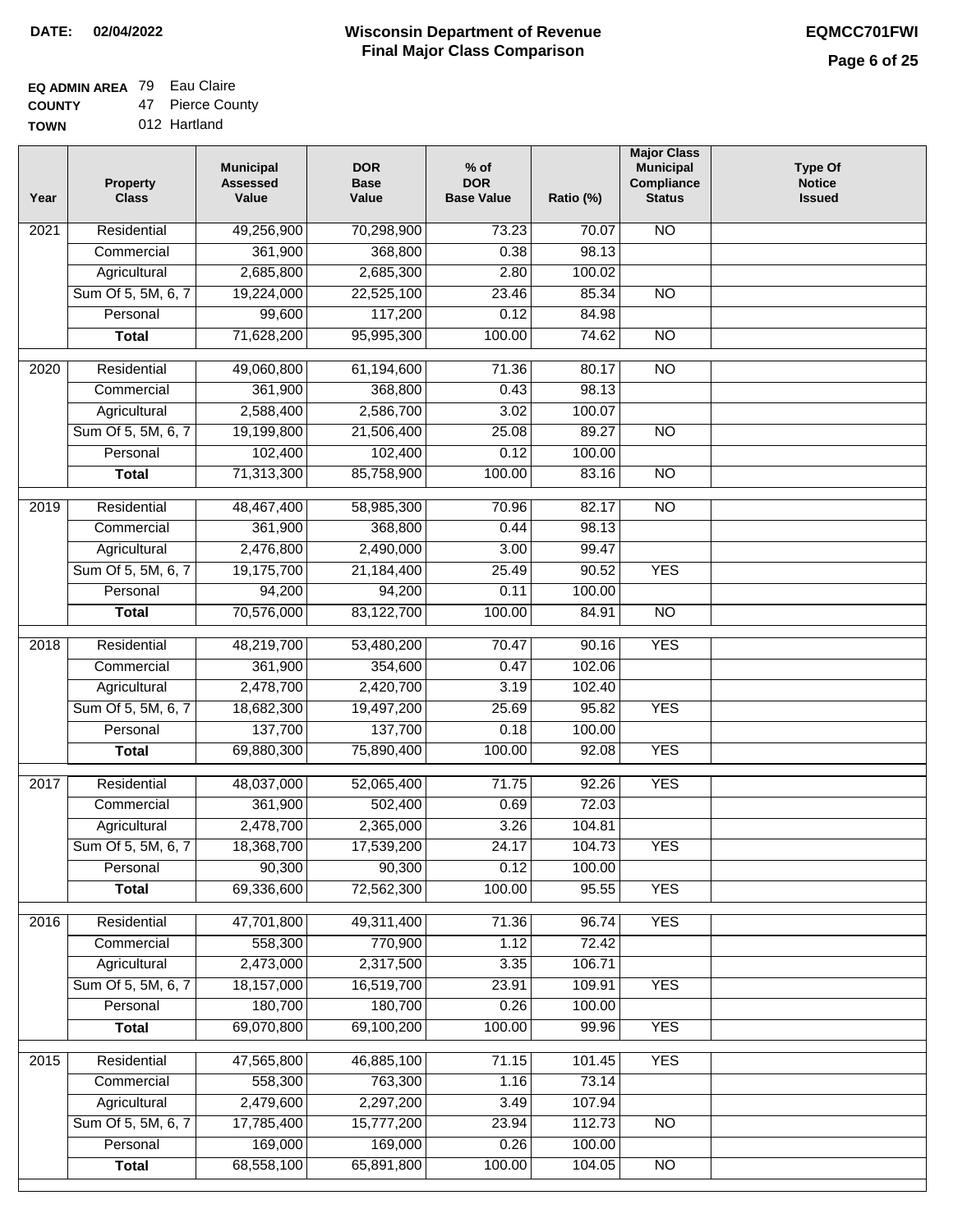## **EQ ADMIN AREA** 79 Eau Claire

**COUNTY TOW** 47 Pierce County

| N | 014 Isabelle |
|---|--------------|
|   |              |

| Year              | <b>Property</b><br><b>Class</b> | <b>Municipal</b><br><b>Assessed</b><br>Value | <b>DOR</b><br><b>Base</b><br>Value | $%$ of<br><b>DOR</b><br><b>Base Value</b> | Ratio (%) | <b>Major Class</b><br><b>Municipal</b><br>Compliance<br><b>Status</b> | <b>Type Of</b><br><b>Notice</b><br><b>Issued</b> |
|-------------------|---------------------------------|----------------------------------------------|------------------------------------|-------------------------------------------|-----------|-----------------------------------------------------------------------|--------------------------------------------------|
| $\overline{202}1$ | Residential                     | 28,940,400                                   | 28,247,600                         | 72.06                                     | 102.45    | <b>YES</b>                                                            |                                                  |
|                   | Commercial                      | 1,720,300                                    | 1,231,500                          | 3.14                                      | 139.69    |                                                                       |                                                  |
|                   | Agricultural                    | 395,400                                      | 395,800                            | 1.01                                      | 99.90     |                                                                       |                                                  |
|                   | Sum Of 5, 5M, 6, 7              | 5,377,800                                    | 4,927,600                          | 12.57                                     | 109.14    | <b>YES</b>                                                            |                                                  |
|                   | Personal                        | 4,397,400                                    | 4,397,400                          | 11.22                                     | 100.00    | <b>YES</b>                                                            |                                                  |
|                   | <b>Total</b>                    | 40,831,300                                   | 39,199,900                         | 100.00                                    | 104.16    | <b>YES</b>                                                            |                                                  |
| 2020              | Residential                     | 22,714,000                                   | 26,429,800                         | 75.15                                     | 85.94     | $\overline{NO}$                                                       |                                                  |
|                   | Commercial                      | 1,125,000                                    | 1,180,500                          | 3.36                                      | 95.30     |                                                                       |                                                  |
|                   | Agricultural                    | 337,200                                      | 377,600                            | 1.07                                      | 89.30     |                                                                       |                                                  |
|                   | Sum Of 5, 5M, 6, 7              | 3,597,100                                    | 4,014,200                          | 11.41                                     | 89.61     | $\overline{NO}$                                                       |                                                  |
|                   | Personal                        | 2,849,700                                    | 3,166,400                          | 9.00                                      | 90.00     |                                                                       |                                                  |
|                   | <b>Total</b>                    | 30,623,000                                   | 35,168,500                         | 100.00                                    | 87.08     | $\overline{NO}$                                                       | 2nd Notice of Non-Compliance                     |
|                   |                                 |                                              |                                    |                                           |           |                                                                       |                                                  |
| 2019              | Residential                     | 22,399,200                                   | 25,320,400                         | 74.52                                     | 88.46     | $\overline{NO}$                                                       |                                                  |
|                   | Commercial                      | 1,028,000                                    | 1,072,700                          | 3.16                                      | 95.83     |                                                                       |                                                  |
|                   | Agricultural                    | 338,200                                      | 361,000                            | 1.06                                      | 93.68     |                                                                       |                                                  |
|                   | Sum Of 5, 5M, 6, 7              | 3,655,000                                    | 4,155,900                          | 12.23                                     | 87.95     | $\overline{NO}$                                                       |                                                  |
|                   | Personal                        | 2,851,200                                    | 3,065,800                          | 9.02                                      | 93.00     |                                                                       |                                                  |
|                   | <b>Total</b>                    | 30,271,600                                   | 33,975,800                         | 100.00                                    | 89.10     | $\overline{NO}$                                                       | 1st Notice of Non-Compliance                     |
| $\overline{2018}$ | Residential                     | 21,873,900                                   | 22,103,200                         | 72.22                                     | 98.96     | <b>YES</b>                                                            |                                                  |
|                   | Commercial                      | 1,028,000                                    | 1,031,400                          | 3.37                                      | 99.67     |                                                                       |                                                  |
|                   | Agricultural                    | 337,900                                      | 353,400                            | 1.15                                      | 95.61     |                                                                       |                                                  |
|                   | Sum Of 5, 5M, 6, 7              | 3,646,900                                    | 4,142,700                          | 13.54                                     | 88.03     | <b>NO</b>                                                             |                                                  |
|                   | Personal                        | 2,825,400                                    | 2,974,100                          | 9.72                                      | 95.00     |                                                                       |                                                  |
|                   | <b>Total</b>                    | 29,712,100                                   | 30,604,800                         | 100.00                                    | 97.08     | $\overline{10}$                                                       |                                                  |
| 2017              | Residential                     | 21,557,700                                   | 20,410,900                         | 70.46                                     | 105.62    | <b>YES</b>                                                            |                                                  |
|                   | Commercial                      | 1,188,800                                    | 1,216,500                          | 4.20                                      | 97.72     |                                                                       |                                                  |
|                   | Agricultural                    | 342,100                                      | 348,900                            | 1.20                                      | 98.05     |                                                                       |                                                  |
|                   | Sum Of 5, 5M, 6, 7              | 3,422,900                                    | 4,230,400                          | 14.60                                     | 80.91     | $\overline{NO}$                                                       |                                                  |
|                   | Personal                        | 2,759,600                                    | 2,759,600                          | 9.53                                      | 100.00    |                                                                       |                                                  |
|                   | <b>Total</b>                    | 29,271,100                                   | 28,966,300                         | 100.00                                    | 101.05    | $\overline{NO}$                                                       |                                                  |
| 2016              | Residential                     | 20,862,100                                   | 19,255,700                         | 67.19                                     | 108.34    | <b>YES</b>                                                            |                                                  |
|                   | Commercial                      | 1,184,600                                    | 1,212,300                          | 4.23                                      | 97.72     |                                                                       |                                                  |
|                   | Agricultural                    | 332,800                                      | 330,400                            | 1.15                                      | 100.73    |                                                                       |                                                  |
|                   | Sum Of 5, 5M, 6, 7              | 4,380,200                                    | 5,120,300                          | 17.87                                     | 85.55     | N <sub>O</sub>                                                        |                                                  |
|                   | Personal                        | 2,741,200                                    | 2,741,200                          | 9.56                                      | 100.00    |                                                                       |                                                  |
|                   | <b>Total</b>                    | 29,500,900                                   | 28,659,900                         | 100.00                                    | 102.93    | N <sub>O</sub>                                                        |                                                  |
| 2015              | Residential                     | 20,817,600                                   | 19,037,600                         | 68.67                                     | 109.35    | <b>YES</b>                                                            |                                                  |
|                   | Commercial                      | 1,184,600                                    | 1,200,300                          | 4.33                                      | 98.69     |                                                                       |                                                  |
|                   | Agricultural                    | 335,700                                      | 326,800                            | 1.18                                      | 102.72    |                                                                       |                                                  |
|                   | Sum Of 5, 5M, 6, 7              | 4,631,400                                    | 4,850,600                          | 17.50                                     | 95.48     | <b>YES</b>                                                            |                                                  |
|                   | Personal                        | 2,306,300                                    | 2,306,300                          | 8.32                                      | 100.00    | <b>YES</b>                                                            |                                                  |
|                   | <b>Total</b>                    | 29,275,600                                   | 27,721,600                         | 100.00                                    | 105.61    | <b>YES</b>                                                            |                                                  |
|                   |                                 |                                              |                                    |                                           |           |                                                                       |                                                  |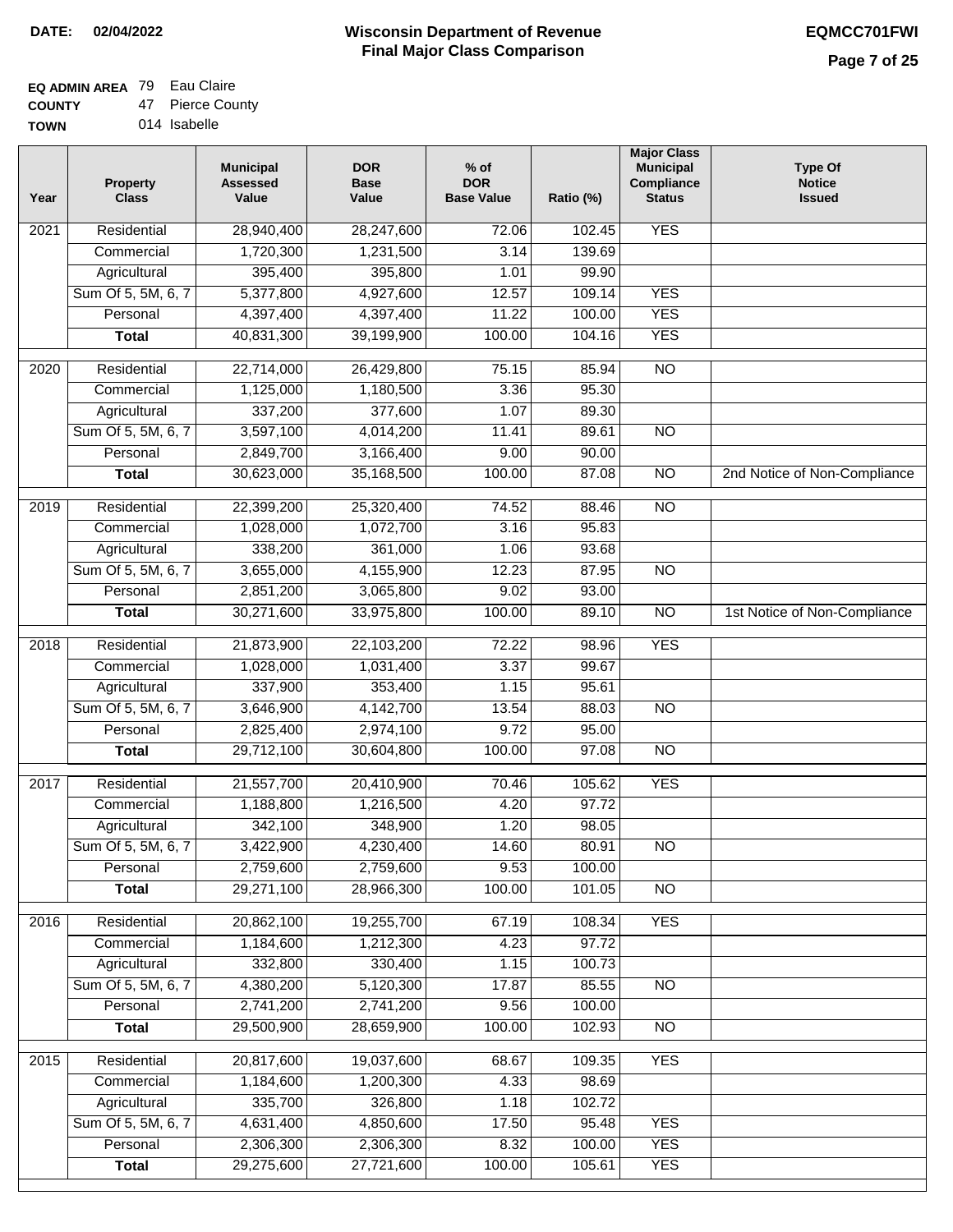| EQ ADMIN AREA 79 Eau Claire |                  |
|-----------------------------|------------------|
| <b>COUNTY</b>               | 47 Pierce County |

**TOWN** 016 Maiden Rock

| Year              | <b>Property</b><br><b>Class</b> | <b>Municipal</b><br><b>Assessed</b><br>Value | <b>DOR</b><br><b>Base</b><br>Value | $%$ of<br><b>DOR</b><br><b>Base Value</b> | Ratio (%) | <b>Major Class</b><br><b>Municipal</b><br>Compliance<br><b>Status</b> | <b>Type Of</b><br><b>Notice</b><br><b>Issued</b> |
|-------------------|---------------------------------|----------------------------------------------|------------------------------------|-------------------------------------------|-----------|-----------------------------------------------------------------------|--------------------------------------------------|
| $\frac{1}{202}$ 1 | Residential                     | 49,447,200                                   | 64,503,000                         | 73.93                                     | 76.66     | $\overline{NO}$                                                       |                                                  |
|                   | Commercial                      | 607,800                                      | 627,300                            | 0.72                                      | 96.89     |                                                                       |                                                  |
|                   | Agricultural                    | 2,316,300                                    | 2,603,100                          | 2.98                                      | 88.98     |                                                                       |                                                  |
|                   | Sum Of 5, 5M, 6, 7              | 14,603,200                                   | 19,332,500                         | 22.16                                     | 75.54     | $\overline{NO}$                                                       |                                                  |
|                   | Personal                        | 185,600                                      | 185,600                            | 0.21                                      | 100.00    |                                                                       |                                                  |
|                   | <b>Total</b>                    | 67,160,100                                   | 87,251,500                         | 100.00                                    | 76.97     | $\overline{NO}$                                                       | 1st Notice of Non-Compliance                     |
| 2020              | Residential                     | 48,897,300                                   | 57,729,700                         | 73.47                                     | 84.70     | $\overline{NO}$                                                       |                                                  |
|                   | Commercial                      | 82,500                                       | 85,000                             | 0.11                                      | 97.06     |                                                                       |                                                  |
|                   | Agricultural                    | 2,318,300                                    | 2,509,000                          | 3.19                                      | 92.40     |                                                                       |                                                  |
|                   | Sum Of 5, 5M, 6, 7              | 14,174,600                                   | 18,061,100                         | 22.99                                     | 78.48     | $\overline{NO}$                                                       |                                                  |
|                   | Personal                        | 188,700                                      | 188,700                            | 0.24                                      | 100.00    |                                                                       |                                                  |
|                   | <b>Total</b>                    | 65,661,400                                   | 78,573,500                         | 100.00                                    | 83.57     | $\overline{NO}$                                                       |                                                  |
| 2019              | Residential                     | 48,177,000                                   | 55,501,600                         | 72.84                                     | 86.80     | $\overline{N}$                                                        |                                                  |
|                   | Commercial                      | 19,000                                       | 21,500                             | 0.03                                      | 88.37     |                                                                       |                                                  |
|                   | Agricultural                    | 2,210,800                                    | 2,408,100                          | 3.16                                      | 91.81     |                                                                       |                                                  |
|                   | Sum Of 5, 5M, 6, 7              | 14,129,100                                   | 18,084,400                         | 23.74                                     | 78.13     | $\overline{NO}$                                                       |                                                  |
|                   | Personal                        | 198,200                                      | 176,600                            | 0.23                                      | 112.23    |                                                                       |                                                  |
|                   | <b>Total</b>                    | 64,734,100                                   | 76,192,200                         | 100.00                                    | 84.96     | $\overline{NO}$                                                       |                                                  |
| 2018              | Residential                     | 47,811,200                                   | 49,185,200                         | 71.71                                     | 97.21     | <b>YES</b>                                                            |                                                  |
|                   | Commercial                      | 19,000                                       | 20,700                             | 0.03                                      | 91.79     |                                                                       |                                                  |
|                   | Agricultural                    | 2,200,500                                    | 2,331,600                          | 3.40                                      | 94.38     |                                                                       |                                                  |
|                   | Sum Of 5, 5M, 6, 7              | 14,178,000                                   | 16,868,900                         | 24.59                                     | 84.05     | $\overline{10}$                                                       |                                                  |
|                   | Personal                        | 204,500                                      | 182,300                            | 0.27                                      | 112.18    |                                                                       |                                                  |
|                   | <b>Total</b>                    | 64,413,200                                   | 68,588,700                         | 100.00                                    | 93.91     | <b>NO</b>                                                             |                                                  |
| 2017              | Residential                     | 46,487,600                                   | 46,434,400                         | 73.52                                     | 100.11    | <b>YES</b>                                                            |                                                  |
|                   | Commercial                      | 19,000                                       | 26,100                             | 0.04                                      | 72.80     |                                                                       |                                                  |
|                   | Agricultural                    | 2,201,600                                    | 2,278,400                          | 3.61                                      | 96.63     |                                                                       |                                                  |
|                   | Sum Of 5, 5M, 6, 7              | 14,667,700                                   | 14,282,100                         | 22.61                                     | 102.70    | <b>YES</b>                                                            |                                                  |
|                   | Personal                        | 150,400                                      | 134,100                            | 0.21                                      | 112.16    |                                                                       |                                                  |
|                   | <b>Total</b>                    | 63,526,300                                   | 63,155,100                         | 100.00                                    | 100.59    | <b>YES</b>                                                            |                                                  |
| 2016              | Residential                     | 46,763,200                                   | 44,515,600                         | 72.36                                     | 105.05    | <b>YES</b>                                                            |                                                  |
|                   | Commercial                      | 19,000                                       | 26,100                             | 0.04                                      | 72.80     |                                                                       |                                                  |
|                   | Agricultural                    | 2,204,900                                    | 2,243,800                          | 3.65                                      | 98.27     |                                                                       |                                                  |
|                   | Sum Of 5, 5M, 6, 7              | 14,376,100                                   | 14,602,300                         | 23.74                                     | 98.45     | <b>YES</b>                                                            |                                                  |
|                   | Personal                        | 150,400                                      | 134,100                            | 0.22                                      | 112.16    |                                                                       |                                                  |
|                   | <b>Total</b>                    | 63,513,600                                   | 61,521,900                         | 100.00                                    | 103.24    | <b>YES</b>                                                            |                                                  |
| 2015              | Residential                     | 46,367,700                                   | 45,029,900                         | 72.34                                     | 102.97    | <b>YES</b>                                                            |                                                  |
|                   | Commercial                      | 19,000                                       | 25,800                             | 0.04                                      | 73.64     |                                                                       |                                                  |
|                   | Agricultural                    | 2,203,600                                    | 2,211,500                          | 3.55                                      | 99.64     |                                                                       |                                                  |
|                   | Sum Of 5, 5M, 6, 7              | 14,389,100                                   | 14,824,000                         | 23.81                                     | 97.07     | <b>YES</b>                                                            |                                                  |
|                   | Personal                        | 177,800                                      | 158,500                            | 0.25                                      | 112.18    |                                                                       |                                                  |
|                   | <b>Total</b>                    | 63, 157, 200                                 | 62,249,700                         | 100.00                                    | 101.46    | <b>YES</b>                                                            |                                                  |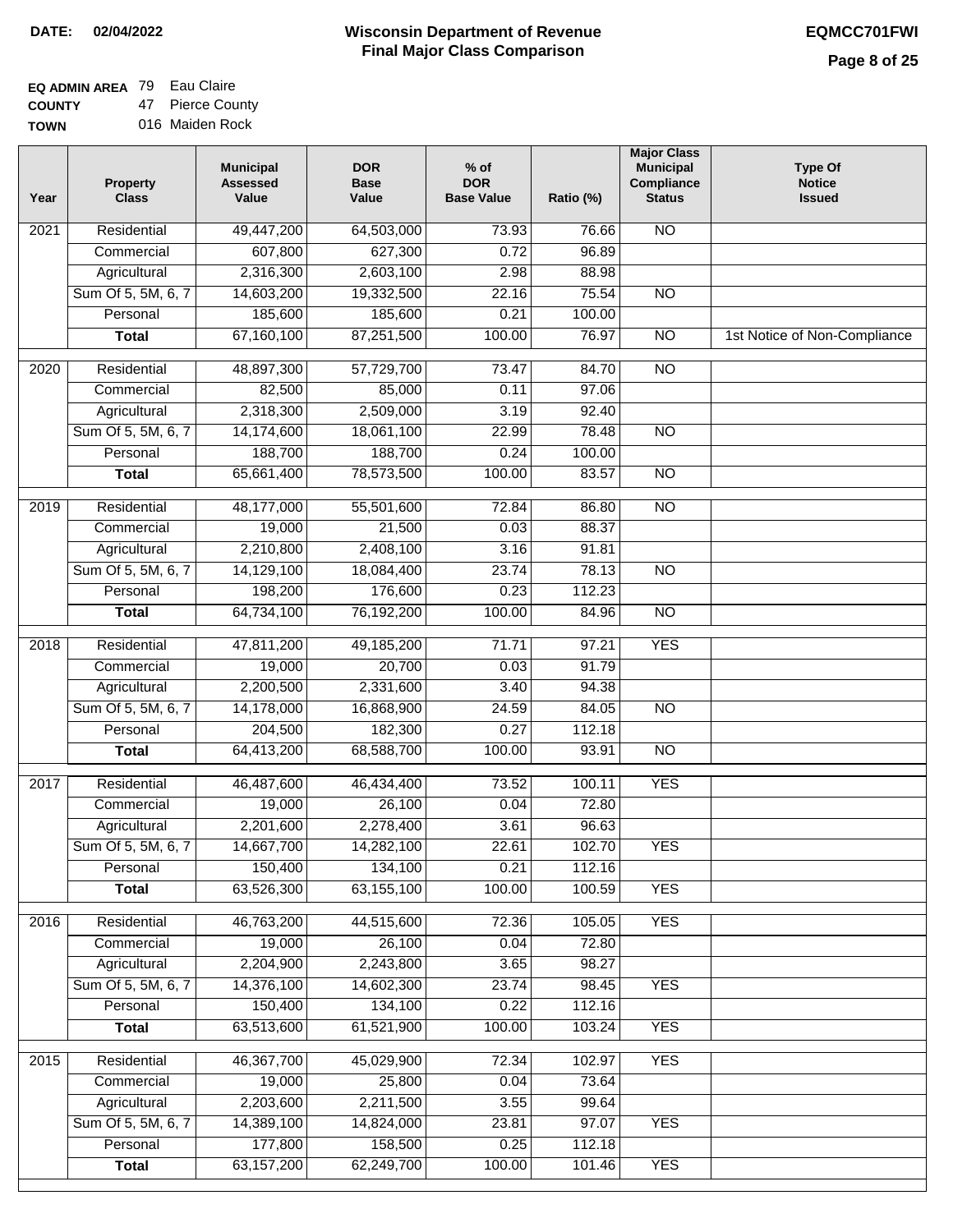#### **EQ ADMIN AREA** 79 Eau Claire **COUNTY** 47 Pierce County

**TOWN** 018 Martell

| Year              | <b>Property</b><br><b>Class</b> | <b>Municipal</b><br><b>Assessed</b><br>Value | <b>DOR</b><br><b>Base</b><br>Value | $%$ of<br><b>DOR</b><br><b>Base Value</b> | Ratio (%)        | <b>Major Class</b><br><b>Municipal</b><br>Compliance<br><b>Status</b> | <b>Type Of</b><br><b>Notice</b><br><b>Issued</b> |
|-------------------|---------------------------------|----------------------------------------------|------------------------------------|-------------------------------------------|------------------|-----------------------------------------------------------------------|--------------------------------------------------|
| $\overline{202}1$ | Residential                     | 89,618,600                                   | 100,473,500                        | 80.18                                     | 89.20            | <b>NO</b>                                                             |                                                  |
|                   | Commercial                      | 1,274,200                                    | 1,302,400                          | 1.04                                      | 97.83            |                                                                       |                                                  |
|                   | Agricultural                    | 2,455,500                                    | 2,455,600                          | 1.96                                      | 100.00           |                                                                       |                                                  |
|                   | Sum Of 5, 5M, 6, 7              | 19,256,200                                   | 20,639,500                         | 16.47                                     | 93.30            | <b>YES</b>                                                            |                                                  |
|                   | Personal                        | 439,122                                      | 439,100                            | 0.35                                      | 100.01           |                                                                       |                                                  |
|                   | <b>Total</b>                    | 113,043,622                                  | 125,310,100                        | 100.00                                    | 90.21            | $\overline{NO}$                                                       |                                                  |
| $\overline{2020}$ | Residential                     | 88,146,900                                   | 87,083,000                         | 78.45                                     | 101.22           | <b>YES</b>                                                            |                                                  |
|                   | Commercial                      | 1,260,300                                    | 1,288,500                          | 1.16                                      | 97.81            |                                                                       |                                                  |
|                   | Agricultural                    | 2,089,450                                    | 2,360,100                          | 2.13                                      | 88.53            |                                                                       |                                                  |
|                   | Sum Of 5, 5M, 6, 7              | 19,116,000                                   | 20,020,500                         | 18.04                                     | 95.48            | <b>YES</b>                                                            |                                                  |
|                   | Personal                        | 268,504                                      | 253,300                            | 0.23                                      | 106.00           |                                                                       |                                                  |
|                   | <b>Total</b>                    | 110,881,154                                  | 111,005,400                        | 100.00                                    | 99.89            | <b>YES</b>                                                            |                                                  |
| 2019              | Residential                     | 86,499,500                                   | 79,931,700                         | 77.48                                     | 108.22           | <b>YES</b>                                                            |                                                  |
|                   | Commercial                      | 1,260,300                                    | 1,288,500                          | 1.25                                      | 97.81            |                                                                       |                                                  |
|                   | Agricultural                    | 2,089,750                                    | 2,268,200                          | 2.20                                      | 92.13            |                                                                       |                                                  |
|                   | Sum Of 5, 5M, 6, 7              | 19,539,100                                   | 19,420,500                         | 18.83                                     | 100.61           | <b>YES</b>                                                            |                                                  |
|                   | Personal                        | 282,180                                      | 252,600                            | 0.24                                      | 111.71           |                                                                       |                                                  |
|                   | <b>Total</b>                    | 109,670,830                                  | 103,161,500                        | 100.00                                    | 106.31           | <b>YES</b>                                                            |                                                  |
|                   |                                 |                                              |                                    |                                           |                  |                                                                       |                                                  |
| 2018              | Residential<br>Commercial       | 84,737,800<br>1,254,800                      | 74,624,000<br>1,234,200            | 77.31<br>1.28                             | 113.55<br>101.67 | $\overline{10}$                                                       |                                                  |
|                   | Agricultural                    | 2,084,450                                    | 2,198,700                          | 2.28                                      | 94.80            |                                                                       |                                                  |
|                   | Sum Of 5, 5M, 6, 7              | 19,575,900                                   | 18,330,100                         | 18.99                                     | 106.80           | <b>YES</b>                                                            |                                                  |
|                   | Personal                        | 140,855                                      | 137,300                            | 0.14                                      | 102.59           |                                                                       |                                                  |
|                   | <b>Total</b>                    | 107,793,805                                  | 96,524,300                         | 100.00                                    | 111.68           | $\overline{10}$                                                       |                                                  |
|                   |                                 |                                              |                                    |                                           |                  |                                                                       |                                                  |
| 2017              | Residential                     | 83,453,700                                   | 82,399,500                         | 79.33                                     | 101.28           | <b>YES</b>                                                            |                                                  |
|                   | Commercial                      | 1,314,400                                    | 1,169,900                          | 1.13                                      | 112.35           |                                                                       |                                                  |
|                   | Agricultural                    | 2,089,650                                    | 2,148,900                          | 2.07                                      | 97.24            |                                                                       |                                                  |
|                   | Sum Of 5, 5M, 6, 7              | 19,285,500                                   | 17,784,600                         | 17.12                                     | 108.44           | <b>YES</b>                                                            |                                                  |
|                   | Personal                        | 396,857                                      | 361,100                            | 0.35                                      | 109.90           |                                                                       |                                                  |
|                   | <b>Total</b>                    | 106,540,107                                  | 103,864,000                        | 100.00                                    | 102.58           | <b>YES</b>                                                            |                                                  |
| 2016              | Residential                     | 82,336,700                                   | 75,401,300                         | 78.85                                     | 109.20           | <b>YES</b>                                                            |                                                  |
|                   | Commercial                      | 1,314,400                                    | 1,169,900                          | $\overline{1.22}$                         | 112.35           |                                                                       |                                                  |
|                   | Agricultural                    | 2,087,550                                    | 2,109,900                          | 2.21                                      | 98.94            |                                                                       |                                                  |
|                   | Sum Of 5, 5M, 6, 7              | 18,930,200                                   | 16,556,600                         | 17.31                                     | 114.34           | $\overline{NO}$                                                       |                                                  |
|                   | Personal                        | 439,009                                      | 385,100                            | 0.40                                      | 114.00           |                                                                       |                                                  |
|                   | <b>Total</b>                    | 105, 107, 859                                | 95,622,800                         | 100.00                                    | 109.92           | N <sub>O</sub>                                                        | 2nd Notice of Non-Compliance                     |
| 2015              | Residential                     | 81,372,200                                   | 71,086,600                         | 78.16                                     | 114.47           | N <sub>O</sub>                                                        |                                                  |
|                   | Commercial                      | 1,314,400                                    | 1,158,300                          | 1.27                                      | 113.48           |                                                                       |                                                  |
|                   | Agricultural                    | 2,082,350                                    | 2,083,100                          | 2.29                                      | 99.96            |                                                                       |                                                  |
|                   | Sum Of 5, 5M, 6, 7              | 18,733,350                                   | 16,157,000                         | 17.77                                     | 115.95           | <b>NO</b>                                                             |                                                  |
|                   | Personal                        | 547,833                                      | 460,400                            | 0.51                                      | 118.99           |                                                                       |                                                  |
|                   | <b>Total</b>                    | 104,050,133                                  | 90,945,400                         | 100.00                                    | 114.41           | NO                                                                    | <b>Non-Compliance Notice</b>                     |
|                   |                                 |                                              |                                    |                                           |                  |                                                                       |                                                  |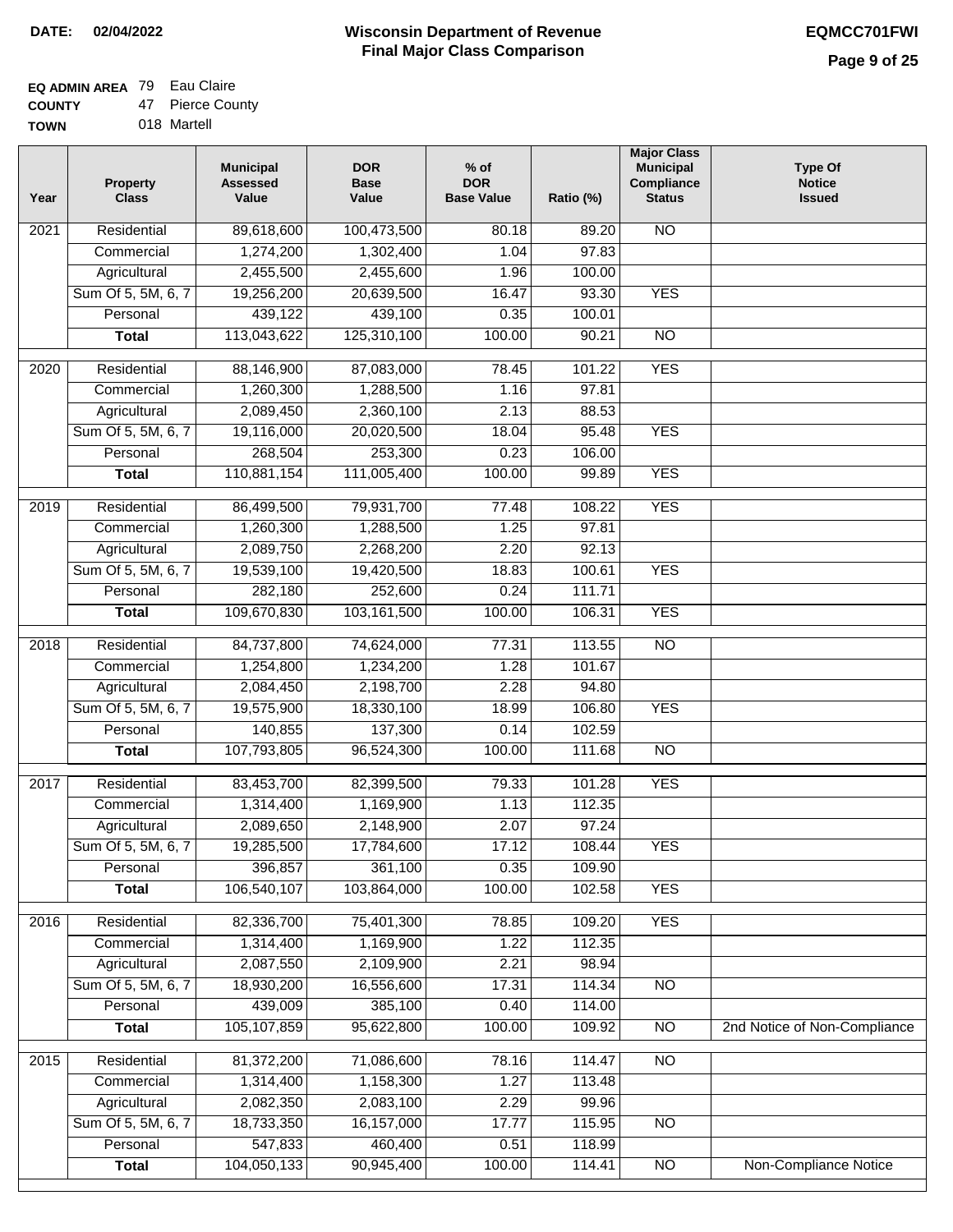# **EQ ADMIN AREA** 79 Eau Claire

**COUNTY TOWN** 47 Pierce County 020 Oak Grove

| Year | <b>Property</b><br><b>Class</b> | <b>Municipal</b><br><b>Assessed</b><br>Value | <b>DOR</b><br><b>Base</b><br>Value | $%$ of<br><b>DOR</b><br><b>Base Value</b> | Ratio (%) | <b>Major Class</b><br><b>Municipal</b><br>Compliance<br><b>Status</b> | <b>Type Of</b><br><b>Notice</b><br><b>Issued</b> |
|------|---------------------------------|----------------------------------------------|------------------------------------|-------------------------------------------|-----------|-----------------------------------------------------------------------|--------------------------------------------------|
| 2021 | Residential                     | 230,515,300                                  | 306,593,800                        | 92.07                                     | 75.19     | N <sub>O</sub>                                                        |                                                  |
|      | Commercial                      | 1,845,900                                    | 2,149,900                          | 0.65                                      | 85.86     |                                                                       |                                                  |
|      | Agricultural                    | 2,453,400                                    | 2,887,900                          | 0.87                                      | 84.95     |                                                                       |                                                  |
|      | Sum Of 5, 5M, 6, 7              | 18,507,300                                   | 20, 164, 200                       | 6.06                                      | 91.78     |                                                                       |                                                  |
|      | Personal                        | 878,800                                      | 1,187,500                          | 0.36                                      | 74.00     |                                                                       |                                                  |
|      | <b>Total</b>                    | 254,200,700                                  | 332,983,300                        | 100.00                                    | 76.34     | $\overline{NO}$                                                       | 2nd Notice of Non-Compliance                     |
| 2020 | Residential                     | 225,964,400                                  | 309,149,200                        | 92.45                                     | 73.09     | $\overline{N}$                                                        |                                                  |
|      | Commercial                      | 1,845,900                                    | 2,149,900                          | 0.64                                      | 85.86     |                                                                       |                                                  |
|      | Agricultural                    | 2,370,500                                    | 2,787,700                          | 0.83                                      | 85.03     |                                                                       |                                                  |
|      | Sum Of 5, 5M, 6, 7              | 18,330,500                                   | 19,285,700                         | $\overline{5.77}$                         | 95.05     |                                                                       |                                                  |
|      | Personal                        | 865,700                                      | 1,018,400                          | 0.30                                      | 85.01     |                                                                       |                                                  |
|      | <b>Total</b>                    | 249,377,000                                  | 334,390,900                        | 100.00                                    | 74.58     | $\overline{NO}$                                                       | 1st Notice of Non-Compliance                     |
| 2019 | Residential                     | 222,044,400                                  | 282,016,900                        | 91.95                                     | 78.73     | <b>NO</b>                                                             |                                                  |
|      | Commercial                      | 1,845,900                                    | 2,149,900                          | 0.70                                      | 85.86     |                                                                       |                                                  |
|      | Agricultural                    | 2,604,700                                    | 2,670,800                          | 0.87                                      | 97.53     |                                                                       |                                                  |
|      | Sum Of 5, 5M, 6, 7              | 17,949,000                                   | 18,847,300                         | 6.14                                      | 95.23     |                                                                       |                                                  |
|      | Personal                        | 979,300                                      | 1,030,900                          | 0.34                                      | 94.99     |                                                                       |                                                  |
|      | <b>Total</b>                    | 245,423,300                                  | 306,715,800                        | 100.00                                    | 80.02     | $\overline{NO}$                                                       |                                                  |
| 2018 | Residential                     | 218,552,500                                  | 260,485,400                        | 91.89                                     | 83.90     | $\overline{NO}$                                                       |                                                  |
|      | Commercial                      | 1,845,900                                    | 2,067,200                          | 0.73                                      | 89.29     |                                                                       |                                                  |
|      | Agricultural                    | 2,605,300                                    | 2,600,900                          | 0.92                                      | 100.17    |                                                                       |                                                  |
|      | Sum Of 5, 5M, 6, 7              | 17,606,400                                   | 17,313,200                         | 6.11                                      | 101.69    |                                                                       |                                                  |
|      | Personal                        | 951,100                                      | 1,001,200                          | 0.35                                      | 95.00     |                                                                       |                                                  |
|      | <b>Total</b>                    | 241,561,200                                  | 283,467,900                        | 100.00                                    | 85.22     | <b>NO</b>                                                             |                                                  |
| 2017 | Residential                     | 215,233,900                                  | 242,319,200                        | 91.82                                     | 88.82     | <b>NO</b>                                                             |                                                  |
|      | Commercial                      | 1,845,900                                    | 1,845,100                          | 0.70                                      | 100.04    |                                                                       |                                                  |
|      | Agricultural                    | 2,503,300                                    | 2,536,400                          | 0.96                                      | 98.70     |                                                                       |                                                  |
|      | Sum Of 5, 5M, 6, 7              | 17,378,600                                   | 16,107,200                         | 6.10                                      | 107.89    |                                                                       |                                                  |
|      | Personal                        | 1,055,300                                    | 1,110,800                          | 0.42                                      | 95.00     |                                                                       |                                                  |
|      | <b>Total</b>                    | 238,017,000                                  | 263,918,700                        | 100.00                                    | 90.19     | <b>NO</b>                                                             |                                                  |
| 2016 | Residential                     | 211,004,800                                  | 224,517,600                        | 90.72                                     | 93.98     | <b>YES</b>                                                            |                                                  |
|      | Commercial                      | 1,845,900                                    | 1,845,100                          | 0.75                                      | 100.04    |                                                                       |                                                  |
|      | Agricultural                    | 2,501,300                                    | 2,498,300                          | 1.01                                      | 100.12    |                                                                       |                                                  |
|      | Sum Of 5, 5M, 6, 7              | 18,744,700                                   | 17,474,400                         | 7.06                                      | 107.27    |                                                                       |                                                  |
|      | Personal                        | 1,102,200                                    | 1,160,200                          | 0.47                                      | 95.00     |                                                                       |                                                  |
|      | <b>Total</b>                    | 235,198,900                                  | 247,495,600                        | 100.00                                    | 95.03     | <b>YES</b>                                                            |                                                  |
| 2015 | Residential                     | 207,287,000                                  | 220,754,200                        | 90.81                                     | 93.90     | <b>YES</b>                                                            |                                                  |
|      | Commercial                      | 1,825,100                                    | 1,805,200                          | 0.74                                      | 101.10    |                                                                       |                                                  |
|      | Agricultural                    | 2,430,600                                    | 2,467,000                          | 1.01                                      | 98.52     |                                                                       |                                                  |
|      | Sum Of 5, 5M, 6, 7              | 18,803,700                                   | 17,096,800                         | 7.03                                      | 109.98    | <b>YES</b>                                                            |                                                  |
|      | Personal                        | 961,600                                      | 961,600                            | 0.40                                      | 100.00    |                                                                       |                                                  |
|      | <b>Total</b>                    | 231,308,000                                  | 243,084,800                        | 100.00                                    | 95.16     | <b>YES</b>                                                            |                                                  |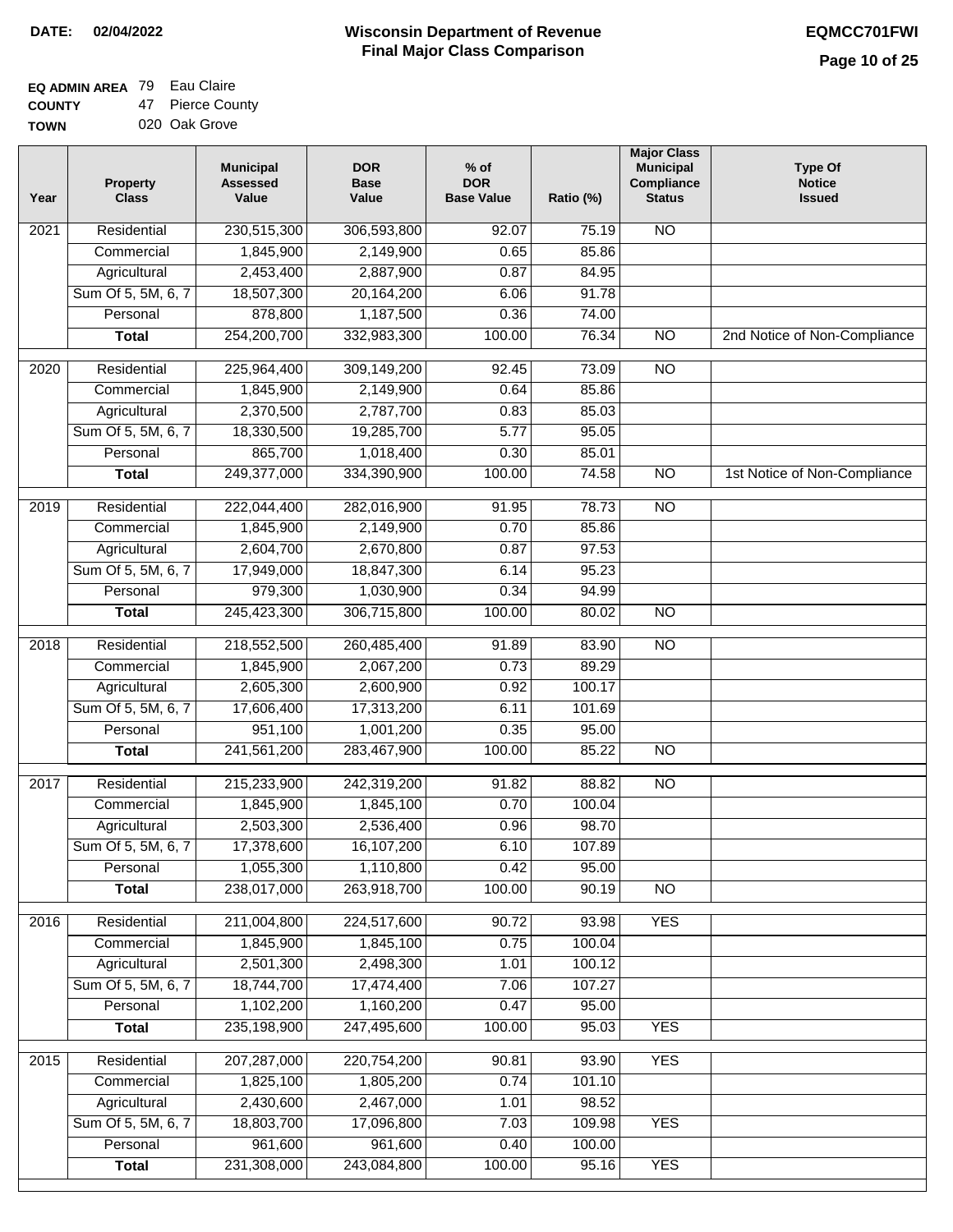# **EQ ADMIN AREA** 79 Eau Claire

**COUNTY TOWN** 47 Pierce County 022 River Falls

| Residential<br>266,528,900<br>$\overline{NO}$<br>2021<br>88.79<br>74.39<br>4,720,600<br>4,152,300<br>113.69<br>Commercial<br>1.38<br>2,138,100<br>2,518,900<br>Agricultural<br>0.84<br>84.88<br>Sum Of 5, 5M, 6, 7<br>22,494,200<br>26,825,700<br>8.94<br>83.85<br>117,000<br>137,600<br>Personal<br>0.05<br>85.03<br>227,737,800<br>300,163,400<br>100.00<br>75.87<br>$\overline{NO}$<br><b>Total</b><br>Residential<br>195, 154, 500<br>250,499,400<br>88.38<br>77.91<br>$\overline{10}$<br>2020<br>4,782,100<br>Commercial<br>4,201,200<br>1.48<br>113.83<br>2,036,200<br>2,390,000<br>85.20<br>Agricultural<br>0.84<br>Sum Of 5, 5M, 6, 7<br>22,773,300<br>26,186,400<br>9.24<br>86.97<br>146,100<br>171,800<br>Personal<br>0.06<br>85.04<br><b>Total</b><br>224,892,200<br>283,448,800<br>100.00<br>79.34<br>$\overline{NO}$<br>$\overline{NO}$<br>Residential<br>194,067,800<br>232,910,900<br>87.81<br>83.32<br>2019<br>Commercial<br>5,076,700<br>4,399,300<br>1.66<br>115.40<br>1,964,900<br>Agricultural<br>2,284,400<br>0.86<br>86.01<br>Sum Of 5, 5M, 6, 7<br>23,017,300<br>25,484,500<br>90.32<br>9.61<br>136,000<br>158,100<br>Personal<br>0.06<br>86.02<br>224,262,700<br>265,237,200<br>100.00<br>84.55<br><b>NO</b><br><b>Total</b><br>Residential<br>224,673,700<br>$\overline{NO}$<br>192,925,600<br>88.20<br>85.87<br>2018<br>5,076,700<br>Commercial<br>4,230,100<br>1.66<br>120.01<br>1,983,400<br>2,224,700<br>Agricultural<br>0.87<br>89.15<br>Sum Of 5, 5M, 6, 7<br>97.35<br>22,816,300<br>23,437,600<br>9.20<br>157,700<br>177,100<br>Personal<br>0.07<br>89.05<br>222,959,700<br>254,743,200<br>100.00<br>87.52<br><b>NO</b><br><b>Total</b><br><b>YES</b><br>2017<br>Residential<br>190,635,200<br>203,856,100<br>87.03<br>93.51<br>4,813,500<br>4,873,400<br>2.08<br>98.77<br>Commercial<br>92.10<br>2,003,000<br>2,174,900<br>0.93<br>Agricultural<br>Sum Of 5, 5M, 6, 7<br>22,774,800<br>22,766,400<br>9.72<br>100.04<br>526,400<br>572,200<br>0.24<br>92.00<br>Personal<br>220,752,900<br>234,243,000<br><b>YES</b><br>100.00<br>94.24<br><b>Total</b><br>Residential<br>187,877,700<br>198,973,600<br>86.82<br><b>YES</b><br>2016<br>94.42<br>5,125,200<br>5,126,200<br>2.24<br>99.98<br>Commercial<br>2,148,700<br>2,148,500<br>0.94<br>100.01<br>Agricultural<br>Sum Of 5, 5M, 6, 7<br>22,636,900<br>22,347,100<br>9.75<br>101.30<br>572,100<br>572,100<br>Personal<br>0.25<br>100.00<br>218,360,600<br>229,167,500<br>100.00<br>95.28<br><b>YES</b><br><b>Total</b><br><b>YES</b><br>186,547,000<br>187,998,000<br>99.23<br>2015<br>Residential<br>86.15<br>Commercial<br>5,125,200<br>5,075,500<br>2.33<br>100.98<br>2,108,700<br>Agricultural<br>2,108,500<br>0.97<br>99.99<br>Sum Of 5, 5M, 6, 7<br>22,478,600<br>22,481,500<br>99.99<br>10.30<br><b>YES</b><br>Personal<br>565,900<br>565,900<br>0.26<br>100.00 | Year | Property<br><b>Class</b> | <b>Municipal</b><br><b>Assessed</b><br>Value | <b>DOR</b><br><b>Base</b><br>Value | % of<br><b>DOR</b><br><b>Base Value</b> | Ratio (%) | <b>Major Class</b><br><b>Municipal</b><br>Compliance<br><b>Status</b> | <b>Type Of</b><br><b>Notice</b><br><b>Issued</b> |
|---------------------------------------------------------------------------------------------------------------------------------------------------------------------------------------------------------------------------------------------------------------------------------------------------------------------------------------------------------------------------------------------------------------------------------------------------------------------------------------------------------------------------------------------------------------------------------------------------------------------------------------------------------------------------------------------------------------------------------------------------------------------------------------------------------------------------------------------------------------------------------------------------------------------------------------------------------------------------------------------------------------------------------------------------------------------------------------------------------------------------------------------------------------------------------------------------------------------------------------------------------------------------------------------------------------------------------------------------------------------------------------------------------------------------------------------------------------------------------------------------------------------------------------------------------------------------------------------------------------------------------------------------------------------------------------------------------------------------------------------------------------------------------------------------------------------------------------------------------------------------------------------------------------------------------------------------------------------------------------------------------------------------------------------------------------------------------------------------------------------------------------------------------------------------------------------------------------------------------------------------------------------------------------------------------------------------------------------------------------------------------------------------------------------------------------------------------------------------------------------------------------------------------------------------------------------------------------------------------------------------------------------------------------------------------------------------------------------------------------------------------------------------------------------------------------------------------------------------------|------|--------------------------|----------------------------------------------|------------------------------------|-----------------------------------------|-----------|-----------------------------------------------------------------------|--------------------------------------------------|
|                                                                                                                                                                                                                                                                                                                                                                                                                                                                                                                                                                                                                                                                                                                                                                                                                                                                                                                                                                                                                                                                                                                                                                                                                                                                                                                                                                                                                                                                                                                                                                                                                                                                                                                                                                                                                                                                                                                                                                                                                                                                                                                                                                                                                                                                                                                                                                                                                                                                                                                                                                                                                                                                                                                                                                                                                                                         |      |                          | 198,267,900                                  |                                    |                                         |           |                                                                       |                                                  |
|                                                                                                                                                                                                                                                                                                                                                                                                                                                                                                                                                                                                                                                                                                                                                                                                                                                                                                                                                                                                                                                                                                                                                                                                                                                                                                                                                                                                                                                                                                                                                                                                                                                                                                                                                                                                                                                                                                                                                                                                                                                                                                                                                                                                                                                                                                                                                                                                                                                                                                                                                                                                                                                                                                                                                                                                                                                         |      |                          |                                              |                                    |                                         |           |                                                                       |                                                  |
|                                                                                                                                                                                                                                                                                                                                                                                                                                                                                                                                                                                                                                                                                                                                                                                                                                                                                                                                                                                                                                                                                                                                                                                                                                                                                                                                                                                                                                                                                                                                                                                                                                                                                                                                                                                                                                                                                                                                                                                                                                                                                                                                                                                                                                                                                                                                                                                                                                                                                                                                                                                                                                                                                                                                                                                                                                                         |      |                          |                                              |                                    |                                         |           |                                                                       |                                                  |
|                                                                                                                                                                                                                                                                                                                                                                                                                                                                                                                                                                                                                                                                                                                                                                                                                                                                                                                                                                                                                                                                                                                                                                                                                                                                                                                                                                                                                                                                                                                                                                                                                                                                                                                                                                                                                                                                                                                                                                                                                                                                                                                                                                                                                                                                                                                                                                                                                                                                                                                                                                                                                                                                                                                                                                                                                                                         |      |                          |                                              |                                    |                                         |           |                                                                       |                                                  |
|                                                                                                                                                                                                                                                                                                                                                                                                                                                                                                                                                                                                                                                                                                                                                                                                                                                                                                                                                                                                                                                                                                                                                                                                                                                                                                                                                                                                                                                                                                                                                                                                                                                                                                                                                                                                                                                                                                                                                                                                                                                                                                                                                                                                                                                                                                                                                                                                                                                                                                                                                                                                                                                                                                                                                                                                                                                         |      |                          |                                              |                                    |                                         |           |                                                                       |                                                  |
|                                                                                                                                                                                                                                                                                                                                                                                                                                                                                                                                                                                                                                                                                                                                                                                                                                                                                                                                                                                                                                                                                                                                                                                                                                                                                                                                                                                                                                                                                                                                                                                                                                                                                                                                                                                                                                                                                                                                                                                                                                                                                                                                                                                                                                                                                                                                                                                                                                                                                                                                                                                                                                                                                                                                                                                                                                                         |      |                          |                                              |                                    |                                         |           |                                                                       | 1st Notice of Non-Compliance                     |
|                                                                                                                                                                                                                                                                                                                                                                                                                                                                                                                                                                                                                                                                                                                                                                                                                                                                                                                                                                                                                                                                                                                                                                                                                                                                                                                                                                                                                                                                                                                                                                                                                                                                                                                                                                                                                                                                                                                                                                                                                                                                                                                                                                                                                                                                                                                                                                                                                                                                                                                                                                                                                                                                                                                                                                                                                                                         |      |                          |                                              |                                    |                                         |           |                                                                       |                                                  |
|                                                                                                                                                                                                                                                                                                                                                                                                                                                                                                                                                                                                                                                                                                                                                                                                                                                                                                                                                                                                                                                                                                                                                                                                                                                                                                                                                                                                                                                                                                                                                                                                                                                                                                                                                                                                                                                                                                                                                                                                                                                                                                                                                                                                                                                                                                                                                                                                                                                                                                                                                                                                                                                                                                                                                                                                                                                         |      |                          |                                              |                                    |                                         |           |                                                                       |                                                  |
|                                                                                                                                                                                                                                                                                                                                                                                                                                                                                                                                                                                                                                                                                                                                                                                                                                                                                                                                                                                                                                                                                                                                                                                                                                                                                                                                                                                                                                                                                                                                                                                                                                                                                                                                                                                                                                                                                                                                                                                                                                                                                                                                                                                                                                                                                                                                                                                                                                                                                                                                                                                                                                                                                                                                                                                                                                                         |      |                          |                                              |                                    |                                         |           |                                                                       |                                                  |
|                                                                                                                                                                                                                                                                                                                                                                                                                                                                                                                                                                                                                                                                                                                                                                                                                                                                                                                                                                                                                                                                                                                                                                                                                                                                                                                                                                                                                                                                                                                                                                                                                                                                                                                                                                                                                                                                                                                                                                                                                                                                                                                                                                                                                                                                                                                                                                                                                                                                                                                                                                                                                                                                                                                                                                                                                                                         |      |                          |                                              |                                    |                                         |           |                                                                       |                                                  |
|                                                                                                                                                                                                                                                                                                                                                                                                                                                                                                                                                                                                                                                                                                                                                                                                                                                                                                                                                                                                                                                                                                                                                                                                                                                                                                                                                                                                                                                                                                                                                                                                                                                                                                                                                                                                                                                                                                                                                                                                                                                                                                                                                                                                                                                                                                                                                                                                                                                                                                                                                                                                                                                                                                                                                                                                                                                         |      |                          |                                              |                                    |                                         |           |                                                                       |                                                  |
|                                                                                                                                                                                                                                                                                                                                                                                                                                                                                                                                                                                                                                                                                                                                                                                                                                                                                                                                                                                                                                                                                                                                                                                                                                                                                                                                                                                                                                                                                                                                                                                                                                                                                                                                                                                                                                                                                                                                                                                                                                                                                                                                                                                                                                                                                                                                                                                                                                                                                                                                                                                                                                                                                                                                                                                                                                                         |      |                          |                                              |                                    |                                         |           |                                                                       |                                                  |
|                                                                                                                                                                                                                                                                                                                                                                                                                                                                                                                                                                                                                                                                                                                                                                                                                                                                                                                                                                                                                                                                                                                                                                                                                                                                                                                                                                                                                                                                                                                                                                                                                                                                                                                                                                                                                                                                                                                                                                                                                                                                                                                                                                                                                                                                                                                                                                                                                                                                                                                                                                                                                                                                                                                                                                                                                                                         |      |                          |                                              |                                    |                                         |           |                                                                       |                                                  |
|                                                                                                                                                                                                                                                                                                                                                                                                                                                                                                                                                                                                                                                                                                                                                                                                                                                                                                                                                                                                                                                                                                                                                                                                                                                                                                                                                                                                                                                                                                                                                                                                                                                                                                                                                                                                                                                                                                                                                                                                                                                                                                                                                                                                                                                                                                                                                                                                                                                                                                                                                                                                                                                                                                                                                                                                                                                         |      |                          |                                              |                                    |                                         |           |                                                                       |                                                  |
|                                                                                                                                                                                                                                                                                                                                                                                                                                                                                                                                                                                                                                                                                                                                                                                                                                                                                                                                                                                                                                                                                                                                                                                                                                                                                                                                                                                                                                                                                                                                                                                                                                                                                                                                                                                                                                                                                                                                                                                                                                                                                                                                                                                                                                                                                                                                                                                                                                                                                                                                                                                                                                                                                                                                                                                                                                                         |      |                          |                                              |                                    |                                         |           |                                                                       |                                                  |
|                                                                                                                                                                                                                                                                                                                                                                                                                                                                                                                                                                                                                                                                                                                                                                                                                                                                                                                                                                                                                                                                                                                                                                                                                                                                                                                                                                                                                                                                                                                                                                                                                                                                                                                                                                                                                                                                                                                                                                                                                                                                                                                                                                                                                                                                                                                                                                                                                                                                                                                                                                                                                                                                                                                                                                                                                                                         |      |                          |                                              |                                    |                                         |           |                                                                       |                                                  |
|                                                                                                                                                                                                                                                                                                                                                                                                                                                                                                                                                                                                                                                                                                                                                                                                                                                                                                                                                                                                                                                                                                                                                                                                                                                                                                                                                                                                                                                                                                                                                                                                                                                                                                                                                                                                                                                                                                                                                                                                                                                                                                                                                                                                                                                                                                                                                                                                                                                                                                                                                                                                                                                                                                                                                                                                                                                         |      |                          |                                              |                                    |                                         |           |                                                                       |                                                  |
|                                                                                                                                                                                                                                                                                                                                                                                                                                                                                                                                                                                                                                                                                                                                                                                                                                                                                                                                                                                                                                                                                                                                                                                                                                                                                                                                                                                                                                                                                                                                                                                                                                                                                                                                                                                                                                                                                                                                                                                                                                                                                                                                                                                                                                                                                                                                                                                                                                                                                                                                                                                                                                                                                                                                                                                                                                                         |      |                          |                                              |                                    |                                         |           |                                                                       |                                                  |
|                                                                                                                                                                                                                                                                                                                                                                                                                                                                                                                                                                                                                                                                                                                                                                                                                                                                                                                                                                                                                                                                                                                                                                                                                                                                                                                                                                                                                                                                                                                                                                                                                                                                                                                                                                                                                                                                                                                                                                                                                                                                                                                                                                                                                                                                                                                                                                                                                                                                                                                                                                                                                                                                                                                                                                                                                                                         |      |                          |                                              |                                    |                                         |           |                                                                       |                                                  |
|                                                                                                                                                                                                                                                                                                                                                                                                                                                                                                                                                                                                                                                                                                                                                                                                                                                                                                                                                                                                                                                                                                                                                                                                                                                                                                                                                                                                                                                                                                                                                                                                                                                                                                                                                                                                                                                                                                                                                                                                                                                                                                                                                                                                                                                                                                                                                                                                                                                                                                                                                                                                                                                                                                                                                                                                                                                         |      |                          |                                              |                                    |                                         |           |                                                                       |                                                  |
|                                                                                                                                                                                                                                                                                                                                                                                                                                                                                                                                                                                                                                                                                                                                                                                                                                                                                                                                                                                                                                                                                                                                                                                                                                                                                                                                                                                                                                                                                                                                                                                                                                                                                                                                                                                                                                                                                                                                                                                                                                                                                                                                                                                                                                                                                                                                                                                                                                                                                                                                                                                                                                                                                                                                                                                                                                                         |      |                          |                                              |                                    |                                         |           |                                                                       |                                                  |
|                                                                                                                                                                                                                                                                                                                                                                                                                                                                                                                                                                                                                                                                                                                                                                                                                                                                                                                                                                                                                                                                                                                                                                                                                                                                                                                                                                                                                                                                                                                                                                                                                                                                                                                                                                                                                                                                                                                                                                                                                                                                                                                                                                                                                                                                                                                                                                                                                                                                                                                                                                                                                                                                                                                                                                                                                                                         |      |                          |                                              |                                    |                                         |           |                                                                       |                                                  |
|                                                                                                                                                                                                                                                                                                                                                                                                                                                                                                                                                                                                                                                                                                                                                                                                                                                                                                                                                                                                                                                                                                                                                                                                                                                                                                                                                                                                                                                                                                                                                                                                                                                                                                                                                                                                                                                                                                                                                                                                                                                                                                                                                                                                                                                                                                                                                                                                                                                                                                                                                                                                                                                                                                                                                                                                                                                         |      |                          |                                              |                                    |                                         |           |                                                                       |                                                  |
|                                                                                                                                                                                                                                                                                                                                                                                                                                                                                                                                                                                                                                                                                                                                                                                                                                                                                                                                                                                                                                                                                                                                                                                                                                                                                                                                                                                                                                                                                                                                                                                                                                                                                                                                                                                                                                                                                                                                                                                                                                                                                                                                                                                                                                                                                                                                                                                                                                                                                                                                                                                                                                                                                                                                                                                                                                                         |      |                          |                                              |                                    |                                         |           |                                                                       |                                                  |
|                                                                                                                                                                                                                                                                                                                                                                                                                                                                                                                                                                                                                                                                                                                                                                                                                                                                                                                                                                                                                                                                                                                                                                                                                                                                                                                                                                                                                                                                                                                                                                                                                                                                                                                                                                                                                                                                                                                                                                                                                                                                                                                                                                                                                                                                                                                                                                                                                                                                                                                                                                                                                                                                                                                                                                                                                                                         |      |                          |                                              |                                    |                                         |           |                                                                       |                                                  |
|                                                                                                                                                                                                                                                                                                                                                                                                                                                                                                                                                                                                                                                                                                                                                                                                                                                                                                                                                                                                                                                                                                                                                                                                                                                                                                                                                                                                                                                                                                                                                                                                                                                                                                                                                                                                                                                                                                                                                                                                                                                                                                                                                                                                                                                                                                                                                                                                                                                                                                                                                                                                                                                                                                                                                                                                                                                         |      |                          |                                              |                                    |                                         |           |                                                                       |                                                  |
|                                                                                                                                                                                                                                                                                                                                                                                                                                                                                                                                                                                                                                                                                                                                                                                                                                                                                                                                                                                                                                                                                                                                                                                                                                                                                                                                                                                                                                                                                                                                                                                                                                                                                                                                                                                                                                                                                                                                                                                                                                                                                                                                                                                                                                                                                                                                                                                                                                                                                                                                                                                                                                                                                                                                                                                                                                                         |      |                          |                                              |                                    |                                         |           |                                                                       |                                                  |
|                                                                                                                                                                                                                                                                                                                                                                                                                                                                                                                                                                                                                                                                                                                                                                                                                                                                                                                                                                                                                                                                                                                                                                                                                                                                                                                                                                                                                                                                                                                                                                                                                                                                                                                                                                                                                                                                                                                                                                                                                                                                                                                                                                                                                                                                                                                                                                                                                                                                                                                                                                                                                                                                                                                                                                                                                                                         |      |                          |                                              |                                    |                                         |           |                                                                       |                                                  |
|                                                                                                                                                                                                                                                                                                                                                                                                                                                                                                                                                                                                                                                                                                                                                                                                                                                                                                                                                                                                                                                                                                                                                                                                                                                                                                                                                                                                                                                                                                                                                                                                                                                                                                                                                                                                                                                                                                                                                                                                                                                                                                                                                                                                                                                                                                                                                                                                                                                                                                                                                                                                                                                                                                                                                                                                                                                         |      |                          |                                              |                                    |                                         |           |                                                                       |                                                  |
|                                                                                                                                                                                                                                                                                                                                                                                                                                                                                                                                                                                                                                                                                                                                                                                                                                                                                                                                                                                                                                                                                                                                                                                                                                                                                                                                                                                                                                                                                                                                                                                                                                                                                                                                                                                                                                                                                                                                                                                                                                                                                                                                                                                                                                                                                                                                                                                                                                                                                                                                                                                                                                                                                                                                                                                                                                                         |      |                          |                                              |                                    |                                         |           |                                                                       |                                                  |
|                                                                                                                                                                                                                                                                                                                                                                                                                                                                                                                                                                                                                                                                                                                                                                                                                                                                                                                                                                                                                                                                                                                                                                                                                                                                                                                                                                                                                                                                                                                                                                                                                                                                                                                                                                                                                                                                                                                                                                                                                                                                                                                                                                                                                                                                                                                                                                                                                                                                                                                                                                                                                                                                                                                                                                                                                                                         |      |                          |                                              |                                    |                                         |           |                                                                       |                                                  |
|                                                                                                                                                                                                                                                                                                                                                                                                                                                                                                                                                                                                                                                                                                                                                                                                                                                                                                                                                                                                                                                                                                                                                                                                                                                                                                                                                                                                                                                                                                                                                                                                                                                                                                                                                                                                                                                                                                                                                                                                                                                                                                                                                                                                                                                                                                                                                                                                                                                                                                                                                                                                                                                                                                                                                                                                                                                         |      |                          |                                              |                                    |                                         |           |                                                                       |                                                  |
|                                                                                                                                                                                                                                                                                                                                                                                                                                                                                                                                                                                                                                                                                                                                                                                                                                                                                                                                                                                                                                                                                                                                                                                                                                                                                                                                                                                                                                                                                                                                                                                                                                                                                                                                                                                                                                                                                                                                                                                                                                                                                                                                                                                                                                                                                                                                                                                                                                                                                                                                                                                                                                                                                                                                                                                                                                                         |      |                          |                                              |                                    |                                         |           |                                                                       |                                                  |
|                                                                                                                                                                                                                                                                                                                                                                                                                                                                                                                                                                                                                                                                                                                                                                                                                                                                                                                                                                                                                                                                                                                                                                                                                                                                                                                                                                                                                                                                                                                                                                                                                                                                                                                                                                                                                                                                                                                                                                                                                                                                                                                                                                                                                                                                                                                                                                                                                                                                                                                                                                                                                                                                                                                                                                                                                                                         |      |                          |                                              |                                    |                                         |           |                                                                       |                                                  |
|                                                                                                                                                                                                                                                                                                                                                                                                                                                                                                                                                                                                                                                                                                                                                                                                                                                                                                                                                                                                                                                                                                                                                                                                                                                                                                                                                                                                                                                                                                                                                                                                                                                                                                                                                                                                                                                                                                                                                                                                                                                                                                                                                                                                                                                                                                                                                                                                                                                                                                                                                                                                                                                                                                                                                                                                                                                         |      |                          |                                              |                                    |                                         |           |                                                                       |                                                  |
|                                                                                                                                                                                                                                                                                                                                                                                                                                                                                                                                                                                                                                                                                                                                                                                                                                                                                                                                                                                                                                                                                                                                                                                                                                                                                                                                                                                                                                                                                                                                                                                                                                                                                                                                                                                                                                                                                                                                                                                                                                                                                                                                                                                                                                                                                                                                                                                                                                                                                                                                                                                                                                                                                                                                                                                                                                                         |      |                          |                                              |                                    |                                         |           |                                                                       |                                                  |
|                                                                                                                                                                                                                                                                                                                                                                                                                                                                                                                                                                                                                                                                                                                                                                                                                                                                                                                                                                                                                                                                                                                                                                                                                                                                                                                                                                                                                                                                                                                                                                                                                                                                                                                                                                                                                                                                                                                                                                                                                                                                                                                                                                                                                                                                                                                                                                                                                                                                                                                                                                                                                                                                                                                                                                                                                                                         |      |                          |                                              |                                    |                                         |           |                                                                       |                                                  |
|                                                                                                                                                                                                                                                                                                                                                                                                                                                                                                                                                                                                                                                                                                                                                                                                                                                                                                                                                                                                                                                                                                                                                                                                                                                                                                                                                                                                                                                                                                                                                                                                                                                                                                                                                                                                                                                                                                                                                                                                                                                                                                                                                                                                                                                                                                                                                                                                                                                                                                                                                                                                                                                                                                                                                                                                                                                         |      |                          |                                              |                                    |                                         |           |                                                                       |                                                  |
|                                                                                                                                                                                                                                                                                                                                                                                                                                                                                                                                                                                                                                                                                                                                                                                                                                                                                                                                                                                                                                                                                                                                                                                                                                                                                                                                                                                                                                                                                                                                                                                                                                                                                                                                                                                                                                                                                                                                                                                                                                                                                                                                                                                                                                                                                                                                                                                                                                                                                                                                                                                                                                                                                                                                                                                                                                                         |      |                          |                                              |                                    |                                         |           |                                                                       |                                                  |
|                                                                                                                                                                                                                                                                                                                                                                                                                                                                                                                                                                                                                                                                                                                                                                                                                                                                                                                                                                                                                                                                                                                                                                                                                                                                                                                                                                                                                                                                                                                                                                                                                                                                                                                                                                                                                                                                                                                                                                                                                                                                                                                                                                                                                                                                                                                                                                                                                                                                                                                                                                                                                                                                                                                                                                                                                                                         |      |                          |                                              |                                    |                                         |           |                                                                       |                                                  |
|                                                                                                                                                                                                                                                                                                                                                                                                                                                                                                                                                                                                                                                                                                                                                                                                                                                                                                                                                                                                                                                                                                                                                                                                                                                                                                                                                                                                                                                                                                                                                                                                                                                                                                                                                                                                                                                                                                                                                                                                                                                                                                                                                                                                                                                                                                                                                                                                                                                                                                                                                                                                                                                                                                                                                                                                                                                         |      |                          |                                              |                                    |                                         |           |                                                                       |                                                  |
|                                                                                                                                                                                                                                                                                                                                                                                                                                                                                                                                                                                                                                                                                                                                                                                                                                                                                                                                                                                                                                                                                                                                                                                                                                                                                                                                                                                                                                                                                                                                                                                                                                                                                                                                                                                                                                                                                                                                                                                                                                                                                                                                                                                                                                                                                                                                                                                                                                                                                                                                                                                                                                                                                                                                                                                                                                                         |      |                          |                                              |                                    |                                         |           |                                                                       |                                                  |
|                                                                                                                                                                                                                                                                                                                                                                                                                                                                                                                                                                                                                                                                                                                                                                                                                                                                                                                                                                                                                                                                                                                                                                                                                                                                                                                                                                                                                                                                                                                                                                                                                                                                                                                                                                                                                                                                                                                                                                                                                                                                                                                                                                                                                                                                                                                                                                                                                                                                                                                                                                                                                                                                                                                                                                                                                                                         |      | <b>Total</b>             | 216,825,200                                  | 218,229,600                        | 100.00                                  | 99.36     | <b>YES</b>                                                            |                                                  |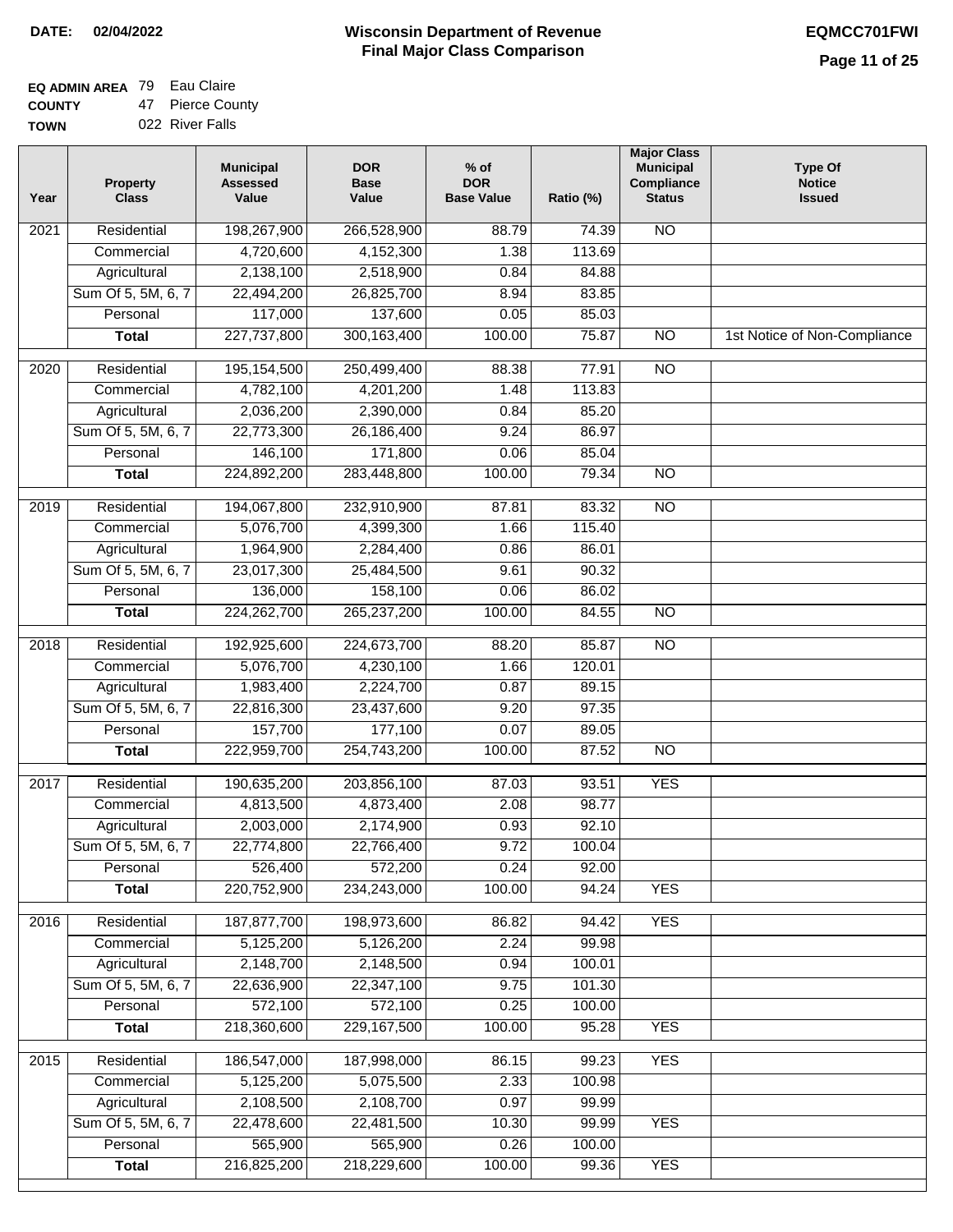#### **EQ ADMIN AREA** 79 Eau Claire **COUNTY** 47 Pierce County

**TOWN** 024 Rock Elm

| Year              | <b>Property</b><br><b>Class</b> | <b>Municipal</b><br><b>Assessed</b><br>Value | <b>DOR</b><br><b>Base</b><br>Value | $%$ of<br><b>DOR</b><br><b>Base Value</b> | Ratio (%) | <b>Major Class</b><br><b>Municipal</b><br>Compliance<br><b>Status</b> | <b>Type Of</b><br><b>Notice</b><br><b>Issued</b> |
|-------------------|---------------------------------|----------------------------------------------|------------------------------------|-------------------------------------------|-----------|-----------------------------------------------------------------------|--------------------------------------------------|
| $\overline{202}1$ | Residential                     | 23,193,200                                   | 23,892,700                         | 50.15                                     | 97.07     | <b>YES</b>                                                            |                                                  |
|                   | Commercial                      | 540,900                                      | 414,900                            | 0.87                                      | 130.37    |                                                                       |                                                  |
|                   | Agricultural                    | 2,531,650                                    | 2,529,800                          | 5.31                                      | 100.07    |                                                                       |                                                  |
|                   | Sum Of 5, 5M, 6, 7              | 19,167,600                                   | 20,173,500                         | 42.34                                     | 95.01     | <b>YES</b>                                                            |                                                  |
|                   | Personal                        | 634,733                                      | 634,700                            | 1.33                                      | 100.01    |                                                                       |                                                  |
|                   | <b>Total</b>                    | 46,068,083                                   | 47,645,600                         | 100.00                                    | 96.69     | <b>YES</b>                                                            |                                                  |
| 2020              | Residential                     | 16,653,000                                   | 21,810,000                         | 48.57                                     | 76.35     | $\overline{NO}$                                                       |                                                  |
|                   | Commercial                      | 378,200                                      | 414,900                            | 0.92                                      | 91.15     |                                                                       |                                                  |
|                   | Agricultural                    | 1,963,350                                    | 2,439,700                          | 5.43                                      | 80.48     |                                                                       |                                                  |
|                   | Sum Of 5, 5M, 6, 7              | 15,102,700                                   | 19,444,200                         | 43.30                                     | 77.67     | $\overline{NO}$                                                       |                                                  |
|                   | Personal                        | 634,074                                      | 792,600                            | 1.77                                      | 80.00     |                                                                       |                                                  |
|                   | <b>Total</b>                    | 34,731,324                                   | 44,901,400                         | 100.00                                    | 77.35     | $\overline{NO}$                                                       | 1st Notice of Non-Compliance                     |
| 2019              | Residential                     | 16,532,600                                   | 20,782,000                         | 47.96                                     | 79.55     | $\overline{NO}$                                                       |                                                  |
|                   | Commercial                      | 385,200                                      | 414,900                            | 0.96                                      | 92.84     |                                                                       |                                                  |
|                   | Agricultural                    | 2,160,350                                    | 2,339,100                          | 5.40                                      | 92.36     |                                                                       |                                                  |
|                   | Sum Of 5, 5M, 6, 7              | 15,138,600                                   | 19,051,100                         | 43.97                                     | 79.46     | N <sub>O</sub>                                                        |                                                  |
|                   | Personal                        | 644,566                                      | 744,400                            | 1.72                                      | 86.59     |                                                                       |                                                  |
|                   | <b>Total</b>                    | 34,861,316                                   | 43,331,500                         | 100.00                                    | 80.45     | N <sub>O</sub>                                                        |                                                  |
| 2018              | Residential                     | 16,393,200                                   | 19,084,000                         | 48.06                                     | 85.90     | N <sub>O</sub>                                                        |                                                  |
|                   | Commercial                      | 370,600                                      | 382,700                            | 0.96                                      | 96.84     |                                                                       |                                                  |
|                   | Agricultural                    | 2,156,350                                    | 2,264,800                          | 5.70                                      | 95.21     |                                                                       |                                                  |
|                   | Sum Of 5, 5M, 6, 7              | 14,850,400                                   | 17,329,400                         | 43.64                                     | 85.69     | N <sub>O</sub>                                                        |                                                  |
|                   | Personal                        | 610,477                                      | 651,500                            | 1.64                                      | 93.70     |                                                                       |                                                  |
|                   | <b>Total</b>                    | 34, 381, 027                                 | 39,712,400                         | 100.00                                    | 86.58     | <b>NO</b>                                                             |                                                  |
| 2017              | Residential                     | 16,358,700                                   | 18,499,800                         | 50.68                                     | 88.43     | $\overline{NO}$                                                       |                                                  |
|                   | Commercial                      | 370,600                                      | 376,100                            | 1.03                                      | 98.54     |                                                                       |                                                  |
|                   | Agricultural                    | 2,154,350                                    | 2,208,100                          | 6.05                                      | 97.57     |                                                                       |                                                  |
|                   | Sum Of 5, 5M, 6, 7              | 14,657,800                                   | 14,755,000                         | 40.42                                     | 99.34     | <b>YES</b>                                                            |                                                  |
|                   | Personal                        | 659,363                                      | 663,200                            | 1.82                                      | 99.42     |                                                                       |                                                  |
|                   | <b>Total</b>                    | 34,200,813                                   | 36,502,200                         | 100.00                                    | 93.70     | <b>NO</b>                                                             |                                                  |
| 2016              | Residential                     | 16,437,400                                   | 17,184,800                         | 49.67                                     | 95.65     | <b>YES</b>                                                            |                                                  |
|                   | Commercial                      | 370,600                                      | 376,100                            | 1.09                                      | 98.54     |                                                                       |                                                  |
|                   | Agricultural                    | 2,152,550                                    | 2,173,500                          | 6.28                                      | 99.04     |                                                                       |                                                  |
|                   | Sum Of 5, 5M, 6, 7              | 14,755,900                                   | 14,207,400                         | 41.06                                     | 103.86    | <b>YES</b>                                                            |                                                  |
|                   | Personal                        | 677,113                                      | 657,400                            | 1.90                                      | 103.00    |                                                                       |                                                  |
|                   | <b>Total</b>                    | 34,393,563                                   | 34,599,200                         | 100.00                                    | 99.41     | <b>YES</b>                                                            |                                                  |
| 2015              | Residential                     | 16,262,100                                   | 16,205,700                         | 49.00                                     | 100.35    | <b>YES</b>                                                            |                                                  |
|                   | Commercial                      | 370,600                                      | 372,300                            | 1.13                                      | 99.54     |                                                                       |                                                  |
|                   | Agricultural                    | 2,150,150                                    | 2,147,500                          | 6.49                                      | 100.12    |                                                                       |                                                  |
|                   | Sum Of 5, 5M, 6, 7              | 14,683,500                                   | 13,782,200                         | 41.67                                     | 106.54    | <b>YES</b>                                                            |                                                  |
|                   | Personal                        | 577,922                                      | 566,500                            | 1.71                                      | 102.02    |                                                                       |                                                  |
|                   | <b>Total</b>                    | 34,044,272                                   | 33,074,200                         | 100.00                                    | 102.93    | <b>YES</b>                                                            |                                                  |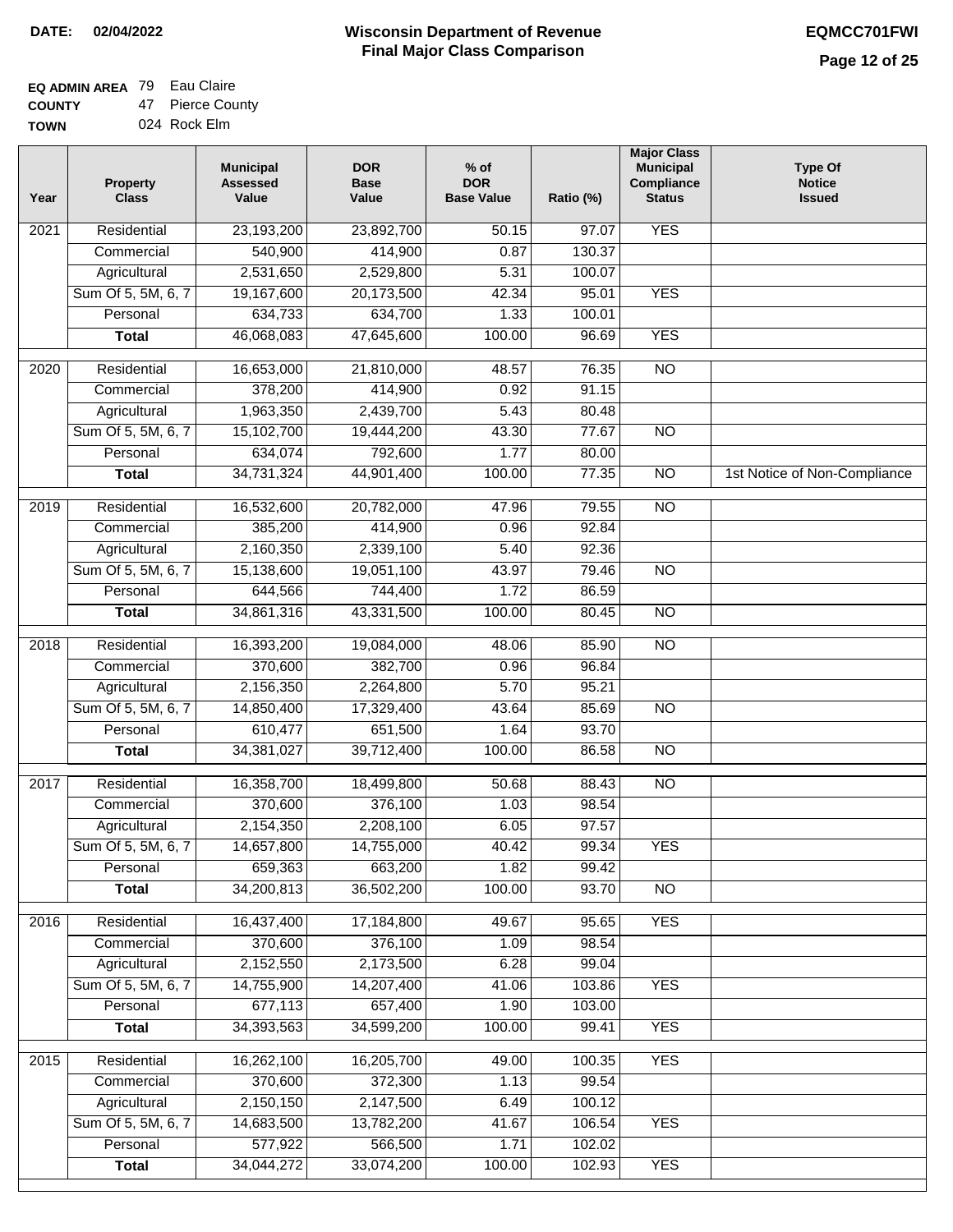#### **EQ ADMIN AREA** 79 Eau Claire **COUNTY** 47 Pierce County

| <b>UUUNII</b> | — .<br>טטט טאויז |
|---------------|------------------|
| <b>TOWN</b>   | 026 Salem        |

| Year             | <b>Property</b><br><b>Class</b> | <b>Municipal</b><br><b>Assessed</b><br>Value | <b>DOR</b><br><b>Base</b><br>Value | $%$ of<br><b>DOR</b><br><b>Base Value</b> | Ratio (%) | <b>Major Class</b><br><b>Municipal</b><br>Compliance<br><b>Status</b> | <b>Type Of</b><br><b>Notice</b><br><b>Issued</b> |
|------------------|---------------------------------|----------------------------------------------|------------------------------------|-------------------------------------------|-----------|-----------------------------------------------------------------------|--------------------------------------------------|
| 2021             | Residential                     | 23,319,700                                   | 30,381,000                         | 52.85                                     | 76.76     | N <sub>O</sub>                                                        |                                                  |
|                  | Commercial                      | 538,700                                      | 538,800                            | 0.94                                      | 99.98     |                                                                       |                                                  |
|                  | Agricultural                    | 2,134,800                                    | 2,200,800                          | 3.83                                      | 97.00     |                                                                       |                                                  |
|                  | Sum Of 5, 5M, 6, 7              | 21,211,600                                   | 24,340,600                         | 42.34                                     | 87.14     | $\overline{NO}$                                                       |                                                  |
|                  | Personal                        | 20,100                                       | 20,700                             | 0.04                                      | 97.10     |                                                                       |                                                  |
|                  | <b>Total</b>                    | 47,224,900                                   | 57,481,900                         | 100.00                                    | 82.16     | $\overline{NO}$                                                       |                                                  |
| 2020             | Residential                     | 23,303,800                                   | 26,629,300                         | 50.68                                     | 87.51     | $\overline{NO}$                                                       |                                                  |
|                  | Commercial                      | 538,700                                      | 538,800                            | 1.03                                      | 99.98     |                                                                       |                                                  |
|                  | Agricultural                    | 2,060,700                                    | 2,125,000                          | 4.04                                      | 96.97     |                                                                       |                                                  |
|                  | Sum Of 5, 5M, 6, 7              | 20,418,500                                   | 23,226,900                         | 44.20                                     | 87.91     | $\overline{NO}$                                                       |                                                  |
|                  | Personal                        | 27,135                                       | 28,000                             | 0.05                                      | 96.91     |                                                                       |                                                  |
|                  | <b>Total</b>                    | 46,348,835                                   | 52,548,000                         | 100.00                                    | 88.20     | $\overline{NO}$                                                       |                                                  |
|                  |                                 |                                              |                                    |                                           |           |                                                                       |                                                  |
| $\frac{1}{2019}$ | Residential                     | 23,122,600                                   | 25,676,000                         | 50.41                                     | 90.06     | <b>YES</b>                                                            |                                                  |
|                  | Commercial                      | 538,700                                      | 538,800                            | 1.06                                      | 99.98     |                                                                       |                                                  |
|                  | Agricultural                    | 2,096,700                                    | 1,949,000                          | 3.83                                      | 107.58    |                                                                       |                                                  |
|                  | Sum Of 5, 5M, 6, 7              | 20,637,520                                   | 22,741,100                         | 44.65                                     | 90.75     | <b>YES</b>                                                            |                                                  |
|                  | Personal                        | 24,000                                       | 24,800                             | 0.05                                      | 96.77     |                                                                       |                                                  |
|                  | <b>Total</b>                    | 46,419,520                                   | 50,929,700                         | 100.00                                    | 91.14     | <b>YES</b>                                                            |                                                  |
| 2018             | Residential                     | 22,778,200                                   | 23,021,400                         | 49.10                                     | 98.94     | <b>YES</b>                                                            |                                                  |
|                  | Commercial                      | 113,200                                      | 96,300                             | 0.21                                      | 117.55    |                                                                       |                                                  |
|                  | Agricultural                    | 2,093,100                                    | 1,891,300                          | 4.03                                      | 110.67    |                                                                       |                                                  |
|                  | Sum Of 5, 5M, 6, 7              | 21,038,420                                   | 21,836,300                         | 46.58                                     | 96.35     | <b>YES</b>                                                            |                                                  |
|                  | Personal                        | 37,500                                       | 37,500                             | 0.08                                      | 100.00    |                                                                       |                                                  |
|                  | <b>Total</b>                    | 46,060,420                                   | 46,882,800                         | 100.00                                    | 98.25     | <b>YES</b>                                                            |                                                  |
| 2017             | Residential                     | 22,557,600                                   | 22,894,600                         | 51.43                                     | 98.53     | <b>YES</b>                                                            |                                                  |
|                  | Commercial                      | 113,200                                      | 108,000                            | 0.24                                      | 104.81    |                                                                       |                                                  |
|                  | Agricultural                    | 2,092,000                                    | 1,844,300                          | 4.14                                      | 113.43    |                                                                       |                                                  |
|                  | Sum Of 5, 5M, 6, 7              | 20,817,020                                   | 19,622,700                         | 44.08                                     | 106.09    | YES                                                                   |                                                  |
|                  | Personal                        | 47,600                                       | 47,600                             | 0.11                                      | 100.00    |                                                                       |                                                  |
|                  | <b>Total</b>                    | 45,627,420                                   | 44,517,200                         | 100.00                                    | 102.49    | <b>YES</b>                                                            |                                                  |
| 2016             | Residential                     | 22,514,800                                   | 21,158,900                         | 50.79                                     | 106.41    | <b>YES</b>                                                            |                                                  |
|                  | Commercial                      | 113,200                                      | 108,000                            | 0.26                                      | 104.81    |                                                                       |                                                  |
|                  | Agricultural                    | 2,087,800                                    | 1,807,700                          | 4.34                                      | 115.49    |                                                                       |                                                  |
|                  | Sum Of 5, 5M, 6, 7              | 20,768,520                                   | 18,536,400                         | 44.49                                     | 112.04    | $\overline{NO}$                                                       |                                                  |
|                  | Personal                        | 54,200                                       | 51,600                             | 0.12                                      | 105.04    |                                                                       |                                                  |
|                  | <b>Total</b>                    | 45,538,520                                   | 41,662,600                         | 100.00                                    | 109.30    | $\overline{NO}$                                                       | 2nd Notice of Non-Compliance                     |
| 2015             | Residential                     | 22,304,900                                   | 19,960,700                         | 48.16                                     | 111.74    | N <sub>O</sub>                                                        |                                                  |
|                  | Commercial                      | 113,200                                      | 106,900                            | 0.26                                      | 105.89    |                                                                       |                                                  |
|                  | Agricultural                    | 2,091,400                                    | 1,790,700                          | 4.32                                      | 116.79    |                                                                       |                                                  |
|                  | Sum Of 5, 5M, 6, 7              | 20,295,220                                   | 19,569,500                         | 47.22                                     | 103.71    | <b>YES</b>                                                            |                                                  |
|                  | Personal                        | 21,200                                       | 19,300                             | 0.05                                      | 109.84    |                                                                       |                                                  |
|                  | <b>Total</b>                    | 44,825,920                                   | 41,447,100                         | 100.00                                    | 108.15    | $\overline{NO}$                                                       | <b>Non-Compliance Notice</b>                     |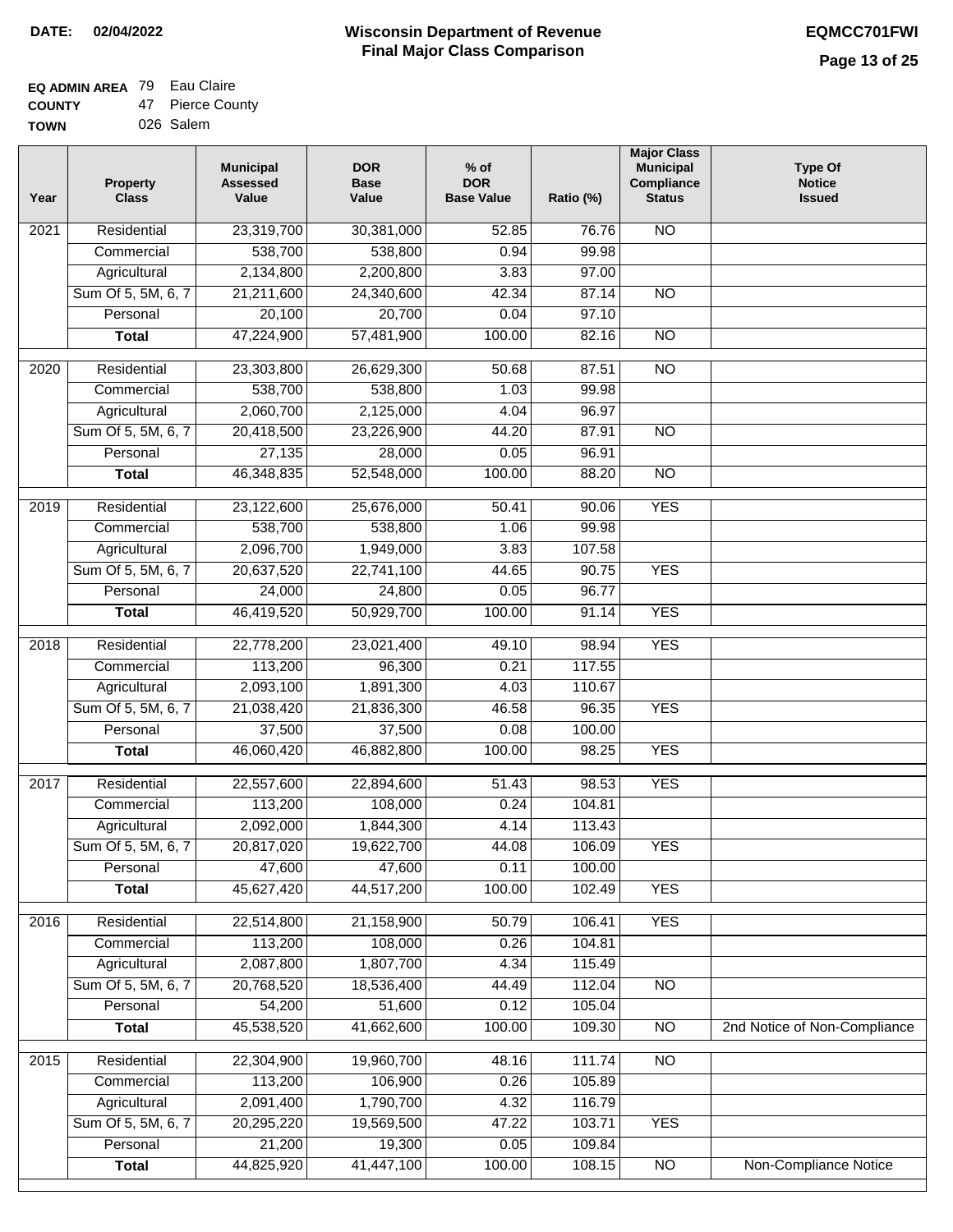| EQ ADMIN AREA 79 Eau Claire |                  |
|-----------------------------|------------------|
| <b>COUNTY</b>               | 47 Pierce County |

**TOWN** 028 Spring Lake

| Residential<br>30,005,600<br><b>NO</b><br>$\overline{202}1$<br>37,382,000<br>66.02<br>80.27<br>102,300<br>189,800<br>0.34<br>53.90<br>Commercial<br>1,867,100<br>Agricultural<br>2,109,400<br>3.73<br>88.51<br>Sum Of 5, 5M, 6, 7<br>13,904,200<br>16,793,300<br>29.66<br>82.80<br>$\overline{NO}$<br>130,225<br>147,900<br>0.26<br>88.05<br>Personal<br>46,009,425<br>100.00<br>$\overline{NO}$<br><b>Total</b><br>56,622,400<br>81.26<br>1st Notice of Non-Compliance<br><b>YES</b><br>$\overline{2020}$<br>Residential<br>29,408,000<br>32,205,500<br>62.36<br>91.31<br>102,300<br>Commercial<br>189,800<br>0.37<br>53.90<br>1,797,600<br>2,030,800<br>3.93<br>88.52<br>Agricultural<br>Sum Of 5, 5M, 6, 7<br>14,114,500<br>16,960,200<br>32.84<br>83.22<br>$\overline{NO}$ |  |
|--------------------------------------------------------------------------------------------------------------------------------------------------------------------------------------------------------------------------------------------------------------------------------------------------------------------------------------------------------------------------------------------------------------------------------------------------------------------------------------------------------------------------------------------------------------------------------------------------------------------------------------------------------------------------------------------------------------------------------------------------------------------------------|--|
|                                                                                                                                                                                                                                                                                                                                                                                                                                                                                                                                                                                                                                                                                                                                                                                |  |
|                                                                                                                                                                                                                                                                                                                                                                                                                                                                                                                                                                                                                                                                                                                                                                                |  |
|                                                                                                                                                                                                                                                                                                                                                                                                                                                                                                                                                                                                                                                                                                                                                                                |  |
|                                                                                                                                                                                                                                                                                                                                                                                                                                                                                                                                                                                                                                                                                                                                                                                |  |
|                                                                                                                                                                                                                                                                                                                                                                                                                                                                                                                                                                                                                                                                                                                                                                                |  |
|                                                                                                                                                                                                                                                                                                                                                                                                                                                                                                                                                                                                                                                                                                                                                                                |  |
|                                                                                                                                                                                                                                                                                                                                                                                                                                                                                                                                                                                                                                                                                                                                                                                |  |
|                                                                                                                                                                                                                                                                                                                                                                                                                                                                                                                                                                                                                                                                                                                                                                                |  |
|                                                                                                                                                                                                                                                                                                                                                                                                                                                                                                                                                                                                                                                                                                                                                                                |  |
|                                                                                                                                                                                                                                                                                                                                                                                                                                                                                                                                                                                                                                                                                                                                                                                |  |
| 227,624<br>Personal<br>255,800<br>0.50<br>88.99                                                                                                                                                                                                                                                                                                                                                                                                                                                                                                                                                                                                                                                                                                                                |  |
| 45,650,024<br>51,642,100<br>100.00<br>88.40<br>$\overline{NO}$<br><b>Total</b>                                                                                                                                                                                                                                                                                                                                                                                                                                                                                                                                                                                                                                                                                                 |  |
| <b>YES</b><br>Residential<br>28,916,100<br>31,662,200<br>62.83<br>91.33<br>2019                                                                                                                                                                                                                                                                                                                                                                                                                                                                                                                                                                                                                                                                                                |  |
| 102,300<br>0.38<br>53.90<br>Commercial<br>189,800                                                                                                                                                                                                                                                                                                                                                                                                                                                                                                                                                                                                                                                                                                                              |  |
| 1,795,400<br>92.42<br>1,942,600<br>3.85<br>Agricultural                                                                                                                                                                                                                                                                                                                                                                                                                                                                                                                                                                                                                                                                                                                        |  |
| Sum Of 5, 5M, 6, 7<br>13,919,400<br>16,355,800<br>32.46<br>85.10<br>$\overline{NO}$                                                                                                                                                                                                                                                                                                                                                                                                                                                                                                                                                                                                                                                                                            |  |
| 230,087<br>242,700<br>0.48<br>94.80<br>Personal                                                                                                                                                                                                                                                                                                                                                                                                                                                                                                                                                                                                                                                                                                                                |  |
| 100.00<br>89.23<br>$\overline{NO}$<br><b>Total</b><br>44,963,287<br>50,393,100                                                                                                                                                                                                                                                                                                                                                                                                                                                                                                                                                                                                                                                                                                 |  |
| Residential<br>28,440,900<br>28,869,300<br>98.52<br><b>YES</b><br>2018<br>61.43                                                                                                                                                                                                                                                                                                                                                                                                                                                                                                                                                                                                                                                                                                |  |
| 102,300<br>Commercial<br>182,500<br>0.39<br>56.05                                                                                                                                                                                                                                                                                                                                                                                                                                                                                                                                                                                                                                                                                                                              |  |
| 1,790,000<br>1,892,000<br>Agricultural<br>4.03<br>94.61                                                                                                                                                                                                                                                                                                                                                                                                                                                                                                                                                                                                                                                                                                                        |  |
| Sum Of 5, 5M, 6, 7<br>13,987,750<br>15,809,800<br>33.64<br>88.48<br>$\overline{10}$                                                                                                                                                                                                                                                                                                                                                                                                                                                                                                                                                                                                                                                                                            |  |
| Personal<br>233,554<br>240,000<br>0.51<br>97.31                                                                                                                                                                                                                                                                                                                                                                                                                                                                                                                                                                                                                                                                                                                                |  |
| 44,554,504<br>46,993,600<br>100.00<br><b>NO</b><br><b>Total</b><br>94.81                                                                                                                                                                                                                                                                                                                                                                                                                                                                                                                                                                                                                                                                                                       |  |
| Residential<br>28,096,100<br>29,694,800<br>94.62<br><b>YES</b><br>2017<br>65.54                                                                                                                                                                                                                                                                                                                                                                                                                                                                                                                                                                                                                                                                                                |  |
| Commercial<br>102,300<br>112,700<br>0.25<br>90.77                                                                                                                                                                                                                                                                                                                                                                                                                                                                                                                                                                                                                                                                                                                              |  |
| 1,790,900<br>1,848,100<br>4.08<br>96.90<br>Agricultural                                                                                                                                                                                                                                                                                                                                                                                                                                                                                                                                                                                                                                                                                                                        |  |
| 29.58<br>103.25<br>Sum Of 5, 5M, 6, 7<br>13,838,450<br>13,402,600<br><b>YES</b>                                                                                                                                                                                                                                                                                                                                                                                                                                                                                                                                                                                                                                                                                                |  |
| 253,262<br>Personal<br>248,300<br>0.55<br>102.00                                                                                                                                                                                                                                                                                                                                                                                                                                                                                                                                                                                                                                                                                                                               |  |
| 44,081,012<br>45,306,500<br>100.00<br>97.30<br><b>YES</b><br><b>Total</b>                                                                                                                                                                                                                                                                                                                                                                                                                                                                                                                                                                                                                                                                                                      |  |
| <b>YES</b><br>Residential<br>27,836,700<br>27,271,900<br>2016<br>64.36<br>102.07                                                                                                                                                                                                                                                                                                                                                                                                                                                                                                                                                                                                                                                                                               |  |
| 102,300<br>112,700<br>0.27<br>90.77<br>Commercial                                                                                                                                                                                                                                                                                                                                                                                                                                                                                                                                                                                                                                                                                                                              |  |
| 1,789,800<br>1,814,000<br>4.28<br>98.67<br>Agricultural                                                                                                                                                                                                                                                                                                                                                                                                                                                                                                                                                                                                                                                                                                                        |  |
| Sum Of 5, 5M, 6, 7<br><b>YES</b><br>13,763,250<br>12,919,100<br>30.49<br>106.53                                                                                                                                                                                                                                                                                                                                                                                                                                                                                                                                                                                                                                                                                                |  |
| 272,507<br>254,700<br>Personal<br>0.60<br>106.99                                                                                                                                                                                                                                                                                                                                                                                                                                                                                                                                                                                                                                                                                                                               |  |
| 43,764,557<br>42,372,400<br>100.00<br>103.29<br><b>YES</b><br><b>Total</b>                                                                                                                                                                                                                                                                                                                                                                                                                                                                                                                                                                                                                                                                                                     |  |
| Residential<br><b>YES</b><br>27,502,400<br>25,702,700<br>63.49<br>107.00<br>2015                                                                                                                                                                                                                                                                                                                                                                                                                                                                                                                                                                                                                                                                                               |  |
| 102,300<br>111,600<br>0.28<br>91.67<br>Commercial                                                                                                                                                                                                                                                                                                                                                                                                                                                                                                                                                                                                                                                                                                                              |  |
| 1,798,300<br>1,796,900<br>4.44<br>100.08<br>Agricultural                                                                                                                                                                                                                                                                                                                                                                                                                                                                                                                                                                                                                                                                                                                       |  |
| Sum Of 5, 5M, 6, 7<br>13,575,750<br>12,628,800<br>31.20<br>107.50<br><b>YES</b>                                                                                                                                                                                                                                                                                                                                                                                                                                                                                                                                                                                                                                                                                                |  |
| 267,886<br>241,300<br>Personal<br>0.60<br>111.02                                                                                                                                                                                                                                                                                                                                                                                                                                                                                                                                                                                                                                                                                                                               |  |
| 43,246,636<br>40,481,300<br>100.00<br><b>YES</b><br><b>Total</b><br>106.83                                                                                                                                                                                                                                                                                                                                                                                                                                                                                                                                                                                                                                                                                                     |  |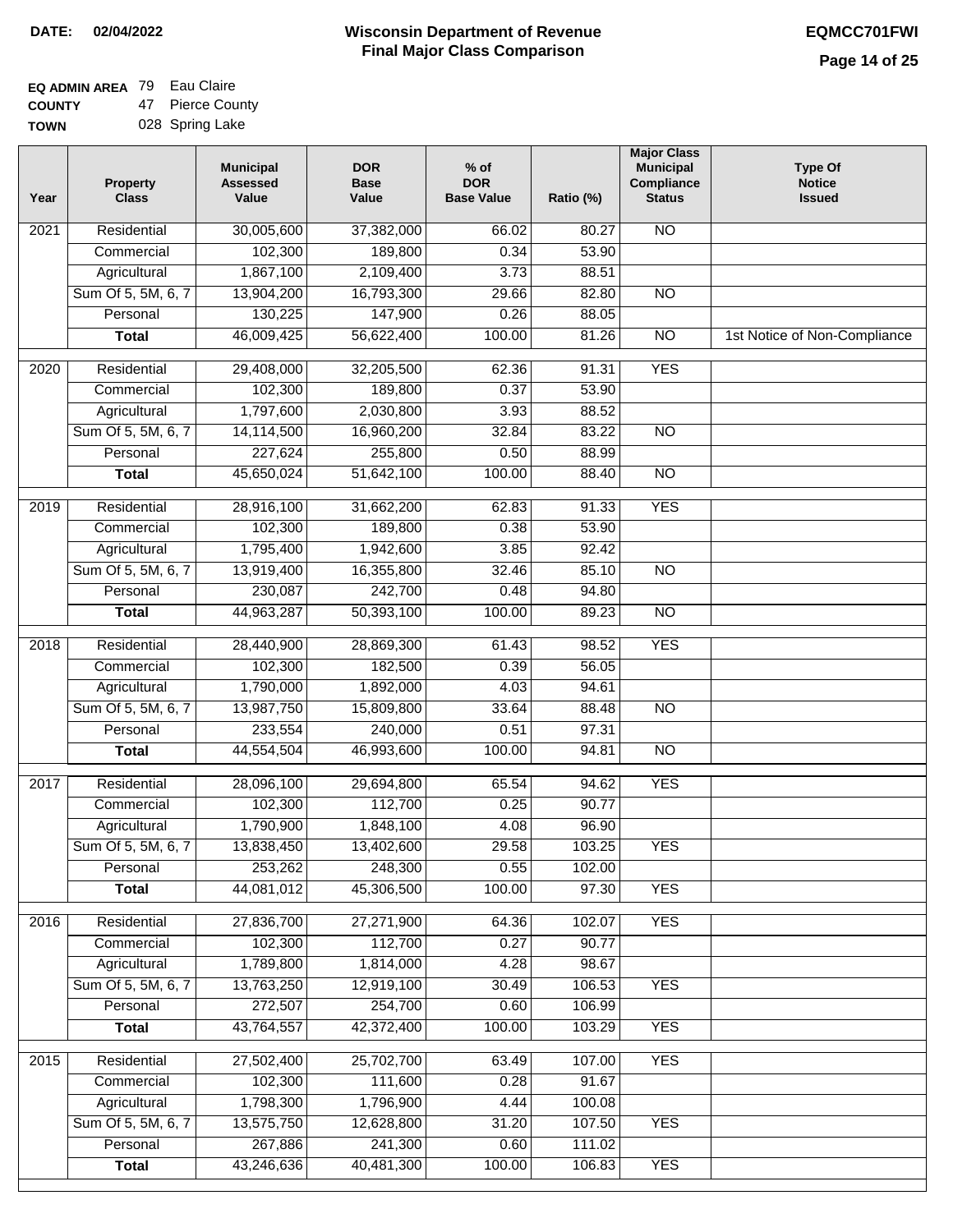## **EQ ADMIN AREA** 79 Eau Claire

**COUNTY TOWN** 47 Pierce County

|  | 030 Trenton |
|--|-------------|
|  |             |

| Year              | <b>Property</b><br><b>Class</b> | <b>Municipal</b><br><b>Assessed</b><br>Value | <b>DOR</b><br><b>Base</b><br>Value | $%$ of<br><b>DOR</b><br><b>Base Value</b> | Ratio (%) | <b>Major Class</b><br><b>Municipal</b><br>Compliance<br><b>Status</b> | <b>Type Of</b><br><b>Notice</b><br><b>Issued</b> |
|-------------------|---------------------------------|----------------------------------------------|------------------------------------|-------------------------------------------|-----------|-----------------------------------------------------------------------|--------------------------------------------------|
| $\overline{202}1$ | Residential                     | 132,199,900                                  | 180,246,400                        | 80.45                                     | 73.34     | N <sub>O</sub>                                                        |                                                  |
|                   | Commercial                      | 21,711,600                                   | 24,878,400                         | 11.10                                     | 87.27     | $\overline{NO}$                                                       |                                                  |
|                   | Agricultural                    | 1,680,000                                    | 1,744,900                          | 0.78                                      | 96.28     |                                                                       |                                                  |
|                   | Sum Of 5, 5M, 6, 7              | 14,133,000                                   | 16,595,500                         | 7.41                                      | 85.16     |                                                                       |                                                  |
|                   | Personal                        | 459,607                                      | 574,600                            | 0.26                                      | 79.99     |                                                                       |                                                  |
|                   | <b>Total</b>                    | 170,184,107                                  | 224,039,800                        | 100.00                                    | 75.96     | $\overline{NO}$                                                       | 1st Notice of Non-Compliance                     |
| $\overline{2020}$ | Residential                     | 131,001,500                                  | 171,095,600                        | 84.03                                     | 76.57     | $\overline{10}$                                                       |                                                  |
|                   | Commercial                      | 13,326,100                                   | 14,465,300                         | 7.10                                      | 92.12     |                                                                       |                                                  |
|                   | Agricultural                    | 1,670,500                                    | 1,670,700                          | 0.82                                      | 99.99     |                                                                       |                                                  |
|                   | Sum Of 5, 5M, 6, 7              | 13,822,900                                   | 15,846,900                         | 7.78                                      | 87.23     |                                                                       |                                                  |
|                   | Personal                        | 447,820                                      | 526,800                            | 0.26                                      | 85.01     |                                                                       |                                                  |
|                   | <b>Total</b>                    | 160,268,820                                  | 203,605,300                        | 100.00                                    | 78.72     | $\overline{NO}$                                                       |                                                  |
| 2019              | Residential                     | 129,237,900                                  | 161,782,100                        | 83.84                                     | 79.88     | $\overline{10}$                                                       |                                                  |
|                   | Commercial                      | 11,047,200                                   | 13,205,700                         | 6.84                                      | 83.65     |                                                                       |                                                  |
|                   | Agricultural                    | 1,569,800                                    | 1,570,500                          | 0.81                                      | 99.96     |                                                                       |                                                  |
|                   | Sum Of 5, 5M, 6, 7              | 13,628,100                                   | 16,010,600                         | 8.30                                      | 85.12     |                                                                       |                                                  |
|                   | Personal                        | 390,625                                      | 390,600                            | 0.20                                      | 100.01    |                                                                       |                                                  |
|                   | <b>Total</b>                    | 155,873,625                                  | 192,959,500                        | 100.00                                    | 80.78     | $\overline{NO}$                                                       |                                                  |
| 2018              | Residential                     | 128,002,300                                  | 154,091,200                        | 84.04                                     | 83.07     | $\overline{10}$                                                       |                                                  |
|                   | Commercial                      | 10,874,300                                   | 11,983,000                         | 6.54                                      | 90.75     |                                                                       |                                                  |
|                   | Agricultural                    | 1,530,800                                    | 1,527,300                          | 0.83                                      | 100.23    |                                                                       |                                                  |
|                   | Sum Of 5, 5M, 6, 7              | 13,583,700                                   | 15,344,300                         | 8.37                                      | 88.53     |                                                                       |                                                  |
|                   | Personal                        | 401,590                                      | 401,600                            | 0.22                                      | 100.00    |                                                                       |                                                  |
|                   | <b>Total</b>                    | 154,392,690                                  | 183, 347, 400                      | 100.00                                    | 84.21     | $\overline{10}$                                                       |                                                  |
|                   |                                 |                                              |                                    |                                           |           |                                                                       |                                                  |
| 2017              | Residential                     | 126,766,300                                  | 138,716,000                        | 84.11                                     | 91.39     | <b>YES</b>                                                            |                                                  |
|                   | Commercial                      | 10,714,000                                   | 9,661,300                          | 5.86                                      | 110.90    |                                                                       |                                                  |
|                   | Agricultural                    | 1,492,100                                    | 1,489,700                          | 0.90                                      | 100.16    |                                                                       |                                                  |
|                   | Sum Of 5, 5M, 6, 7              | 13,590,700                                   | 14,609,700                         | 8.86                                      | 93.03     |                                                                       |                                                  |
|                   | Personal                        | 439,567                                      | 439,600                            | 0.27                                      | 99.99     |                                                                       |                                                  |
|                   | <b>Total</b>                    | 153,002,667                                  | 164,916,300                        | 100.00                                    | 92.78     | <b>YES</b>                                                            |                                                  |
| 2016              | Residential                     | 125,204,200                                  | 130,859,400                        | 84.18                                     | 95.68     | <b>YES</b>                                                            |                                                  |
|                   | Commercial                      | 9,604,000                                    | 8,551,300                          | 5.50                                      | 112.31    |                                                                       |                                                  |
|                   | Agricultural                    | 1,466,500                                    | 1,464,800                          | 0.94                                      | 100.12    |                                                                       |                                                  |
|                   | Sum Of 5, 5M, 6, 7              | 14,305,700                                   | 14,129,700                         | 9.09                                      | 101.25    |                                                                       |                                                  |
|                   | Personal                        | 447,067                                      | 447,100                            | 0.29                                      | 99.99     |                                                                       |                                                  |
|                   | <b>Total</b>                    | 151,027,467                                  | 155,452,300                        | 100.00                                    | 97.15     | <b>YES</b>                                                            |                                                  |
| 2015              | Residential                     | 123,935,900                                  | 132,498,700                        | 84.81                                     | 93.54     | <b>YES</b>                                                            |                                                  |
|                   | Commercial                      | 9,560,900                                    | 8,751,800                          | 5.60                                      | 109.24    | <b>YES</b>                                                            |                                                  |
|                   | Agricultural                    | 1,444,400                                    | 1,444,500                          | 0.92                                      | 99.99     |                                                                       |                                                  |
|                   | Sum Of 5, 5M, 6, 7              | 14,051,600                                   | 13,066,300                         | 8.36                                      | 107.54    | <b>YES</b>                                                            |                                                  |
|                   | Personal                        | 474,789                                      | 474,800                            | 0.30                                      | 100.00    |                                                                       |                                                  |
|                   | <b>Total</b>                    | 149,467,589                                  | 156,236,100                        | 100.00                                    | 95.67     | <b>YES</b>                                                            |                                                  |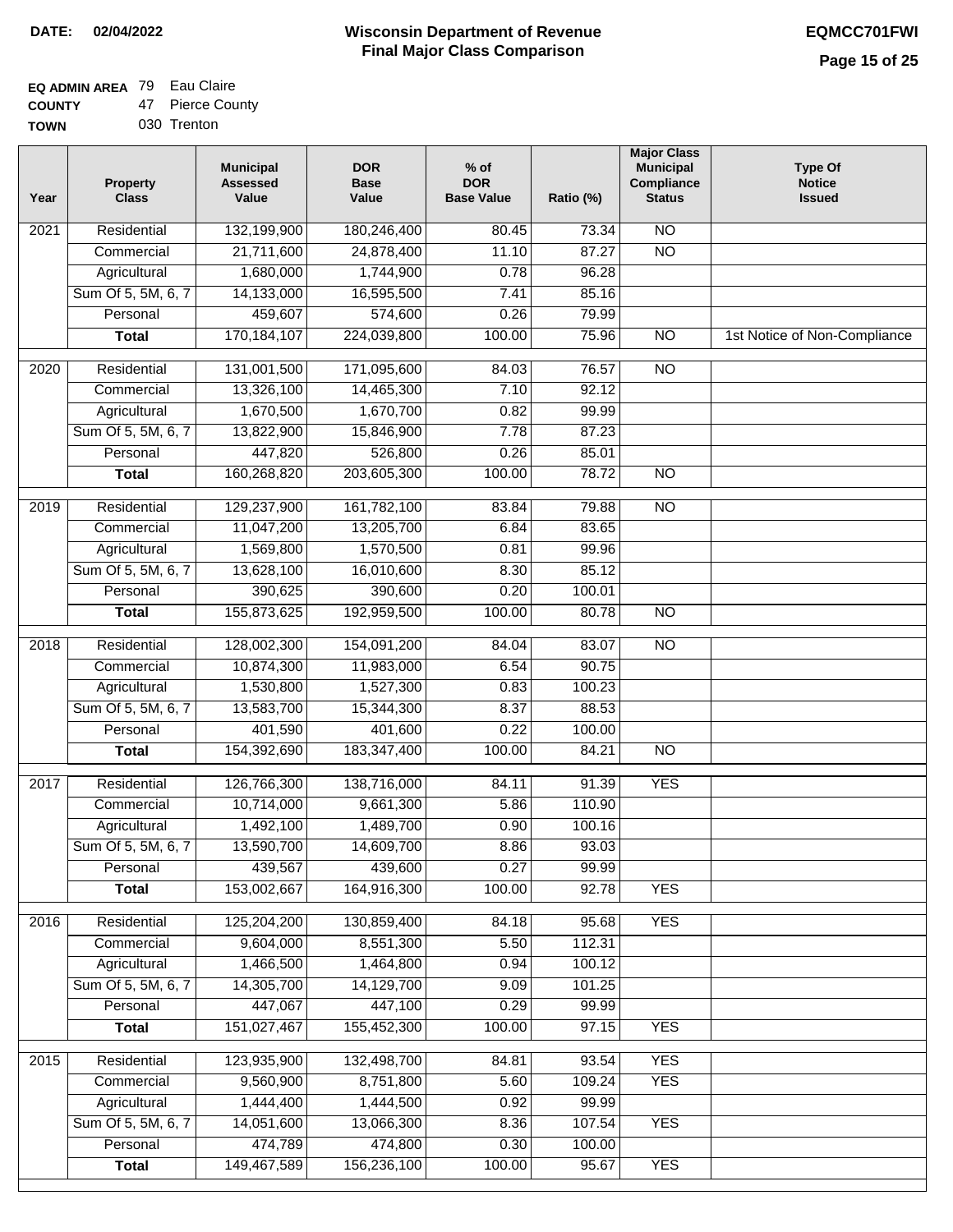# **EQ ADMIN AREA** 79 Eau Claire

**COUNTY TOWN** 47 Pierce County 032 Trimbelle

| <b>Property</b><br><b>Class</b> | <b>Municipal</b><br><b>Assessed</b><br>Value                                                                                                                                                                                                                                                                    | <b>DOR</b><br><b>Base</b><br>Value                                                                                                                                                                                                                                             | $%$ of<br><b>DOR</b><br><b>Base Value</b>                                                                                                                                                                                                                                      | Ratio (%)                                                                                                                                                   | <b>Major Class</b><br><b>Municipal</b><br>Compliance<br><b>Status</b>                                                                                                                           | <b>Type Of</b><br><b>Notice</b><br><b>Issued</b>                   |
|---------------------------------|-----------------------------------------------------------------------------------------------------------------------------------------------------------------------------------------------------------------------------------------------------------------------------------------------------------------|--------------------------------------------------------------------------------------------------------------------------------------------------------------------------------------------------------------------------------------------------------------------------------|--------------------------------------------------------------------------------------------------------------------------------------------------------------------------------------------------------------------------------------------------------------------------------|-------------------------------------------------------------------------------------------------------------------------------------------------------------|-------------------------------------------------------------------------------------------------------------------------------------------------------------------------------------------------|--------------------------------------------------------------------|
| Residential                     | 131,556,200                                                                                                                                                                                                                                                                                                     | 150,704,700                                                                                                                                                                                                                                                                    | 87.75                                                                                                                                                                                                                                                                          | 87.29                                                                                                                                                       | $\overline{NO}$                                                                                                                                                                                 |                                                                    |
| Commercial                      | 3,007,200                                                                                                                                                                                                                                                                                                       | 3,387,400                                                                                                                                                                                                                                                                      | 1.97                                                                                                                                                                                                                                                                           | 88.78                                                                                                                                                       |                                                                                                                                                                                                 |                                                                    |
| Agricultural                    | 2,448,700                                                                                                                                                                                                                                                                                                       | 2,724,700                                                                                                                                                                                                                                                                      | 1.59                                                                                                                                                                                                                                                                           | 89.87                                                                                                                                                       |                                                                                                                                                                                                 |                                                                    |
| Sum Of 5, 5M, 6, 7              | 14,063,600                                                                                                                                                                                                                                                                                                      | 13,837,800                                                                                                                                                                                                                                                                     | 8.06                                                                                                                                                                                                                                                                           | 101.63                                                                                                                                                      |                                                                                                                                                                                                 |                                                                    |
| Personal                        | 1,088,002                                                                                                                                                                                                                                                                                                       | 1,088,000                                                                                                                                                                                                                                                                      | 0.63                                                                                                                                                                                                                                                                           | 100.00                                                                                                                                                      |                                                                                                                                                                                                 |                                                                    |
| <b>Total</b>                    | 152, 163, 702                                                                                                                                                                                                                                                                                                   | 171,742,600                                                                                                                                                                                                                                                                    | 100.00                                                                                                                                                                                                                                                                         | 88.60                                                                                                                                                       | $\overline{NO}$                                                                                                                                                                                 |                                                                    |
| Residential                     | 130,558,900                                                                                                                                                                                                                                                                                                     | 142,575,400                                                                                                                                                                                                                                                                    | 87.36                                                                                                                                                                                                                                                                          | 91.57                                                                                                                                                       | <b>YES</b>                                                                                                                                                                                      |                                                                    |
| Commercial                      | 3,007,200                                                                                                                                                                                                                                                                                                       | 3,387,400                                                                                                                                                                                                                                                                      | 2.08                                                                                                                                                                                                                                                                           | 88.78                                                                                                                                                       |                                                                                                                                                                                                 |                                                                    |
| Agricultural                    | 2,449,800                                                                                                                                                                                                                                                                                                       | 2,616,400                                                                                                                                                                                                                                                                      | 1.60                                                                                                                                                                                                                                                                           | 93.63                                                                                                                                                       |                                                                                                                                                                                                 |                                                                    |
| Sum Of 5, 5M, 6, 7              | 13,968,200                                                                                                                                                                                                                                                                                                      | 13,500,700                                                                                                                                                                                                                                                                     | 8.27                                                                                                                                                                                                                                                                           | 103.46                                                                                                                                                      |                                                                                                                                                                                                 |                                                                    |
| Personal                        | 1,125,225                                                                                                                                                                                                                                                                                                       | 1,125,200                                                                                                                                                                                                                                                                      | 0.69                                                                                                                                                                                                                                                                           | 100.00                                                                                                                                                      |                                                                                                                                                                                                 |                                                                    |
| <b>Total</b>                    | 151,109,325                                                                                                                                                                                                                                                                                                     | 163,205,100                                                                                                                                                                                                                                                                    | 100.00                                                                                                                                                                                                                                                                         | 92.59                                                                                                                                                       | <b>YES</b>                                                                                                                                                                                      |                                                                    |
|                                 |                                                                                                                                                                                                                                                                                                                 |                                                                                                                                                                                                                                                                                |                                                                                                                                                                                                                                                                                |                                                                                                                                                             |                                                                                                                                                                                                 |                                                                    |
|                                 |                                                                                                                                                                                                                                                                                                                 |                                                                                                                                                                                                                                                                                |                                                                                                                                                                                                                                                                                |                                                                                                                                                             |                                                                                                                                                                                                 |                                                                    |
|                                 |                                                                                                                                                                                                                                                                                                                 |                                                                                                                                                                                                                                                                                |                                                                                                                                                                                                                                                                                |                                                                                                                                                             |                                                                                                                                                                                                 |                                                                    |
|                                 |                                                                                                                                                                                                                                                                                                                 |                                                                                                                                                                                                                                                                                |                                                                                                                                                                                                                                                                                |                                                                                                                                                             |                                                                                                                                                                                                 |                                                                    |
| Personal                        |                                                                                                                                                                                                                                                                                                                 |                                                                                                                                                                                                                                                                                |                                                                                                                                                                                                                                                                                |                                                                                                                                                             |                                                                                                                                                                                                 |                                                                    |
| <b>Total</b>                    | 150,976,961                                                                                                                                                                                                                                                                                                     | 157,260,900                                                                                                                                                                                                                                                                    | 100.00                                                                                                                                                                                                                                                                         | 96.00                                                                                                                                                       | <b>YES</b>                                                                                                                                                                                      |                                                                    |
|                                 |                                                                                                                                                                                                                                                                                                                 |                                                                                                                                                                                                                                                                                |                                                                                                                                                                                                                                                                                |                                                                                                                                                             |                                                                                                                                                                                                 |                                                                    |
|                                 |                                                                                                                                                                                                                                                                                                                 |                                                                                                                                                                                                                                                                                |                                                                                                                                                                                                                                                                                |                                                                                                                                                             |                                                                                                                                                                                                 |                                                                    |
|                                 |                                                                                                                                                                                                                                                                                                                 |                                                                                                                                                                                                                                                                                |                                                                                                                                                                                                                                                                                |                                                                                                                                                             |                                                                                                                                                                                                 |                                                                    |
|                                 |                                                                                                                                                                                                                                                                                                                 |                                                                                                                                                                                                                                                                                |                                                                                                                                                                                                                                                                                |                                                                                                                                                             |                                                                                                                                                                                                 |                                                                    |
|                                 |                                                                                                                                                                                                                                                                                                                 |                                                                                                                                                                                                                                                                                |                                                                                                                                                                                                                                                                                |                                                                                                                                                             |                                                                                                                                                                                                 |                                                                    |
| <b>Total</b>                    | 149,907,217                                                                                                                                                                                                                                                                                                     | 146,232,300                                                                                                                                                                                                                                                                    | 100.00                                                                                                                                                                                                                                                                         | 102.51                                                                                                                                                      | <b>YES</b>                                                                                                                                                                                      |                                                                    |
|                                 |                                                                                                                                                                                                                                                                                                                 |                                                                                                                                                                                                                                                                                |                                                                                                                                                                                                                                                                                |                                                                                                                                                             |                                                                                                                                                                                                 |                                                                    |
|                                 |                                                                                                                                                                                                                                                                                                                 |                                                                                                                                                                                                                                                                                |                                                                                                                                                                                                                                                                                |                                                                                                                                                             |                                                                                                                                                                                                 |                                                                    |
|                                 |                                                                                                                                                                                                                                                                                                                 |                                                                                                                                                                                                                                                                                |                                                                                                                                                                                                                                                                                |                                                                                                                                                             |                                                                                                                                                                                                 |                                                                    |
|                                 |                                                                                                                                                                                                                                                                                                                 |                                                                                                                                                                                                                                                                                |                                                                                                                                                                                                                                                                                |                                                                                                                                                             |                                                                                                                                                                                                 |                                                                    |
|                                 |                                                                                                                                                                                                                                                                                                                 |                                                                                                                                                                                                                                                                                |                                                                                                                                                                                                                                                                                |                                                                                                                                                             |                                                                                                                                                                                                 |                                                                    |
|                                 |                                                                                                                                                                                                                                                                                                                 |                                                                                                                                                                                                                                                                                |                                                                                                                                                                                                                                                                                |                                                                                                                                                             |                                                                                                                                                                                                 |                                                                    |
|                                 |                                                                                                                                                                                                                                                                                                                 |                                                                                                                                                                                                                                                                                |                                                                                                                                                                                                                                                                                |                                                                                                                                                             |                                                                                                                                                                                                 |                                                                    |
| Residential                     | 127,915,000                                                                                                                                                                                                                                                                                                     | 118,737,600                                                                                                                                                                                                                                                                    | 86.65                                                                                                                                                                                                                                                                          | 107.73                                                                                                                                                      | <b>YES</b>                                                                                                                                                                                      |                                                                    |
| Commercial                      | 3,062,600                                                                                                                                                                                                                                                                                                       | 3,227,400                                                                                                                                                                                                                                                                      | 2.36                                                                                                                                                                                                                                                                           | 94.89                                                                                                                                                       |                                                                                                                                                                                                 |                                                                    |
|                                 |                                                                                                                                                                                                                                                                                                                 |                                                                                                                                                                                                                                                                                |                                                                                                                                                                                                                                                                                |                                                                                                                                                             |                                                                                                                                                                                                 |                                                                    |
|                                 |                                                                                                                                                                                                                                                                                                                 |                                                                                                                                                                                                                                                                                |                                                                                                                                                                                                                                                                                |                                                                                                                                                             |                                                                                                                                                                                                 |                                                                    |
|                                 |                                                                                                                                                                                                                                                                                                                 |                                                                                                                                                                                                                                                                                | 1.18                                                                                                                                                                                                                                                                           |                                                                                                                                                             |                                                                                                                                                                                                 |                                                                    |
|                                 |                                                                                                                                                                                                                                                                                                                 |                                                                                                                                                                                                                                                                                |                                                                                                                                                                                                                                                                                |                                                                                                                                                             |                                                                                                                                                                                                 |                                                                    |
| Residential                     | 126, 130, 700                                                                                                                                                                                                                                                                                                   | 109,831,300                                                                                                                                                                                                                                                                    | 86.35                                                                                                                                                                                                                                                                          | 114.84                                                                                                                                                      | N <sub>O</sub>                                                                                                                                                                                  |                                                                    |
| Commercial                      | 3,062,600                                                                                                                                                                                                                                                                                                       | 3,195,400                                                                                                                                                                                                                                                                      | 2.51                                                                                                                                                                                                                                                                           | 95.84                                                                                                                                                       |                                                                                                                                                                                                 |                                                                    |
| Agricultural                    | 2,451,400                                                                                                                                                                                                                                                                                                       | 2,326,600                                                                                                                                                                                                                                                                      | 1.83                                                                                                                                                                                                                                                                           | 105.36                                                                                                                                                      |                                                                                                                                                                                                 |                                                                    |
| Sum Of 5, 5M, 6, 7              | 13,456,400                                                                                                                                                                                                                                                                                                      | 10,717,100                                                                                                                                                                                                                                                                     | 8.43                                                                                                                                                                                                                                                                           | 125.56                                                                                                                                                      | $\overline{NO}$                                                                                                                                                                                 |                                                                    |
| Personal                        | 1,118,400                                                                                                                                                                                                                                                                                                       | 1,118,400                                                                                                                                                                                                                                                                      | 0.88                                                                                                                                                                                                                                                                           | 100.00                                                                                                                                                      |                                                                                                                                                                                                 |                                                                    |
| <b>Total</b>                    | 146,219,500                                                                                                                                                                                                                                                                                                     | 127,188,800                                                                                                                                                                                                                                                                    | 100.00                                                                                                                                                                                                                                                                         | 114.96                                                                                                                                                      | NO                                                                                                                                                                                              | Non-Compliance Notice                                              |
|                                 | Residential<br>Commercial<br>Agricultural<br>Sum Of 5, 5M, 6, 7<br>Residential<br>Commercial<br>Agricultural<br>Sum Of 5, 5M, 6, 7<br>Personal<br>Residential<br>Commercial<br>Agricultural<br>Sum Of 5, 5M, 6, 7<br>Personal<br><b>Total</b><br>Agricultural<br>Sum Of 5, 5M, 6, 7<br>Personal<br><b>Total</b> | 130,331,300<br>3,047,600<br>2,449,500<br>14,005,000<br>1,143,561<br>129,164,200<br>3,062,600<br>2,451,000<br>14,066,700<br>1,162,717<br>128,467,200<br>3,062,600<br>2,451,600<br>14,099,800<br>2,391,489<br>150,472,689<br>2,450,000<br>14,044,200<br>1,622,693<br>149,094,493 | 137,230,700<br>3,387,400<br>2,518,800<br>12,980,400<br>1,143,600<br>126,941,900<br>3,257,100<br>2,449,600<br>12,421,000<br>1,162,700<br>126,952,700<br>3,227,400<br>2,395,000<br>11,674,200<br>2,391,500<br>146,640,800<br>2,352,200<br>11,086,100<br>1,622,700<br>137,026,000 | 87.26<br>2.15<br>1.60<br>8.25<br>0.73<br>86.81<br>2.23<br>1.68<br>8.49<br>0.80<br>86.57<br>2.20<br>1.63<br>7.96<br>1.63<br>100.00<br>1.72<br>8.09<br>100.00 | 94.97<br>89.97<br>97.25<br>107.89<br>100.00<br>101.75<br>94.03<br>100.06<br>113.25<br>100.00<br>101.19<br>94.89<br>102.36<br>120.78<br>100.00<br>102.61<br>104.16<br>126.68<br>100.00<br>108.81 | <b>YES</b><br><b>YES</b><br><b>YES</b><br><b>YES</b><br><b>YES</b> |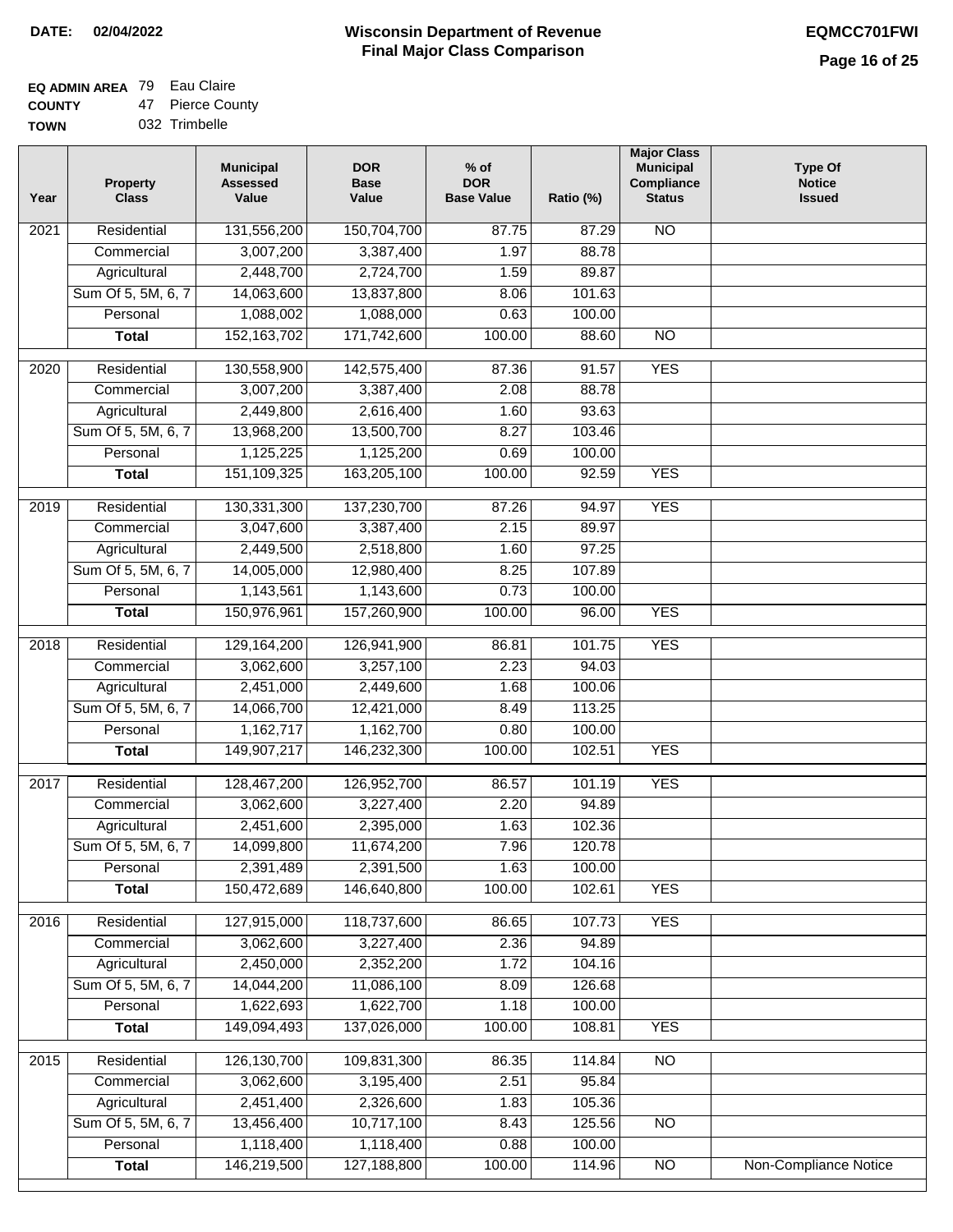### **Wisconsin Department of Revenue Final Major Class Comparison DATE: 02/04/2022 EQMCC701FWI**

#### **EQ ADMIN AREA** 79 Eau Claire **COUNTY** 47 Pierce County

| <b>COUNTY</b> | 41 | <b>FIBICE COU</b> |
|---------------|----|-------------------|
| <b>TOWN</b>   |    | 034 Union         |

| Year              | <b>Property</b><br><b>Class</b> | <b>Municipal</b><br><b>Assessed</b><br>Value | <b>DOR</b><br><b>Base</b><br>Value | $%$ of<br><b>DOR</b><br><b>Base Value</b> | Ratio (%) | <b>Major Class</b><br><b>Municipal</b><br>Compliance<br><b>Status</b> | <b>Type Of</b><br><b>Notice</b><br><b>Issued</b> |
|-------------------|---------------------------------|----------------------------------------------|------------------------------------|-------------------------------------------|-----------|-----------------------------------------------------------------------|--------------------------------------------------|
| 2021              | Residential                     | 25,632,300                                   | 32,039,500                         | 56.61                                     | 80.00     | <b>NO</b>                                                             |                                                  |
|                   | Commercial                      | 2,137,000                                    | 3,841,400                          | 6.79                                      | 55.63     |                                                                       |                                                  |
|                   | Agricultural                    | 2,631,200                                    | 2,687,100                          | 4.75                                      | 97.92     |                                                                       |                                                  |
|                   | Sum Of 5, 5M, 6, 7              | 16,150,100                                   | 17,717,200                         | 31.30                                     | 91.15     | <b>YES</b>                                                            |                                                  |
|                   | Personal                        | 315,600                                      | 315,600                            | 0.56                                      | 100.00    |                                                                       |                                                  |
|                   | <b>Total</b>                    | 46,866,200                                   | 56,600,800                         | 100.00                                    | 82.80     | $\overline{NO}$                                                       |                                                  |
| $\overline{2020}$ | Residential                     | 25,073,800                                   | 27,745,600                         | 57.84                                     | 90.37     | <b>YES</b>                                                            |                                                  |
|                   | Commercial                      | 99,700                                       | 135,600                            | 0.28                                      | 73.53     |                                                                       |                                                  |
|                   | Agricultural                    | 2,495,700                                    | 2,575,900                          | 5.37                                      | 96.89     |                                                                       |                                                  |
|                   | Sum Of 5, 5M, 6, 7              | 15,908,500                                   | 17,184,000                         | 35.82                                     | 92.58     | <b>YES</b>                                                            |                                                  |
|                   | Personal                        | 332,300                                      | 332,300                            | 0.69                                      | 100.00    |                                                                       |                                                  |
|                   | <b>Total</b>                    | 43,910,000                                   | 47,973,400                         | 100.00                                    | 91.53     | <b>YES</b>                                                            |                                                  |
|                   |                                 |                                              |                                    |                                           |           |                                                                       |                                                  |
| 2019              | Residential                     | 24,759,400                                   | 26,632,200                         | 57.06                                     | 92.97     | <b>YES</b>                                                            |                                                  |
|                   | Commercial                      | 105,900                                      | 142,000                            | 0.30                                      | 74.58     |                                                                       |                                                  |
|                   | Agricultural                    | 2,396,600                                    | 2,477,300                          | 5.31                                      | 96.74     |                                                                       |                                                  |
|                   | Sum Of 5, 5M, 6, 7              | 15,769,600                                   | 17,089,300                         | 36.61                                     | 92.28     | <b>YES</b>                                                            |                                                  |
|                   | Personal                        | 335,000                                      | 335,000                            | 0.72                                      | 100.00    |                                                                       |                                                  |
|                   | <b>Total</b>                    | 43,366,500                                   | 46,675,800                         | 100.00                                    | 92.91     | <b>YES</b>                                                            |                                                  |
| 2018              | Residential                     | 24,580,100                                   | 24,572,900                         | 56.93                                     | 100.03    | <b>YES</b>                                                            |                                                  |
|                   | Commercial                      | 105,900                                      | 136,600                            | 0.32                                      | 77.53     |                                                                       |                                                  |
|                   | Agricultural                    | 2,396,900                                    | 2,403,900                          | 5.57                                      | 99.71     |                                                                       |                                                  |
|                   | Sum Of 5, 5M, 6, 7              | 15,310,000                                   | 15,693,300                         | 36.36                                     | 97.56     | <b>YES</b>                                                            |                                                  |
|                   | Personal                        | 354,200                                      | 354,200                            | 0.82                                      | 100.00    |                                                                       |                                                  |
|                   | <b>Total</b>                    | 42,747,100                                   | 43,160,900                         | 100.00                                    | 99.04     | <b>YES</b>                                                            |                                                  |
| 2017              | Residential                     | 22,676,800                                   | 25,066,600                         | 57.26                                     | 90.47     | <b>YES</b>                                                            |                                                  |
|                   | Commercial                      | 116,400                                      | 107,400                            | 0.25                                      | 108.38    |                                                                       |                                                  |
|                   | Agricultural                    | 2,551,900                                    | 2,341,500                          | 5.35                                      | 108.99    |                                                                       |                                                  |
|                   | Sum Of 5, 5M, 6, 7              | 13,073,600                                   | 15,645,600                         | 35.74                                     | 83.56     | $\overline{N}$                                                        |                                                  |
|                   | Personal                        | 618,900                                      | 618,900                            | 1.41                                      | 100.00    |                                                                       |                                                  |
|                   | <b>Total</b>                    | 39,037,600                                   | 43,780,000                         | 100.00                                    | 89.17     | $\overline{3}$                                                        | 1st Notice of Non-Compliance                     |
| 2016              | Residential                     | 22,426,700                                   | 23,100,000                         | 55.73                                     | 97.09     | <b>YES</b>                                                            |                                                  |
|                   | Commercial                      | 116,400                                      | 107,400                            | 0.26                                      | 108.38    |                                                                       |                                                  |
|                   | Agricultural                    | 2,541,500                                    | 2,301,800                          | 5.55                                      | 110.41    |                                                                       |                                                  |
|                   | Sum Of 5, 5M, 6, 7              | 13,119,500                                   | 15,018,000                         | 36.23                                     | 87.36     | $\overline{NO}$                                                       |                                                  |
|                   | Personal                        | 864,100                                      | 920,200                            | 2.22                                      | 93.90     |                                                                       |                                                  |
|                   | <b>Total</b>                    | 39,068,200                                   | 41,447,400                         | 100.00                                    | 94.26     | N <sub>O</sub>                                                        |                                                  |
| 2015              | Residential                     | 22,331,900                                   | 22,328,800                         | 54.91                                     | 100.01    | <b>YES</b>                                                            |                                                  |
|                   | Commercial                      | 116,400                                      | 106,300                            | 0.26                                      | 109.50    |                                                                       |                                                  |
|                   | Agricultural                    | 2,541,200                                    | 2,273,700                          | 5.59                                      | 111.76    |                                                                       |                                                  |
|                   | Sum Of 5, 5M, 6, 7              | 13,017,400                                   | 15,099,100                         | 37.13                                     | 86.21     | N <sub>O</sub>                                                        |                                                  |
|                   | Personal                        | 800,700                                      | 852,800                            | 2.10                                      | 93.89     |                                                                       |                                                  |
|                   | <b>Total</b>                    | 38,807,600                                   | 40,660,700                         | 100.00                                    | 95.44     | N <sub>O</sub>                                                        |                                                  |
|                   |                                 |                                              |                                    |                                           |           |                                                                       |                                                  |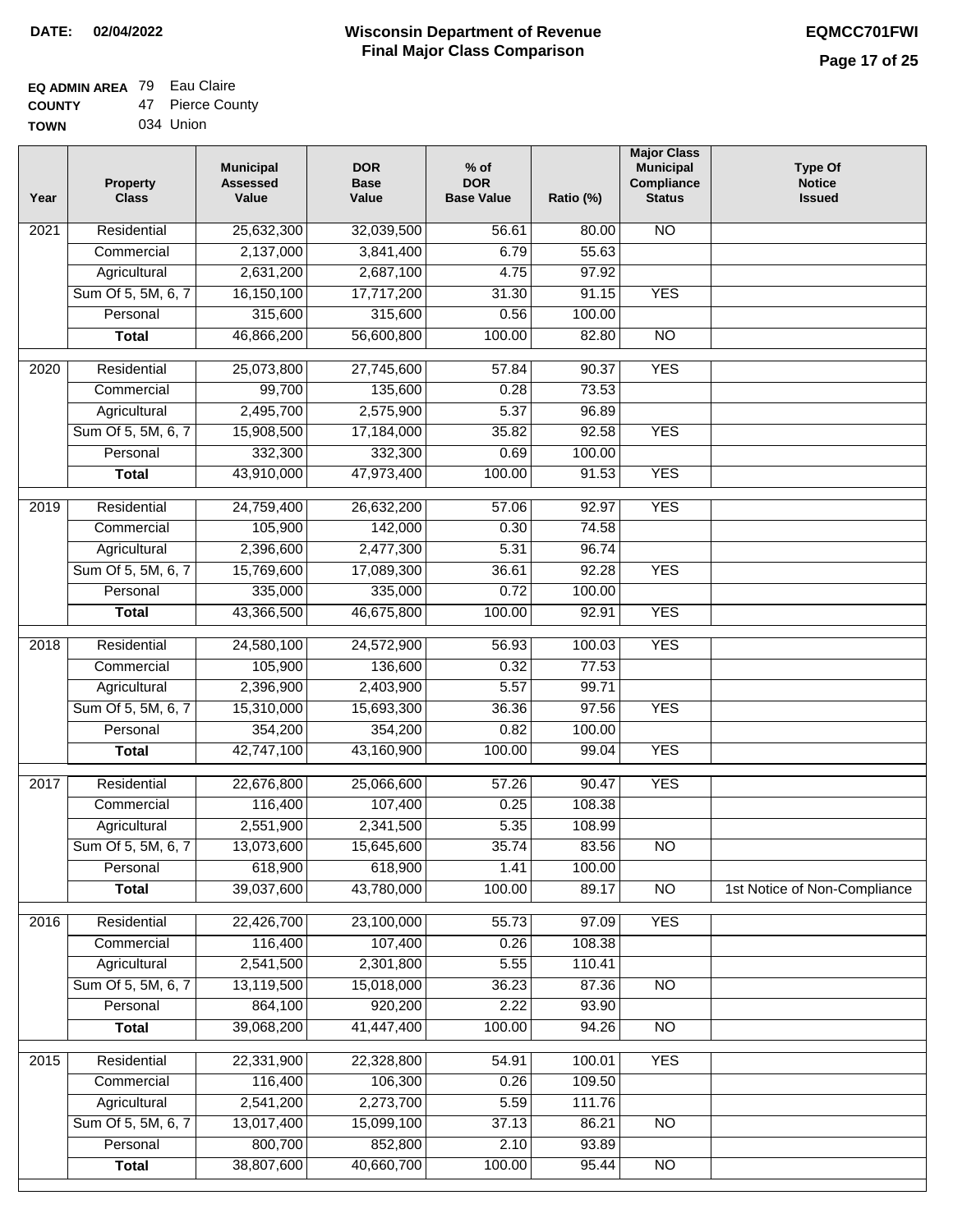#### **EQ ADMIN AREA** 79 Eau Claire **COUNTY** 47 Pierce County

**VILLAGE** 106 Bay City

| Year             | <b>Property</b><br><b>Class</b> | <b>Municipal</b><br><b>Assessed</b><br>Value | <b>DOR</b><br><b>Base</b><br>Value | $%$ of<br><b>DOR</b><br><b>Base Value</b> | Ratio (%) | <b>Major Class</b><br><b>Municipal</b><br>Compliance<br><b>Status</b> | <b>Type Of</b><br><b>Notice</b><br><b>Issued</b> |
|------------------|---------------------------------|----------------------------------------------|------------------------------------|-------------------------------------------|-----------|-----------------------------------------------------------------------|--------------------------------------------------|
| 2021             | Residential                     | 17,564,000                                   | 20,235,200                         | 87.22                                     | 86.80     | $\overline{NO}$                                                       |                                                  |
|                  | Commercial                      | 2,690,200                                    | 2,772,900                          | 11.95                                     | 97.02     | <b>YES</b>                                                            |                                                  |
|                  | Agricultural                    | 0                                            | $\Omega$                           | 0.00                                      | 0.00      |                                                                       |                                                  |
|                  | Sum Of 5, 5M, 6, 7              | 88,800                                       | 118,200                            | 0.51                                      | 75.13     |                                                                       |                                                  |
|                  | Personal                        | 65,995                                       | 73,300                             | 0.32                                      | 90.03     |                                                                       |                                                  |
|                  | <b>Total</b>                    | 20,408,995                                   | 23,199,600                         | 100.00                                    | 87.97     | $\overline{NO}$                                                       |                                                  |
| 2020             | Residential                     | 17,168,300                                   | 17,986,700                         | 86.07                                     | 95.45     | <b>YES</b>                                                            |                                                  |
|                  | Commercial                      | 2,691,800                                    | 2,703,900                          | 12.94                                     | 99.55     | <b>YES</b>                                                            |                                                  |
|                  | Agricultural                    | $\Omega$                                     | $\Omega$                           | 0.00                                      | 0.00      |                                                                       |                                                  |
|                  | Sum Of 5, 5M, 6, 7              | 88,800                                       | 126,700                            | 0.61                                      | 70.09     |                                                                       |                                                  |
|                  | Personal                        | 72,715                                       | 80,800                             | 0.39                                      | 89.99     |                                                                       |                                                  |
|                  | <b>Total</b>                    | 20,021,615                                   | 20,898,100                         | 100.00                                    | 95.81     | <b>YES</b>                                                            |                                                  |
|                  |                                 |                                              |                                    |                                           |           |                                                                       |                                                  |
| $\frac{1}{2019}$ | Residential                     | 17,096,300                                   | 17,374,200                         | 86.51                                     | 98.40     | <b>YES</b>                                                            |                                                  |
|                  | Commercial                      | 2,507,600                                    | 2,499,300                          | 12.44                                     | 100.33    | <b>YES</b>                                                            |                                                  |
|                  | Agricultural                    | $\Omega$                                     | $\Omega$                           | 0.00                                      | 0.00      |                                                                       |                                                  |
|                  | Sum Of 5, 5M, 6, 7              | 88,800                                       | 130,600                            | 0.65                                      | 67.99     |                                                                       |                                                  |
|                  | Personal                        | 78,770                                       | 78,800                             | 0.39                                      | 99.96     |                                                                       |                                                  |
|                  | <b>Total</b>                    | 19,771,470                                   | 20,082,900                         | 100.00                                    | 98.45     | <b>YES</b>                                                            |                                                  |
| 2018             | Residential                     | 17,031,500                                   | 15,506,500                         | 85.09                                     | 109.83    | <b>YES</b>                                                            |                                                  |
|                  | Commercial                      | 2,659,800                                    | 2,487,100                          | 13.65                                     | 106.94    | <b>YES</b>                                                            |                                                  |
|                  | Agricultural                    | 0                                            | $\Omega$                           | 0.00                                      | 0.00      |                                                                       |                                                  |
|                  | Sum Of 5, 5M, 6, 7              | 88,800                                       | 136,800                            | 0.75                                      | 64.91     |                                                                       |                                                  |
|                  | Personal                        | 94,350                                       | 94,300                             | 0.52                                      | 100.05    |                                                                       |                                                  |
|                  | <b>Total</b>                    | 19,874,450                                   | 18,224,700                         | 100.00                                    | 109.05    | <b>YES</b>                                                            |                                                  |
| 2017             | Residential                     | 16,951,000                                   | 15,104,100                         | 83.08                                     | 112.23    | $\overline{NO}$                                                       |                                                  |
|                  | Commercial                      | 2,637,300                                    | 2,835,000                          | 15.59                                     | 93.03     | <b>YES</b>                                                            |                                                  |
|                  | Agricultural                    | 0                                            | 0                                  | 0.00                                      | 0.00      |                                                                       |                                                  |
|                  | Sum Of 5, 5M, 6, 7              | 88,800                                       | 121,500                            | 0.67                                      | 73.09     |                                                                       |                                                  |
|                  | Personal                        | 118,808                                      | 118,800                            | 0.65                                      | 100.01    |                                                                       |                                                  |
|                  | <b>Total</b>                    | 19,795,908                                   | 18,179,400                         | 100.00                                    | 108.89    | $\overline{N}$                                                        |                                                  |
| 2016             | Residential                     | 16,825,500                                   | 15,909,500                         | 83.86                                     | 105.76    | <b>YES</b>                                                            |                                                  |
|                  | Commercial                      | 2,637,300                                    | 2,835,000                          | 14.94                                     | 93.03     | <b>YES</b>                                                            |                                                  |
|                  | Agricultural                    | 0                                            | 0                                  | 0.00                                      | 0.00      |                                                                       |                                                  |
|                  | Sum Of 5, 5M, 6, 7              | 88,800                                       | 133,900                            | 0.71                                      | 66.32     |                                                                       |                                                  |
|                  | Personal                        | 93,387                                       | 93,400                             | 0.49                                      | 99.99     |                                                                       |                                                  |
|                  | <b>Total</b>                    | 19,644,987                                   | 18,971,800                         | 100.00                                    | 103.55    | <b>YES</b>                                                            |                                                  |
|                  |                                 |                                              |                                    |                                           |           |                                                                       |                                                  |
| 2015             | Residential                     | 16,827,500                                   | 16,241,900                         | 83.97                                     | 103.61    | <b>YES</b>                                                            |                                                  |
|                  | Commercial                      | 2,633,400                                    | 2,803,700                          | 14.49                                     | 93.93     | <b>YES</b>                                                            |                                                  |
|                  | Agricultural                    | 0                                            | $\mathbf 0$                        | 0.00                                      | 0.00      |                                                                       |                                                  |
|                  | Sum Of 5, 5M, 6, 7              | 88,800                                       | 122,100                            | 0.63                                      | 72.73     |                                                                       |                                                  |
|                  | Personal                        | 174,943                                      | 174,900                            | 0.90                                      | 100.02    |                                                                       |                                                  |
|                  | <b>Total</b>                    | 19,724,643                                   | 19,342,600                         | 100.00                                    | 101.98    | <b>YES</b>                                                            |                                                  |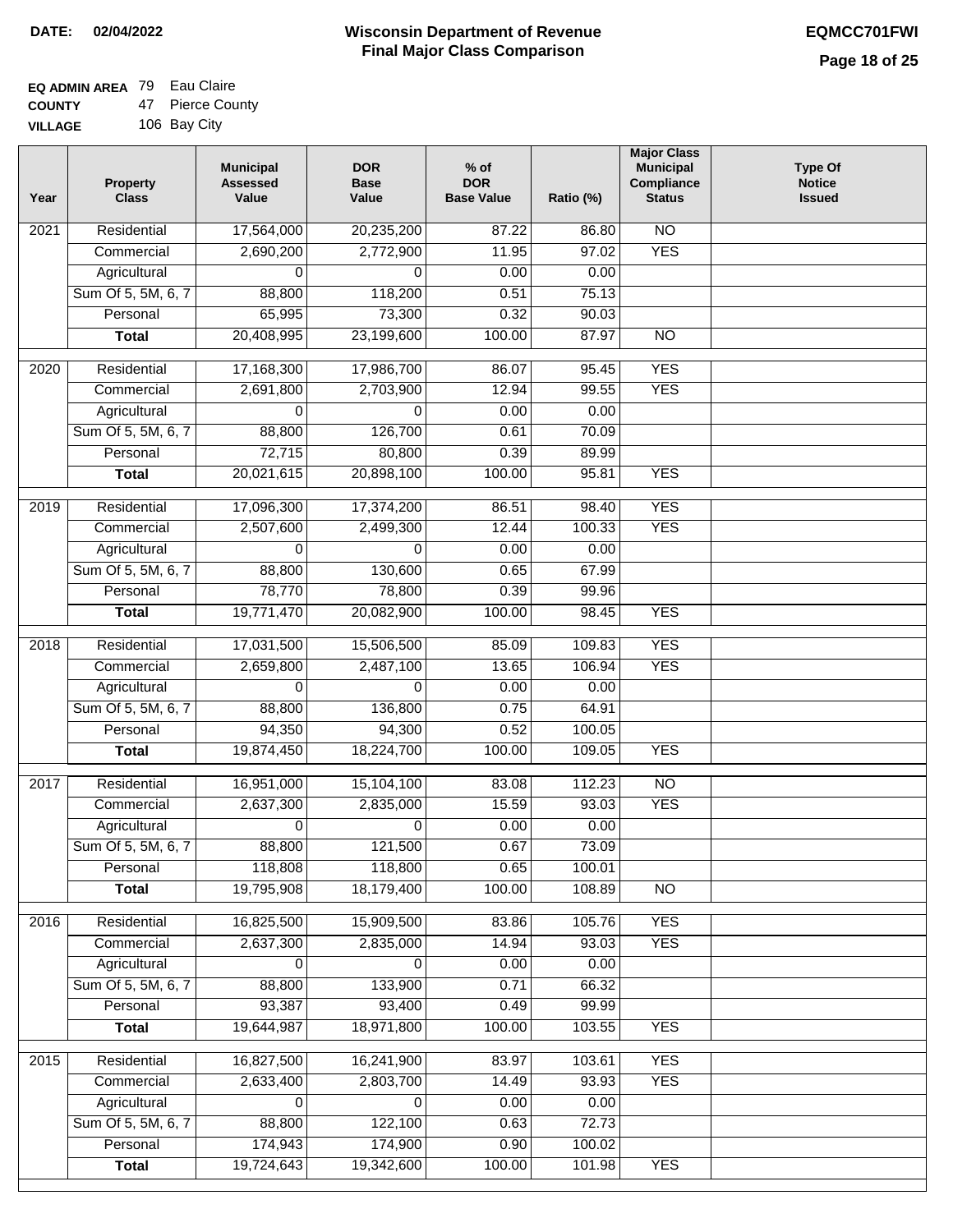# **EQ ADMIN AREA** 79 Eau Claire

**COUNTY VILLAGE** 47 Pierce County

| Year              | <b>Property</b><br><b>Class</b>    | <b>Municipal</b><br><b>Assessed</b><br>Value | <b>DOR</b><br><b>Base</b><br>Value | $%$ of<br><b>DOR</b><br><b>Base Value</b> | Ratio (%)        | <b>Major Class</b><br><b>Municipal</b><br>Compliance<br><b>Status</b> | <b>Type Of</b><br><b>Notice</b><br><b>Issued</b> |
|-------------------|------------------------------------|----------------------------------------------|------------------------------------|-------------------------------------------|------------------|-----------------------------------------------------------------------|--------------------------------------------------|
| $\overline{202}1$ | Residential                        | 150,291,300                                  | 202,506,500                        | 83.16                                     | 74.22            | N <sub>O</sub>                                                        |                                                  |
|                   | Commercial                         | 37,357,100                                   | 37,423,200                         | 15.37                                     | 99.82            | <b>YES</b>                                                            |                                                  |
|                   | Agricultural                       | 100,350                                      | 128,000                            | 0.05                                      | 78.40            |                                                                       |                                                  |
|                   | Sum Of 5, 5M, 6, 7                 | 636,700                                      | 773,100                            | 0.32                                      | 82.36            |                                                                       |                                                  |
|                   | Personal                           | 2,008,600                                    | 2,678,100                          | 1.10                                      | 75.00            |                                                                       |                                                  |
|                   | <b>Total</b>                       | 190,394,050                                  | 243,508,900                        | 100.00                                    | 78.19            | $\overline{NO}$                                                       |                                                  |
| $\overline{2020}$ | Residential                        | 149,080,500                                  | 180,985,500                        | 80.36                                     | 82.37            | $\overline{NO}$                                                       |                                                  |
|                   | Commercial                         | 37,416,800                                   | 41,090,700                         | 18.25                                     | 91.06            | <b>YES</b>                                                            |                                                  |
|                   | Agricultural                       | 126,300                                      | 134,700                            | 0.06                                      | 93.76            |                                                                       |                                                  |
|                   | Sum Of 5, 5M, 6, 7                 | 508,600                                      | 559,800                            | 0.25                                      | 90.85            |                                                                       |                                                  |
|                   | Personal                           | 2,199,100                                    | 2,443,500                          | 1.08                                      | 90.00            |                                                                       |                                                  |
|                   | <b>Total</b>                       | 189,331,300                                  | 225,214,200                        | 100.00                                    | 84.07            | $\overline{NO}$                                                       |                                                  |
| 2019              | Residential                        | 147,001,300                                  | 164,262,000                        | 78.97                                     | 89.49            | $\overline{10}$                                                       |                                                  |
|                   | Commercial                         | 37,811,400                                   | 40,552,600                         | 19.50                                     | 93.24            | <b>YES</b>                                                            |                                                  |
|                   | Agricultural                       | 127,300                                      | 129,100                            | 0.06                                      | 98.61            |                                                                       |                                                  |
|                   | Sum Of 5, 5M, 6, 7                 | 520,300                                      | 557,700                            | 0.27                                      | 93.29            |                                                                       |                                                  |
|                   | Personal                           | 2,383,700                                    | 2,509,200                          | 1.21                                      | 95.00            |                                                                       |                                                  |
|                   | <b>Total</b>                       | 187,844,000                                  | 208,010,600                        | 100.00                                    | 90.31            | $\overline{NO}$                                                       |                                                  |
| 2018              | Residential                        | 145,021,200                                  | 155,033,100                        | 78.16                                     | 93.54            | <b>YES</b>                                                            |                                                  |
|                   | Commercial                         | 36,606,500                                   | 39,985,000                         | 20.16                                     | 91.55            | <b>YES</b>                                                            |                                                  |
|                   | Agricultural                       | 130,300                                      | 125,200                            | 0.06                                      | 104.07           |                                                                       |                                                  |
|                   | Sum Of 5, 5M, 6, 7                 | 523,700                                      | 534,500                            | 0.27                                      | 97.98            |                                                                       |                                                  |
|                   | Personal                           | 2,535,500                                    | 2,668,900                          | 1.35                                      | 95.00            |                                                                       |                                                  |
|                   | <b>Total</b>                       | 184,817,200                                  | 198,346,700                        | 100.00                                    | 93.18            | <b>YES</b>                                                            |                                                  |
|                   |                                    |                                              |                                    |                                           |                  |                                                                       |                                                  |
| 2017              | Residential                        | 142,689,800                                  | 150,303,500                        | 78.48                                     | 94.93            | <b>YES</b>                                                            |                                                  |
|                   | Commercial                         | 37,356,800                                   | 36,921,500                         | 19.28                                     | 101.18           | <b>YES</b>                                                            |                                                  |
|                   | Agricultural<br>Sum Of 5, 5M, 6, 7 | 128,600<br>606,300                           | 123,200<br>602,600                 | 0.06<br>0.31                              | 104.38<br>100.61 |                                                                       |                                                  |
|                   | Personal                           |                                              |                                    | 1.86                                      | 100.00           |                                                                       |                                                  |
|                   | <b>Total</b>                       | 3,568,800<br>184,350,300                     | 3,568,800<br>191,519,600           | 100.00                                    | 96.26            | <b>YES</b>                                                            |                                                  |
|                   |                                    |                                              |                                    |                                           |                  |                                                                       |                                                  |
| 2016              | Residential                        | 140,910,300                                  | 139,052,600                        | 77.47                                     | 101.34           | <b>YES</b>                                                            |                                                  |
|                   | Commercial                         | 36,772,700                                   | 36,429,600                         | 20.30                                     | 100.94           | <b>YES</b>                                                            |                                                  |
|                   | Agricultural                       | 123,300                                      | 117,900                            | 0.07                                      | 104.58           |                                                                       |                                                  |
|                   | Sum Of 5, 5M, 6, 7                 | 610,100                                      | 542,800                            | 0.30                                      | 112.40           |                                                                       |                                                  |
|                   | Personal                           | 3,417,900                                    | 3,350,900                          | 1.87                                      | 102.00           |                                                                       |                                                  |
|                   | <b>Total</b>                       | 181,834,300                                  | 179,493,800                        | 100.00                                    | 101.30           | <b>YES</b>                                                            |                                                  |
| 2015              | Residential                        | 140,301,700                                  | 129,415,900                        | 76.31                                     | 108.41           | <b>YES</b>                                                            |                                                  |
|                   | Commercial                         | 36,633,100                                   | 35,915,000                         | 21.18                                     | 102.00           | <b>YES</b>                                                            |                                                  |
|                   | Agricultural                       | 120,700                                      | 116,500                            | 0.07                                      | 103.61           |                                                                       |                                                  |
|                   | Sum Of 5, 5M, 6, 7                 | 610,100                                      | 675,900                            | 0.40                                      | 90.26            |                                                                       |                                                  |
|                   | Personal                           | 3,445,200                                    | 3,479,900                          | 2.05                                      | 99.00            |                                                                       |                                                  |
|                   | <b>Total</b>                       | 181,110,800                                  | 169,603,200                        | 100.00                                    | 106.79           | <b>YES</b>                                                            |                                                  |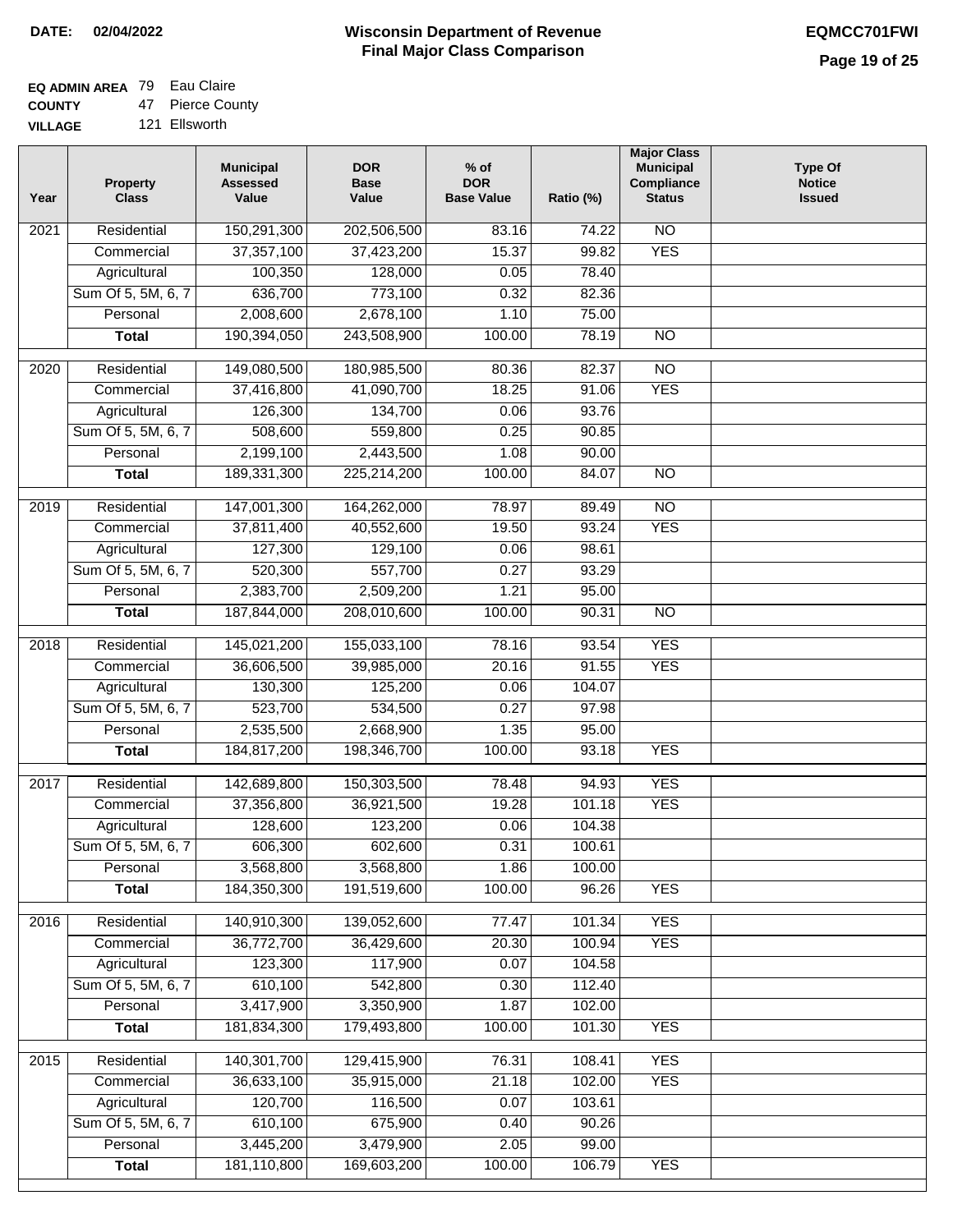### **Wisconsin Department of Revenue Final Major Class Comparison DATE: 02/04/2022 EQMCC701FWI**

┑

## **EQ ADMIN AREA** 79 Eau Claire

**COUNTY VILLAGE** 47 Pierce County

|  |  | 122 Elmwood |
|--|--|-------------|
|--|--|-------------|

| Year              | <b>Property</b><br><b>Class</b> | <b>Municipal</b><br><b>Assessed</b><br>Value | <b>DOR</b><br><b>Base</b><br>Value | $%$ of<br><b>DOR</b><br><b>Base Value</b> | Ratio (%) | <b>Major Class</b><br><b>Municipal</b><br>Compliance<br><b>Status</b> | <b>Type Of</b><br><b>Notice</b><br><b>Issued</b> |
|-------------------|---------------------------------|----------------------------------------------|------------------------------------|-------------------------------------------|-----------|-----------------------------------------------------------------------|--------------------------------------------------|
| 2021              | Residential                     | 27,922,700                                   | 38,964,900                         | 81.42                                     | 71.66     | <b>NO</b>                                                             |                                                  |
|                   | Commercial                      | 7,575,200                                    | 8,034,200                          | 16.79                                     | 94.29     | <b>YES</b>                                                            |                                                  |
|                   | Agricultural                    | 18,100                                       | 18,800                             | 0.04                                      | 96.28     |                                                                       |                                                  |
|                   | Sum Of 5, 5M, 6, 7              | 434,500                                      | 711,100                            | 1.49                                      | 61.10     |                                                                       |                                                  |
|                   | Personal                        | 127,200                                      | 127,200                            | 0.27                                      | 100.00    |                                                                       |                                                  |
|                   | <b>Total</b>                    | 36,077,700                                   | 47,856,200                         | 100.00                                    | 75.39     | $\overline{NO}$                                                       |                                                  |
| $\overline{2020}$ | Residential                     | 27,834,600                                   | 33,805,900                         | 81.10                                     | 82.34     | $\overline{10}$                                                       |                                                  |
|                   | Commercial                      | 6,578,200                                    | 7,037,200                          | 16.88                                     | 93.48     | <b>YES</b>                                                            |                                                  |
|                   | Agricultural                    | 18,000                                       | 18,200                             | 0.04                                      | 98.90     |                                                                       |                                                  |
|                   | Sum Of 5, 5M, 6, 7              | 434,500                                      | 711,100                            | 1.71                                      | 61.10     |                                                                       |                                                  |
|                   | Personal                        | 113,900                                      | 113,900                            | 0.27                                      | 100.00    |                                                                       |                                                  |
|                   | <b>Total</b>                    | 34,979,200                                   | 41,686,300                         | 100.00                                    | 83.91     | <b>NO</b>                                                             |                                                  |
|                   |                                 |                                              |                                    |                                           |           |                                                                       |                                                  |
| $\frac{2019}{ }$  | Residential                     | 27,709,000                                   | 31,785,600                         | 80.37                                     | 87.17     | $\overline{NO}$                                                       |                                                  |
|                   | Commercial                      | 6,463,500                                    | 6,922,500                          | 17.50                                     | 93.37     | <b>YES</b>                                                            |                                                  |
|                   | Agricultural                    | 17,700                                       | 17,500                             | 0.04                                      | 101.14    |                                                                       |                                                  |
|                   | Sum Of 5, 5M, 6, 7              | 438,900                                      | 664,500                            | 1.68                                      | 66.05     |                                                                       |                                                  |
|                   | Personal                        | 153,200                                      | 159,600                            | 0.40                                      | 95.99     |                                                                       |                                                  |
|                   | <b>Total</b>                    | 34,782,300                                   | 39,549,700                         | 100.00                                    | 87.95     | $\overline{NO}$                                                       |                                                  |
| 2018              | Residential                     | 27,524,100                                   | 29,804,600                         | 79.86                                     | 92.35     | <b>YES</b>                                                            |                                                  |
|                   | Commercial                      | 6,463,500                                    | 6,656,200                          | 17.84                                     | 97.10     | <b>YES</b>                                                            |                                                  |
|                   | Agricultural                    | 17,700                                       | 17,100                             | 0.05                                      | 103.51    |                                                                       |                                                  |
|                   | Sum Of 5, 5M, 6, 7              | 438,900                                      | 615,100                            | 1.65                                      | 71.35     |                                                                       |                                                  |
|                   | Personal                        | 227,300                                      | 227,300                            | 0.61                                      | 100.00    |                                                                       |                                                  |
|                   | <b>Total</b>                    | 34,671,500                                   | 37,320,300                         | 100.00                                    | 92.90     | <b>YES</b>                                                            |                                                  |
| 2017              | Residential                     | 27,483,100                                   | 28,783,000                         | 76.41                                     | 95.48     | <b>YES</b>                                                            |                                                  |
|                   | Commercial                      | 6,414,300                                    | 7,026,900                          | 18.65                                     | 91.28     | <b>YES</b>                                                            |                                                  |
|                   | Agricultural                    | 17,900                                       | 16,500                             | 0.04                                      | 108.48    |                                                                       |                                                  |
|                   | Sum Of 5, 5M, 6, 7              | 438,900                                      | 593,900                            | 1.58                                      | 73.90     |                                                                       |                                                  |
|                   | Personal                        | 1,211,500                                    | 1,248,900                          | 3.32                                      | 97.01     |                                                                       |                                                  |
|                   | <b>Total</b>                    | 35,565,700                                   | 37,669,200                         | 100.00                                    | 94.42     | <b>YES</b>                                                            |                                                  |
| 2016              | Residential                     | 25,751,000                                   | 26,370,100                         | 74.40                                     | 97.65     | <b>YES</b>                                                            |                                                  |
|                   | Commercial                      | 6,054,300                                    | 7,078,400                          | 19.97                                     | 85.53     | $\overline{NO}$                                                       |                                                  |
|                   | Agricultural                    | 17,900                                       | 16,200                             | 0.05                                      | 110.49    |                                                                       |                                                  |
|                   | Sum Of 5, 5M, 6, 7              | 439,400                                      | 600,700                            | 1.69                                      | 73.15     |                                                                       |                                                  |
|                   | Personal                        | 1,379,900                                    | 1,379,900                          | 3.89                                      | 100.00    |                                                                       |                                                  |
|                   | <b>Total</b>                    | 33,642,500                                   | 35,445,300                         | 100.00                                    | 94.91     | N <sub>O</sub>                                                        | 2nd Notice of Non-Compliance                     |
| 2015              | Residential                     | 25,745,800                                   | 25,109,700                         | 73.70                                     | 102.53    | <b>YES</b>                                                            |                                                  |
|                   | Commercial                      | 6,022,900                                    | 7,029,600                          | 20.63                                     | 85.68     | $\overline{NO}$                                                       |                                                  |
|                   | Agricultural                    | 17,800                                       | 15,900                             | 0.05                                      | 111.95    |                                                                       |                                                  |
|                   | Sum Of 5, 5M, 6, 7              | 439,300                                      | 593,700                            | 1.74                                      | 73.99     |                                                                       |                                                  |
|                   | Personal                        | 1,510,800                                    | 1,319,500                          | 3.87                                      | 114.50    |                                                                       |                                                  |
|                   | <b>Total</b>                    | 33,736,600                                   | 34,068,400                         | 100.00                                    | 99.03     | $\overline{NO}$                                                       | Non-Compliance Notice                            |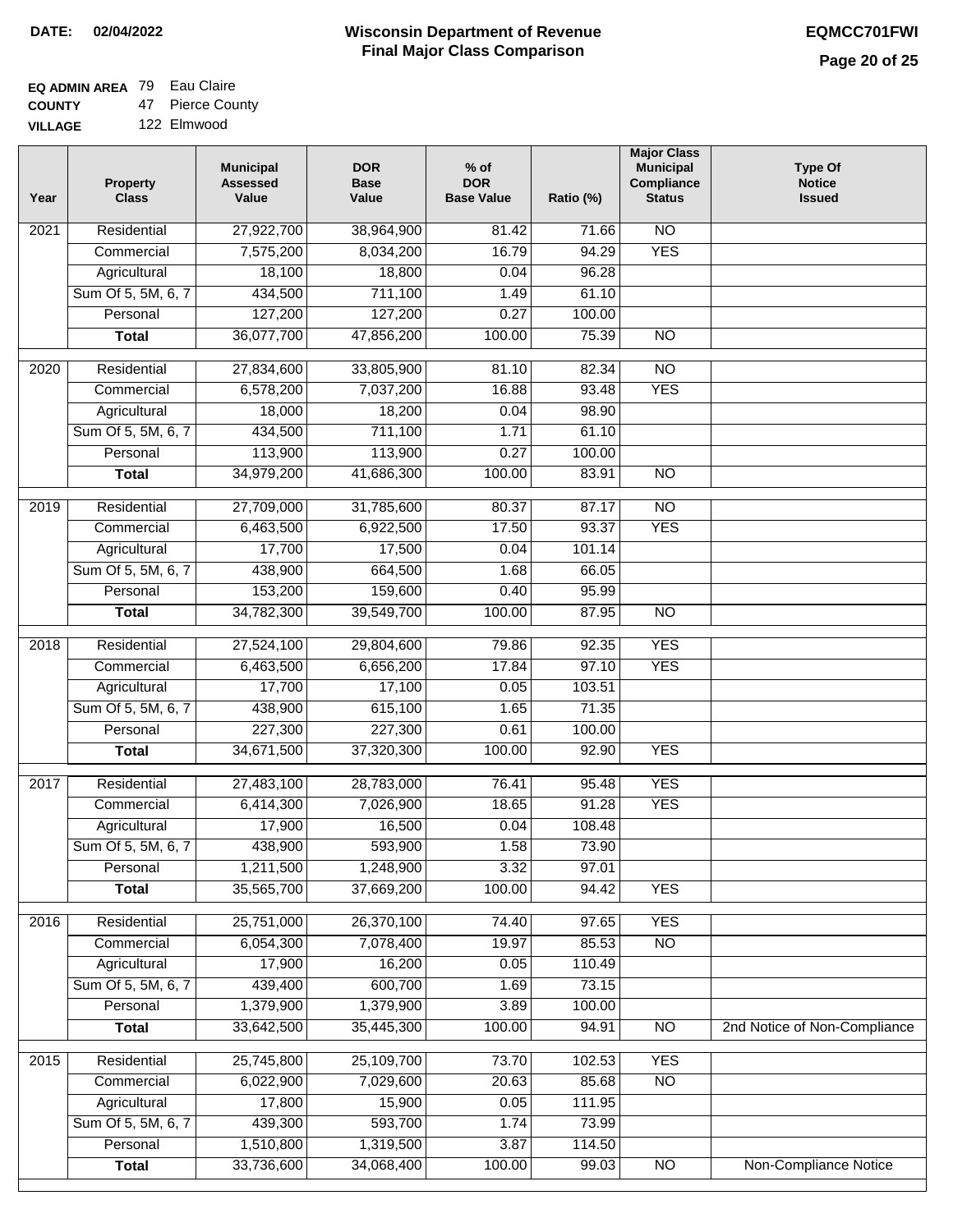| EQ ADMIN AREA 79 Eau Claire |                  |
|-----------------------------|------------------|
| <b>COUNTY</b>               | 47 Pierce County |

**VILLAGE** 151 Maiden Rock

| Year              | <b>Property</b><br><b>Class</b> | <b>Municipal</b><br><b>Assessed</b><br>Value | <b>DOR</b><br><b>Base</b><br>Value | % of<br><b>DOR</b><br><b>Base Value</b> | Ratio (%) | <b>Major Class</b><br><b>Municipal</b><br>Compliance<br><b>Status</b> | <b>Type Of</b><br><b>Notice</b><br><b>Issued</b> |
|-------------------|---------------------------------|----------------------------------------------|------------------------------------|-----------------------------------------|-----------|-----------------------------------------------------------------------|--------------------------------------------------|
| $\overline{202}1$ | Residential                     | 11,888,500                                   | 11,649,300                         | 57.79                                   | 102.05    | <b>YES</b>                                                            |                                                  |
|                   | Commercial                      | 7,329,400                                    | 7,041,700                          | 34.93                                   | 104.09    | <b>YES</b>                                                            |                                                  |
|                   | Agricultural                    | 10,500                                       | 11,000                             | 0.05                                    | 95.45     |                                                                       |                                                  |
|                   | Sum Of 5, 5M, 6, 7              | 2,005,300                                    | 1,368,800                          | 6.79                                    | 146.50    |                                                                       |                                                  |
|                   | Personal                        | 92,850                                       | 88,400                             | 0.44                                    | 105.03    |                                                                       |                                                  |
|                   | <b>Total</b>                    | 21,326,550                                   | 20,159,200                         | 100.00                                  | 105.79    | <b>YES</b>                                                            |                                                  |
| $\overline{2020}$ | Residential                     | 11,887,400                                   | 10,886,300                         | 69.70                                   | 109.20    | <b>YES</b>                                                            |                                                  |
|                   | Commercial                      | 3,398,000                                    | 3,297,500                          | 21.11                                   | 103.05    | <b>YES</b>                                                            |                                                  |
|                   | Agricultural                    | 10,500                                       | 10,500                             | 0.07                                    | 100.00    |                                                                       |                                                  |
|                   | Sum Of 5, 5M, 6, 7              | 1,988,000                                    | 1,373,900                          | 8.80                                    | 144.70    |                                                                       |                                                  |
|                   | Personal                        | 51,400                                       | 51,400                             | 0.33                                    | 100.00    |                                                                       |                                                  |
|                   | <b>Total</b>                    | 17,335,300                                   | 15,619,600                         | 100.00                                  | 110.98    | <b>YES</b>                                                            |                                                  |
| 2019              | Residential                     | 9,520,400                                    | 10,282,900                         | 69.98                                   | 92.58     | <b>YES</b>                                                            |                                                  |
|                   | Commercial                      | 2,562,300                                    | 3,267,500                          | 22.24                                   | 78.42     | $\overline{NO}$                                                       |                                                  |
|                   | Agricultural                    | 11,300                                       | 13,800                             | 0.09                                    | 81.88     |                                                                       |                                                  |
|                   | Sum Of 5, 5M, 6, 7              | 1,152,500                                    | 1,081,400                          | 7.36                                    | 106.57    |                                                                       |                                                  |
|                   | Personal                        | 48,065                                       | 48,100                             | 0.33                                    | 99.93     |                                                                       |                                                  |
|                   | <b>Total</b>                    | 13,294,565                                   | 14,693,700                         | 100.00                                  | 90.48     | $\overline{NO}$                                                       | 2nd Notice of Non-Compliance                     |
| 2018              | Residential                     | 9,170,500                                    | 9,038,600                          | 68.66                                   | 101.46    | <b>YES</b>                                                            |                                                  |
|                   | Commercial                      | 2,379,600                                    | 2,960,200                          | 22.49                                   | 80.39     | <b>NO</b>                                                             |                                                  |
|                   | Agricultural                    | 10,900                                       | 11,000                             | 0.08                                    | 99.09     |                                                                       |                                                  |
|                   | Sum Of 5, 5M, 6, 7              | 1,152,500                                    | 1,109,600                          | 8.43                                    | 103.87    |                                                                       |                                                  |
|                   | Personal                        | 45,720                                       | 45,700                             | 0.35                                    | 100.04    |                                                                       |                                                  |
|                   | <b>Total</b>                    | 12,759,220                                   | 13,165,100                         | 100.00                                  | 96.92     | $\overline{10}$                                                       | 1st Notice of Non-Compliance                     |
| 2017              | Residential                     | 9,098,200                                    | 7,817,400                          | 65.89                                   | 116.38    | N <sub>O</sub>                                                        |                                                  |
|                   | Commercial                      | 2,378,700                                    | 2,736,400                          | 23.07                                   | 86.93     | $\overline{N}$                                                        |                                                  |
|                   | Agricultural                    | 10,700                                       | 125,400                            | 1.06                                    | 8.53      |                                                                       |                                                  |
|                   | Sum Of 5, 5M, 6, 7              | 1,152,500                                    | 1,109,600                          | 9.35                                    | 103.87    |                                                                       |                                                  |
|                   | Personal                        | 74,665                                       | 74,700                             | 0.63                                    | 99.95     |                                                                       |                                                  |
|                   | <b>Total</b>                    | 12,714,765                                   | 11,863,500                         | 100.00                                  | 107.18    | <b>NO</b>                                                             |                                                  |
| 2016              | Residential                     | 9,050,600                                    | 8,342,500                          | 68.20                                   | 108.49    | <b>YES</b>                                                            |                                                  |
|                   | Commercial                      | 2,341,700                                    | 2,699,400                          | 22.07                                   | 86.75     | $\overline{NO}$                                                       |                                                  |
|                   | Agricultural                    | 10,500                                       | 10,500                             | 0.09                                    | 100.00    |                                                                       |                                                  |
|                   | Sum Of 5, 5M, 6, 7              | 1,152,500                                    | 1,109,600                          | 9.07                                    | 103.87    |                                                                       |                                                  |
|                   | Personal                        | 69,887                                       | 69,900                             | 0.57                                    | 99.98     |                                                                       |                                                  |
|                   | <b>Total</b>                    | 12,625,187                                   | 12,231,900                         | 100.00                                  | 103.22    | $\overline{NO}$                                                       |                                                  |
| 2015              | Residential                     | 8,867,700                                    | 8,540,500                          | 68.67                                   | 103.83    | <b>YES</b>                                                            |                                                  |
|                   | Commercial                      | 2,338,100                                    | 2,669,100                          | 21.46                                   | 87.60     | N <sub>O</sub>                                                        |                                                  |
|                   | Agricultural                    | 10,500                                       | 10,400                             | 0.08                                    | 100.96    |                                                                       |                                                  |
|                   | Sum Of 5, 5M, 6, 7              | 1,153,700                                    | 1,140,400                          | 9.17                                    | 101.17    | <b>YES</b>                                                            |                                                  |
|                   | Personal                        | 77,149                                       | 77,200                             | 0.62                                    | 99.93     |                                                                       |                                                  |
|                   | <b>Total</b>                    | 12,447,149                                   | 12,437,600                         | 100.00                                  | 100.08    | $\overline{NO}$                                                       |                                                  |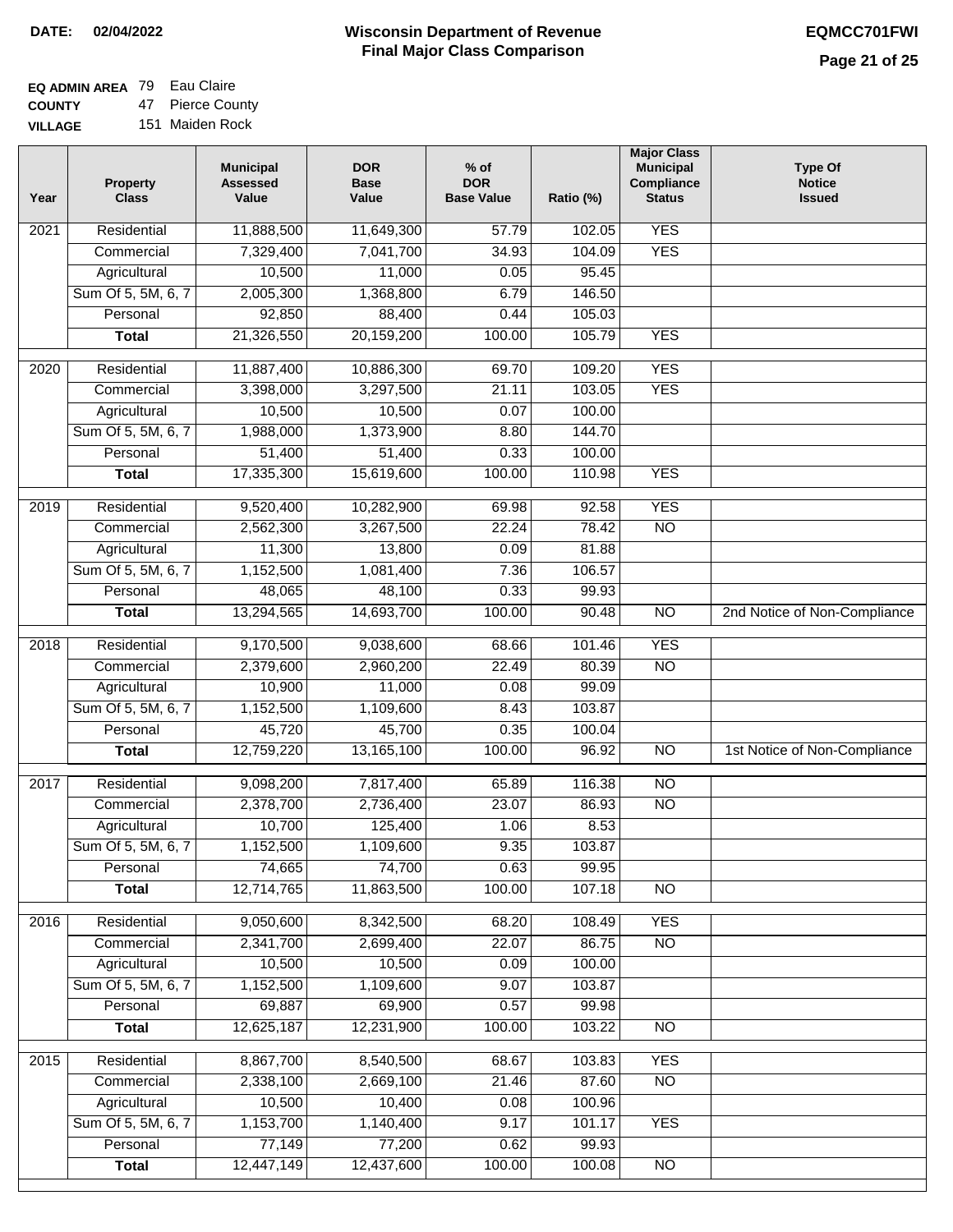# **EQ ADMIN AREA** 79 Eau Claire

**COUNTY VILLAGE** 47 Pierce County

|  | .             |
|--|---------------|
|  | 171 Plum City |

| Year              | <b>Property</b><br><b>Class</b> | <b>Municipal</b><br><b>Assessed</b><br>Value | <b>DOR</b><br><b>Base</b><br>Value | $%$ of<br><b>DOR</b><br><b>Base Value</b> | Ratio (%) | <b>Major Class</b><br><b>Municipal</b><br>Compliance<br><b>Status</b> | <b>Type Of</b><br><b>Notice</b><br><b>Issued</b> |
|-------------------|---------------------------------|----------------------------------------------|------------------------------------|-------------------------------------------|-----------|-----------------------------------------------------------------------|--------------------------------------------------|
| 2021              | Residential                     | 20,879,700                                   | 29,205,000                         | 79.71                                     | 71.49     | <b>NO</b>                                                             |                                                  |
|                   | Commercial                      | 5,576,200                                    | 6,343,800                          | 17.31                                     | 87.90     | $\overline{NO}$                                                       |                                                  |
|                   | Agricultural                    | 33,600                                       | 35,100                             | 0.10                                      | 95.73     |                                                                       |                                                  |
|                   | Sum Of 5, 5M, 6, 7              | 503,400                                      | 632,900                            | 1.73                                      | 79.54     |                                                                       |                                                  |
|                   | Personal                        | 358,400                                      | 421,600                            | 1.15                                      | 85.01     |                                                                       |                                                  |
|                   | <b>Total</b>                    | 27,351,300                                   | 36,638,400                         | 100.00                                    | 74.65     | $\overline{NO}$                                                       |                                                  |
| $\overline{20}20$ | Residential                     | 20,749,400                                   | 26,676,100                         | 79.59                                     | 77.78     | NO                                                                    |                                                  |
|                   | Commercial                      | 5,144,900                                    | 5,913,700                          | 17.64                                     | 87.00     | $\overline{NO}$                                                       |                                                  |
|                   | Agricultural                    | 33,900                                       | 33,900                             | 0.10                                      | 100.00    |                                                                       |                                                  |
|                   | Sum Of 5, 5M, 6, 7              | 489,200                                      | 621,800                            | 1.86                                      | 78.67     |                                                                       |                                                  |
|                   | Personal                        | 244,990                                      | 272,200                            | 0.81                                      | 90.00     |                                                                       |                                                  |
|                   | <b>Total</b>                    | 26,662,390                                   | 33,517,700                         | 100.00                                    | 79.55     | <b>NO</b>                                                             |                                                  |
|                   |                                 |                                              |                                    |                                           |           |                                                                       |                                                  |
| $\frac{1}{2019}$  | Residential                     | 20,595,500                                   | 24,316,600                         | 78.17                                     | 84.70     | $\overline{NO}$                                                       |                                                  |
|                   | Commercial                      | 5,075,300                                    | 5,836,400                          | 18.76                                     | 86.96     | $\overline{NO}$                                                       |                                                  |
|                   | Agricultural                    | 32,400                                       | 32,500                             | 0.10                                      | 99.69     |                                                                       |                                                  |
|                   | Sum Of 5, 5M, 6, 7              | 490,800                                      | 625,500                            | 2.01                                      | 78.47     |                                                                       |                                                  |
|                   | Personal                        | 294,390                                      | 294,400                            | 0.95                                      | 100.00    |                                                                       |                                                  |
|                   | <b>Total</b>                    | 26,488,390                                   | 31,105,400                         | 100.00                                    | 85.16     | $\overline{NO}$                                                       |                                                  |
| 2018              | Residential                     | 20,499,400                                   | 22,171,600                         | 77.56                                     | 92.46     | <b>YES</b>                                                            |                                                  |
|                   | Commercial                      | 5,041,100                                    | 5,578,400                          | 19.51                                     | 90.37     | <b>YES</b>                                                            |                                                  |
|                   | Agricultural                    | 31,400                                       | 31,600                             | 0.11                                      | 99.37     |                                                                       |                                                  |
|                   | Sum Of 5, 5M, 6, 7              | 490,800                                      | 593,300                            | 2.08                                      | 82.72     |                                                                       |                                                  |
|                   | Personal                        | 211,889                                      | 211,900                            | 0.74                                      | 99.99     |                                                                       |                                                  |
|                   | <b>Total</b>                    | 26,274,589                                   | 28,586,800                         | 100.00                                    | 91.91     | <b>YES</b>                                                            |                                                  |
| 2017              | Residential                     | 20,447,000                                   | 20,411,100                         | 77.29                                     | 100.18    | <b>YES</b>                                                            |                                                  |
|                   | Commercial                      | 5,041,100                                    | 5,101,800                          | 19.32                                     | 98.81     | <b>YES</b>                                                            |                                                  |
|                   | Agricultural                    | 30,900                                       | 30,900                             | 0.12                                      | 100.00    |                                                                       |                                                  |
|                   | Sum Of 5, 5M, 6, 7              | 490,400                                      | 595,600                            | 2.26                                      | 82.34     |                                                                       |                                                  |
|                   | Personal                        | 268,392                                      | 268,300                            | 1.02                                      | 100.03    |                                                                       |                                                  |
|                   | <b>Total</b>                    | 26,277,792                                   | 26,407,700                         | 100.00                                    | 99.51     | <b>YES</b>                                                            |                                                  |
| 2016              | Residential                     | 20,408,600                                   | 20,197,900                         | 77.43                                     | 101.04    | <b>YES</b>                                                            |                                                  |
|                   | Commercial                      | 5,041,100                                    | 5,101,800                          | 19.56                                     | 98.81     | <b>YES</b>                                                            |                                                  |
|                   | Agricultural                    | 30,400                                       | 30,300                             | 0.12                                      | 100.33    |                                                                       |                                                  |
|                   | Sum Of 5, 5M, 6, 7              | 509,300                                      | 565,800                            | 2.17                                      | 90.01     |                                                                       |                                                  |
|                   | Personal                        | 189,752                                      | 189,800                            | 0.73                                      | 99.97     |                                                                       |                                                  |
|                   | <b>Total</b>                    | 26, 179, 152                                 | 26,085,600                         | 100.00                                    | 100.36    | <b>YES</b>                                                            |                                                  |
| 2015              | Residential                     | 20,172,100                                   | 18,831,400                         | 76.11                                     | 107.12    | <b>YES</b>                                                            |                                                  |
|                   | Commercial                      | 5,188,900                                    | 5,199,500                          | 21.02                                     | 99.80     | <b>YES</b>                                                            |                                                  |
|                   | Agricultural                    | 30,100                                       | 30,100                             | 0.12                                      | 100.00    |                                                                       |                                                  |
|                   | Sum Of 5, 5M, 6, 7              | 509,300                                      | 457,300                            | 1.85                                      | 111.37    |                                                                       |                                                  |
|                   | Personal                        | 222,525                                      | 222,600                            | 0.90                                      | 99.97     |                                                                       |                                                  |
|                   | <b>Total</b>                    | 26,122,925                                   | 24,740,900                         | 100.00                                    | 105.59    | <b>YES</b>                                                            |                                                  |
|                   |                                 |                                              |                                    |                                           |           |                                                                       |                                                  |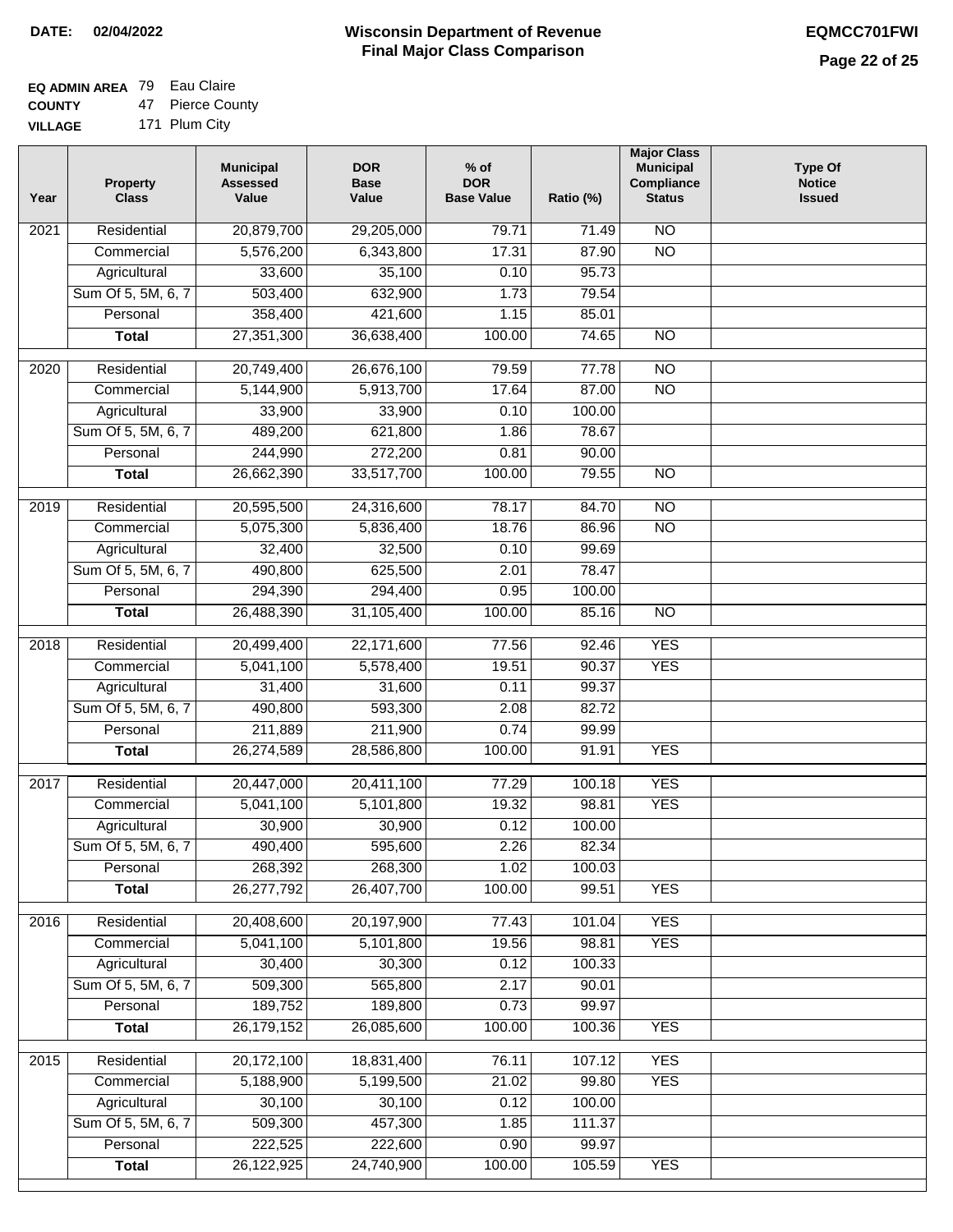### **Page 23 of 25**

| <b>EQ ADMIN AREA</b> 79 Eau Claire |                   | 79 Eau Claire      |
|------------------------------------|-------------------|--------------------|
| <b>COUNTY</b>                      | 47 Pierce County  | 55 St Croix County |
| <b>VILLAGE</b>                     | 181 Spring Valley | 184 Spring Valley  |

| Year | Property<br><b>Class</b> | <b>Municipal</b><br><b>Assessed</b><br>Value | <b>DOR</b><br><b>Base</b><br>Value | $%$ of<br><b>DOR</b><br><b>Base Value</b> | Ratio (%) | <b>Major Class</b><br><b>Municipal</b><br>Compliance<br><b>Status</b> | <b>Type Of</b><br><b>Notice</b><br><b>Issued</b> |
|------|--------------------------|----------------------------------------------|------------------------------------|-------------------------------------------|-----------|-----------------------------------------------------------------------|--------------------------------------------------|
| 2021 | Residential              | 57,674,200                                   | 77,158,700                         | 83.52                                     | 74.75     | $\overline{NO}$                                                       |                                                  |
|      | Commercial               | 11,177,600                                   | 12,823,700                         | 13.88                                     | 87.16     | $\overline{NO}$                                                       |                                                  |
|      | Agricultural             | 55,800                                       | 72,300                             | 0.08                                      | 77.18     |                                                                       |                                                  |
|      | Sum Of 5, 5M, 6, 7       | 864,600                                      | 1,841,100                          | 1.99                                      | 46.96     |                                                                       |                                                  |
|      | Personal                 | 376,300                                      | 488,700                            | 0.53                                      | 77.00     |                                                                       |                                                  |
|      | <b>Total</b>             | 70,148,500                                   | 92,384,500                         | 100.00                                    | 75.93     | $\overline{NO}$                                                       |                                                  |
| 2020 | Residential              | 56,243,400                                   | 66,639,600                         | 81.60                                     | 84.40     | $\overline{NO}$                                                       |                                                  |
|      | Commercial               | 11,128,500                                   | 12,759,900                         | 15.63                                     | 87.21     | $\overline{NO}$                                                       |                                                  |
|      | Agricultural             | 55,300                                       | 67,300                             | 0.08                                      | 82.17     |                                                                       |                                                  |
|      | Sum Of 5, 5M, 6, 7       | 809,100                                      | 1,731,000                          | 2.12                                      | 46.74     |                                                                       |                                                  |
|      | Personal                 | 380,400                                      | 463,900                            | 0.57                                      | 82.00     |                                                                       |                                                  |
|      | <b>Total</b>             | 68,616,700                                   | 81,661,700                         | 100.00                                    | 84.03     | $\overline{NO}$                                                       |                                                  |
|      |                          |                                              |                                    |                                           |           |                                                                       |                                                  |
| 2019 | Residential              | 56,227,400                                   | 61,682,000                         | 80.78                                     | 91.16     | <b>YES</b>                                                            |                                                  |
|      | Commercial               | 11,314,400                                   | 12,465,000                         | 16.33                                     | 90.77     | <b>YES</b>                                                            |                                                  |
|      | Agricultural             | 64,100                                       | 67,400                             | 0.09                                      | 95.10     |                                                                       |                                                  |
|      | Sum Of 5, 5M, 6, 7       | 813,600                                      | 1,621,700                          | 2.12                                      | 50.17     |                                                                       |                                                  |
|      | Personal                 | 466,100                                      | 517,900                            | 0.68                                      | 90.00     |                                                                       |                                                  |
|      | <b>Total</b>             | 68,885,600                                   | 76,354,000                         | 100.00                                    | 90.22     | <b>YES</b>                                                            |                                                  |
| 2018 | Residential              | 55,669,200                                   | 59,865,500                         | 81.97                                     | 92.99     | <b>YES</b>                                                            |                                                  |
|      | Commercial               | 10,876,800                                   | 11,091,500                         | 15.19                                     | 98.06     | <b>YES</b>                                                            |                                                  |
|      | Agricultural             | 63,200                                       | 64,300                             | 0.09                                      | 98.29     |                                                                       |                                                  |
|      | Sum Of 5, 5M, 6, 7       | 766,100                                      | 1,462,100                          | 2.00                                      | 52.40     |                                                                       |                                                  |
|      | Personal                 | 526,320                                      | 554,000                            | 0.76                                      | 95.00     |                                                                       |                                                  |
|      | <b>Total</b>             | 67,901,620                                   | 73,037,400                         | 100.00                                    | 92.97     | <b>YES</b>                                                            |                                                  |
| 2017 | Residential              | 55,117,700                                   | 57,791,100                         | 81.24                                     | 95.37     | <b>YES</b>                                                            |                                                  |
|      | Commercial               | 10,359,600                                   | 11,304,700                         | 15.89                                     | 91.64     | <b>YES</b>                                                            |                                                  |
|      | Agricultural             | 63,200                                       | 62,500                             | 0.09                                      | 101.12    |                                                                       |                                                  |
|      | Sum Of 5, 5M, 6, 7       | 766,100                                      | 1,311,500                          | 1.84                                      | 58.41     |                                                                       |                                                  |
|      | Personal                 | 662,670                                      | 662,700                            | 0.93                                      | 100.00    |                                                                       |                                                  |
|      | <b>Total</b>             | 66,969,270                                   | 71,132,500                         | 100.00                                    | 94.15     | <b>YES</b>                                                            |                                                  |
|      |                          |                                              |                                    |                                           |           |                                                                       |                                                  |
| 2016 | Residential              | 54,706,600                                   | 52,246,900                         | 80.07                                     | 104.71    | <b>YES</b>                                                            |                                                  |
|      | Commercial               | 10,130,900                                   | 11,090,600                         | 17.00                                     | 91.35     | <b>YES</b>                                                            |                                                  |
|      | Agricultural             | 63,200                                       | 61,700                             | 0.09                                      | 102.43    |                                                                       |                                                  |
|      | Sum Of 5, 5M, 6, 7       | 766,100                                      | 1,253,100                          | 1.92                                      | 61.14     |                                                                       |                                                  |
|      | Personal                 | 602,270                                      | 602,300                            | 0.92                                      | 100.00    |                                                                       |                                                  |
|      | <b>Total</b>             | 66,269,070                                   | 65,254,600                         | 100.00                                    | 101.55    | <b>YES</b>                                                            |                                                  |
| 2015 | Residential              | 54,158,800                                   | 51,112,000                         | 80.09                                     | 105.96    | <b>YES</b>                                                            |                                                  |
|      | Commercial               | 10,011,000                                   | 10,792,100                         | 16.91                                     | 92.76     | <b>YES</b>                                                            |                                                  |
|      | Agricultural             | 62,600                                       | 60,400                             | 0.09                                      | 103.64    |                                                                       |                                                  |
|      | Sum Of 5, 5M, 6, 7       | 766,100                                      | 1,246,700                          | 1.95                                      | 61.45     |                                                                       |                                                  |
|      | Personal                 | 607,810                                      | 607,700                            | 0.95                                      | 100.02    |                                                                       |                                                  |
|      | <b>Total</b>             | 65,606,310                                   | 63,818,900                         | 100.00                                    | 102.80    | <b>YES</b>                                                            |                                                  |
|      |                          |                                              |                                    |                                           |           |                                                                       |                                                  |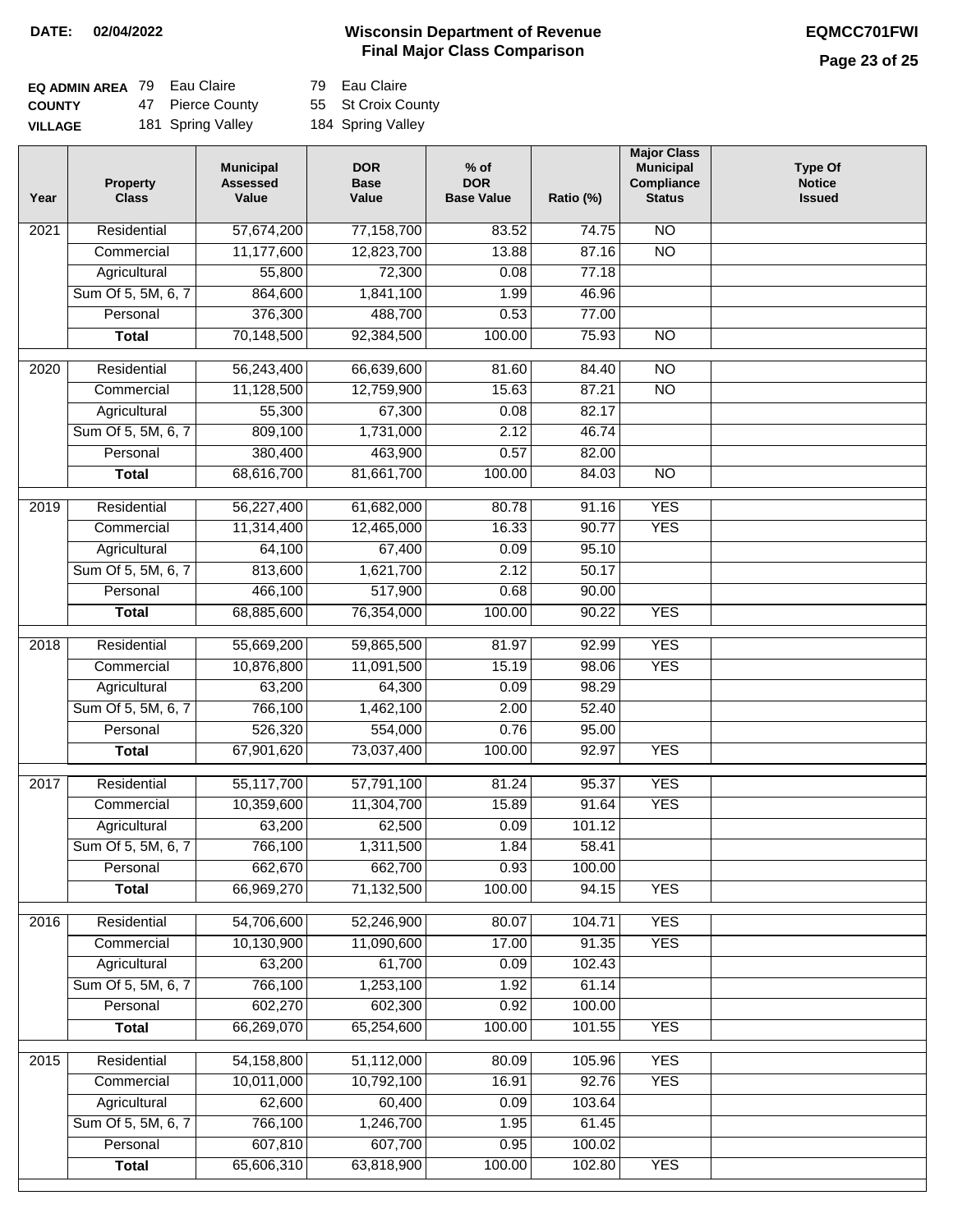# **EQ ADMIN AREA** 79 Eau Claire

**COUNTY CITY** 47 Pierce County

| 271 Prescott |  |  |  |
|--------------|--|--|--|

| Year              | <b>Property</b><br><b>Class</b> | <b>Municipal</b><br><b>Assessed</b><br>Value | <b>DOR</b><br><b>Base</b><br>Value | $%$ of<br><b>DOR</b><br><b>Base Value</b> | Ratio (%) | <b>Major Class</b><br><b>Municipal</b><br>Compliance<br><b>Status</b> | <b>Type Of</b><br><b>Notice</b><br><b>Issued</b> |
|-------------------|---------------------------------|----------------------------------------------|------------------------------------|-------------------------------------------|-----------|-----------------------------------------------------------------------|--------------------------------------------------|
| 2021              | Residential                     | 271,993,300                                  | 329,197,600                        | 79.25                                     | 82.62     | $\overline{NO}$                                                       |                                                  |
|                   | Commercial                      | 83,032,000                                   | 82,739,900                         | 19.92                                     | 100.35    | <b>YES</b>                                                            |                                                  |
|                   | Agricultural                    | 28,000                                       | 32,700                             | 0.01                                      | 85.63     |                                                                       |                                                  |
|                   | Sum Of 5, 5M, 6, 7              | 40,400                                       | 148,200                            | 0.04                                      | 27.26     |                                                                       |                                                  |
|                   | Personal                        | 2,766,800                                    | 3,255,100                          | 0.78                                      | 85.00     |                                                                       |                                                  |
|                   | <b>Total</b>                    | 357,860,500                                  | 415,373,500                        | 100.00                                    | 86.15     | $\overline{NO}$                                                       |                                                  |
| 2020              | Residential                     | 268,138,500                                  | 312,132,400                        | 78.77                                     | 85.91     | $\overline{N}$                                                        |                                                  |
|                   | Commercial                      | 81,718,600                                   | 81,030,800                         | 20.45                                     | 100.85    | <b>YES</b>                                                            |                                                  |
|                   | Agricultural                    | 27,800                                       | 31,600                             | 0.01                                      | 87.97     |                                                                       |                                                  |
|                   | Sum Of 5, 5M, 6, 7              | 40,400                                       | 148,200                            | 0.04                                      | 27.26     |                                                                       |                                                  |
|                   | Personal                        | 2,556,000                                    | 2,904,600                          | 0.73                                      | 88.00     |                                                                       |                                                  |
|                   | <b>Total</b>                    | 352,481,300                                  | 396,247,600                        | 100.00                                    | 88.95     | $\overline{NO}$                                                       |                                                  |
|                   |                                 |                                              |                                    |                                           |           |                                                                       |                                                  |
| 2019              | Residential                     | 263,665,900                                  | 295,278,800                        | 77.91                                     | 89.29     | N <sub>O</sub>                                                        |                                                  |
|                   | Commercial                      | 81,468,500                                   | 80,726,300                         | 21.30                                     | 100.92    | <b>YES</b>                                                            |                                                  |
|                   | Agricultural                    | 22,700                                       | 24,600                             | 0.01                                      | 92.28     |                                                                       |                                                  |
|                   | Sum Of 5, 5M, 6, 7              | 40,400                                       | 148,300                            | 0.04                                      | 27.24     |                                                                       |                                                  |
|                   | Personal                        | 2,609,200                                    | 2,836,100                          | 0.75                                      | 92.00     |                                                                       |                                                  |
|                   | <b>Total</b>                    | 347,806,700                                  | 379,014,100                        | 100.00                                    | 91.77     | <b>NO</b>                                                             |                                                  |
| $\overline{2018}$ | Residential                     | 261,217,200                                  | 273,456,200                        | 75.80                                     | 95.52     | <b>YES</b>                                                            |                                                  |
|                   | Commercial                      | 88,520,400                                   | 84,333,500                         | 23.38                                     | 104.96    | <b>YES</b>                                                            |                                                  |
|                   | Agricultural                    | 22,900                                       | 23,900                             | 0.01                                      | 95.82     |                                                                       |                                                  |
|                   | Sum Of 5, 5M, 6, 7              | 40,400                                       | 147,900                            | 0.04                                      | 27.32     |                                                                       |                                                  |
|                   | Personal                        | 2,683,300                                    | 2,795,100                          | 0.77                                      | 96.00     |                                                                       |                                                  |
|                   | <b>Total</b>                    | 352,484,200                                  | 360,756,600                        | 100.00                                    | 97.71     | <b>YES</b>                                                            |                                                  |
| 2017              | Residential                     | 259,936,400                                  | 264,110,300                        | 72.96                                     | 98.42     | <b>YES</b>                                                            |                                                  |
|                   | Commercial                      | 81,380,900                                   | 88,215,000                         | 24.37                                     | 92.25     | <b>YES</b>                                                            |                                                  |
|                   | Agricultural                    | 23,300                                       | 23,300                             | 0.01                                      | 100.00    |                                                                       |                                                  |
|                   | Sum Of 5, 5M, 6, 7              | 40,400                                       | 147,900                            | 0.04                                      | 27.32     |                                                                       |                                                  |
|                   | Personal                        | 9,519,800                                    | 9,519,800                          | 2.63                                      | 100.00    |                                                                       |                                                  |
|                   | <b>Total</b>                    | 350,900,800                                  | 362,016,300                        | 100.00                                    | 96.93     | <b>YES</b>                                                            |                                                  |
|                   |                                 |                                              |                                    |                                           |           |                                                                       |                                                  |
| 2016              | Residential                     | 237,229,200                                  | 247,755,900                        | 70.97                                     | 95.75     | <b>YES</b>                                                            |                                                  |
|                   | Commercial                      | 75,614,900                                   | 89,890,100                         | 25.75                                     | 84.12     | $\overline{NO}$                                                       |                                                  |
|                   | Agricultural                    | 23,400                                       | 24,400                             | 0.01                                      | 95.90     |                                                                       |                                                  |
|                   | Sum Of 5, 5M, 6, 7              | 37,100                                       | 138,700                            | 0.04                                      | 26.75     |                                                                       |                                                  |
|                   | Personal                        | 10,825,100                                   | 11,276,100                         | 3.23                                      | 96.00     |                                                                       |                                                  |
|                   | <b>Total</b>                    | 323,729,700                                  | 349,085,200                        | 100.00                                    | 92.74     | $\overline{NO}$                                                       | 1st Notice of Non-Compliance                     |
| 2015              | Residential                     | 236,855,500                                  | 249,619,300                        | 73.59                                     | 94.89     | <b>YES</b>                                                            |                                                  |
|                   | Commercial                      | 72,948,300                                   | 85,995,300                         | 25.35                                     | 84.83     | $\overline{NO}$                                                       |                                                  |
|                   | Agricultural                    | 23,400                                       | 24,100                             | 0.01                                      | 97.10     |                                                                       |                                                  |
|                   | Sum Of 5, 5M, 6, 7              | 37,100                                       | 138,600                            | 0.04                                      | 26.77     |                                                                       |                                                  |
|                   | Personal                        | 3,302,200                                    | 3,425,500                          | 1.01                                      | 96.40     |                                                                       |                                                  |
|                   | <b>Total</b>                    | 313,166,500                                  | 339,202,800                        | 100.00                                    | 92.32     | $\overline{NO}$                                                       |                                                  |
|                   |                                 |                                              |                                    |                                           |           |                                                                       |                                                  |